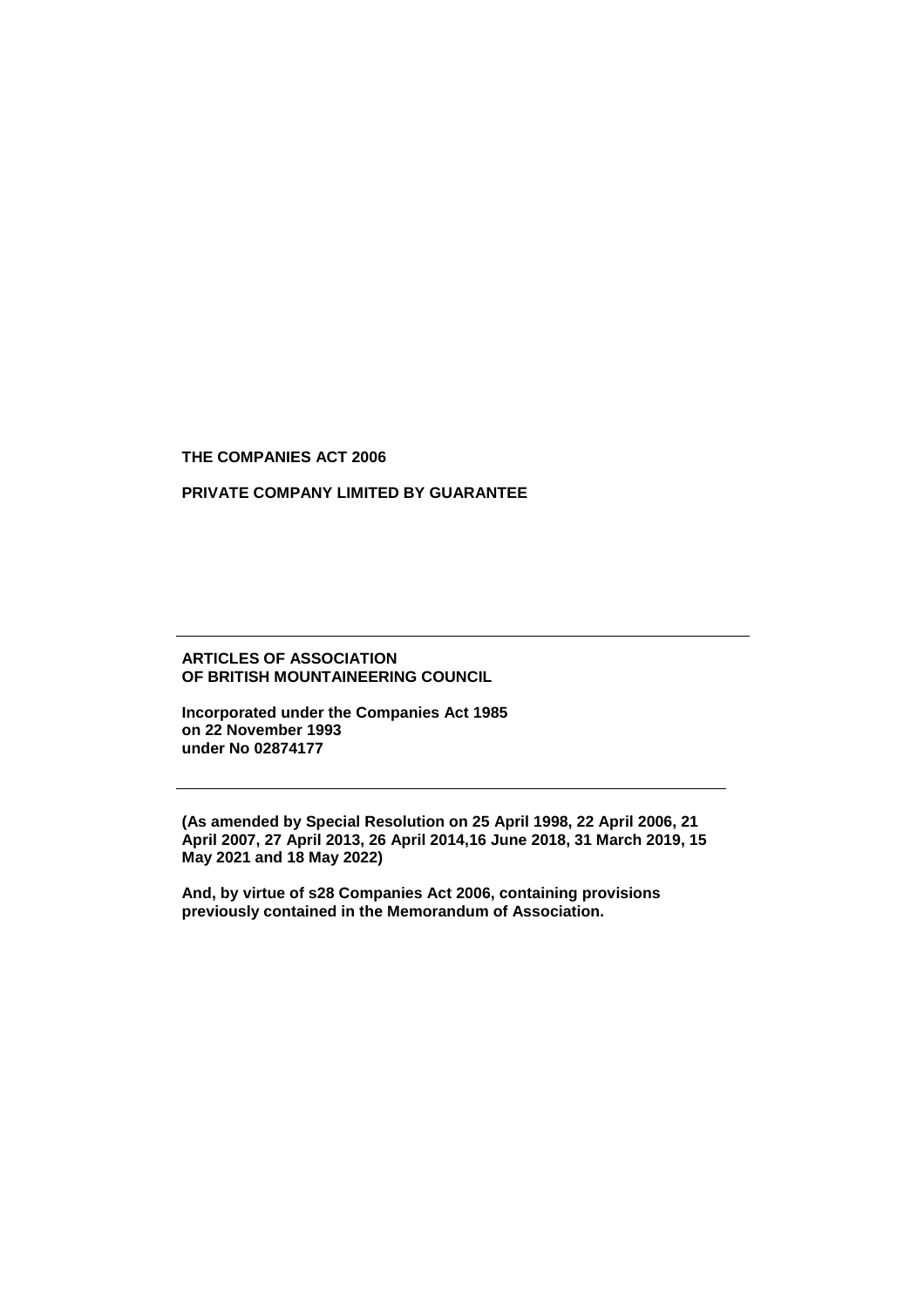# **CONTENTS**

| 1.             |                                                                |  |
|----------------|----------------------------------------------------------------|--|
| 2.             |                                                                |  |
| 3.             |                                                                |  |
| $\mathbf{4}$ . |                                                                |  |
| 5.             |                                                                |  |
| 6.             |                                                                |  |
| 7.             |                                                                |  |
| 8.             |                                                                |  |
| 9.             |                                                                |  |
| 10.            |                                                                |  |
| 11.            |                                                                |  |
| 12.            |                                                                |  |
| 13.            |                                                                |  |
| 14.            |                                                                |  |
| 15.            | GENERAL MEETINGS AND AGMS - ORDINARY AND SPECIAL RESOLUTIONS21 |  |
| 16.            |                                                                |  |
| 17.            |                                                                |  |
| 18.            |                                                                |  |
| 19.            |                                                                |  |
| 20.            |                                                                |  |
| 21.            |                                                                |  |
| 22.            |                                                                |  |
| 23.            |                                                                |  |
| 24.            |                                                                |  |
| 25.            |                                                                |  |
| 26.            |                                                                |  |
| 27.            |                                                                |  |
| 28.            |                                                                |  |
| 29.            |                                                                |  |
| 30.            |                                                                |  |
| 31.            |                                                                |  |
| 32.            |                                                                |  |
| 33.            |                                                                |  |
| 34.            |                                                                |  |
| 35.            |                                                                |  |
| 36.            |                                                                |  |
| 37.            |                                                                |  |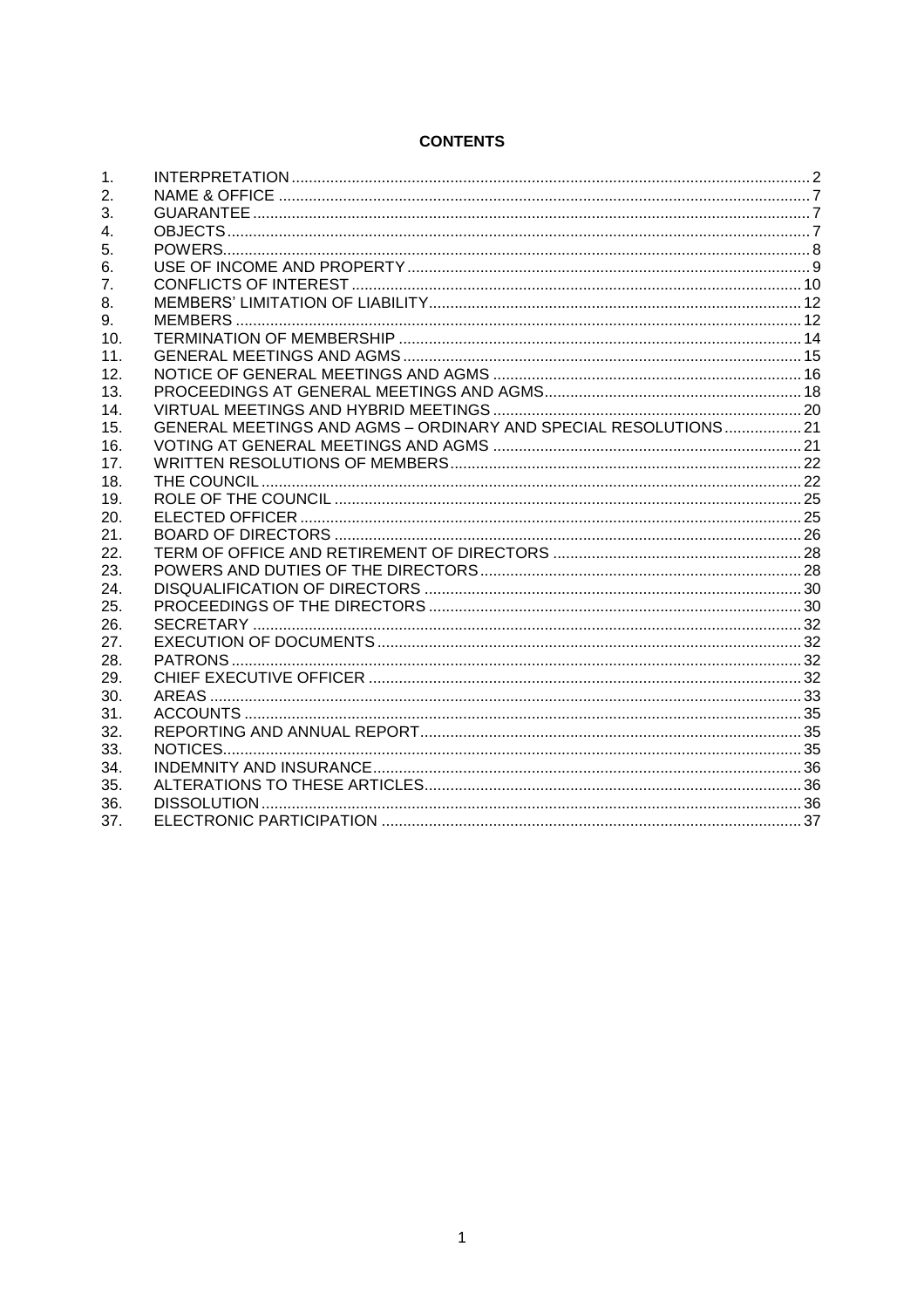### **THE COMPANIES ACT 2006**

## **A COMPANY LIMITED BY GUARANTEE**

## **ARTICLES OF ASSOCIATION**

### **OF**

### **BRITISH MOUNTAINEERING COUNCIL**

## <span id="page-2-0"></span>**1. INTERPRETATION**

1.1. In these Articles, the words in the first column of the table below, shall bear the meanings set opposite to them in the second column, if not inconsistent with the subject or context:

| Words                           | <b>Meanings</b>                                                                                                           |
|---------------------------------|---------------------------------------------------------------------------------------------------------------------------|
| the Act                         | the Companies Act 2006 and every statutory modification,<br>replacement or re-enactment of it for the time being in force |
| <b>Account Date</b>             | 31 December                                                                                                               |
| <b>Affiliated Clubs</b>         | those clubs recognised to be affiliated to the Company under Article<br>9.7                                               |
| <b>AGM</b>                      | an annual general meeting of the Members, as detailed in Articles<br>11.1 and 11.2                                        |
| Area                            | a geographical region defined by the Council from time to time                                                            |
| <b>Area Meeting</b>             | a meeting of the Members in a particular Area held in accordance with<br>the Area ToR                                     |
| <b>Area Member</b>              | a Member who is resident in a particular Area, or who attends an Area<br>Meeting as detailed in Article 30.3.1(b)         |
| Area ToR                        | the terms of reference from time to time of the Areas which govern<br>their proceedings and state how they shall operate  |
| <b>Associate Members</b>        | those members of the Company under Article 9.5.5                                                                          |
| the or these<br><b>Articles</b> | the Articles of Association of the Company, as amended from time to<br>time                                               |
| <b>Board</b>                    | the board of Directors                                                                                                    |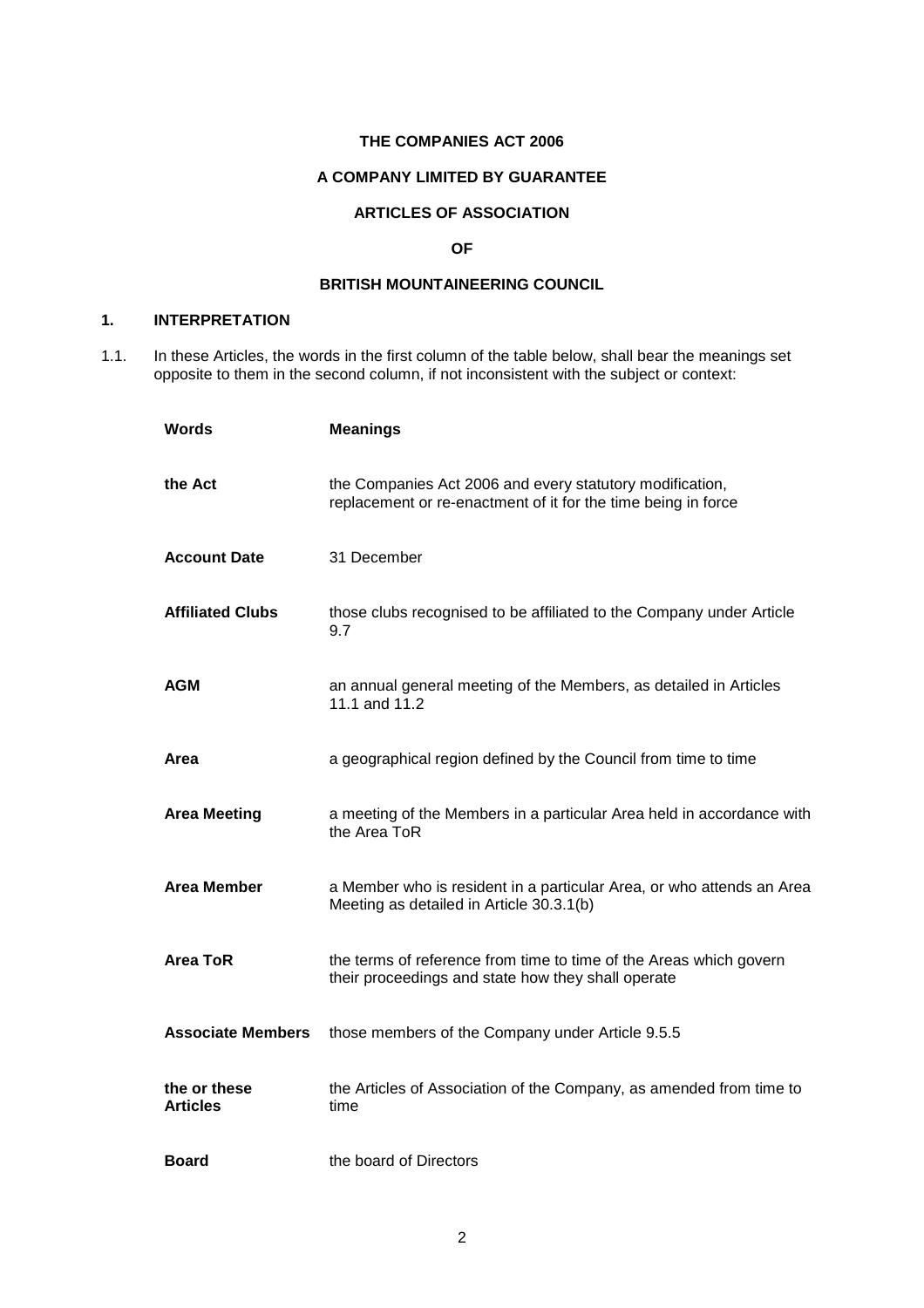| <b>Business Day</b>      | a day other than a Saturday, Sunday or public holiday in England<br>when banks in London are open for business                                                                                                                                                                                                                                                                        |
|--------------------------|---------------------------------------------------------------------------------------------------------------------------------------------------------------------------------------------------------------------------------------------------------------------------------------------------------------------------------------------------------------------------------------|
| <b>CEO</b>               | the Chief Executive Officer of the Company from time to time                                                                                                                                                                                                                                                                                                                          |
| <b>Chair</b>             | the chair of the Board appointed in accordance with these Articles                                                                                                                                                                                                                                                                                                                    |
| <b>Clear Day</b>         | in relation to a period of notice means that period excluding the day<br>when the notice is given or is deemed to be given and the day for<br>which it is given or on which it is to take effect                                                                                                                                                                                      |
| <b>Club Members</b>      | those members of the Company under Article 9.5.4                                                                                                                                                                                                                                                                                                                                      |
| <b>CND</b>               | an individual appointed as a Director on a voluntary basis by the<br>Council in accordance with Article 21.1.2                                                                                                                                                                                                                                                                        |
| Company                  | the company regulated by these Articles                                                                                                                                                                                                                                                                                                                                               |
| <b>Company Secretary</b> | any person appointed to perform the duties of secretary of the<br>Company                                                                                                                                                                                                                                                                                                             |
| <b>Connected Person</b>  | (a) any child or parent of a Director (and includes any step-child or<br>illegitimate child);                                                                                                                                                                                                                                                                                         |
|                          | (b) the spouse or civil partner of a Director, or any person falling<br>within (a) (and includes any person with whom a Director lives as<br>partner in an enduring relationship);                                                                                                                                                                                                    |
|                          | (c) a person carrying on business in partnership with a Director or<br>with any person falling within (a) or (b);                                                                                                                                                                                                                                                                     |
|                          | (d) an institution which is controlled: (i) by a Director or by any<br>person falling within (a), (b) or (c), or (ii) by two or more persons<br>falling within (d)(i), when taken together;                                                                                                                                                                                           |
|                          | (e) a body corporate in which (i) a Director or any connected person<br>falling within any of paragraphs (a) to (c) has a substantial interest,<br>or (ii) two or more persons falling within (e)(i) when taken together,<br>have a substantial interest (and substantial interest shall mean a<br>right to exercise more than 20% of the voting rights at a general<br>meeting); and |
|                          | (f) a person who is acting as a trustee of a trust, a beneficiary of<br>which is a Director or any person falling within (a), (b) or (c) above,<br>or the terms of which confer a power on the trustee to exercise in<br>favour of the Director                                                                                                                                       |
|                          | each as more particularly described in sections 252 to 256 of the Act                                                                                                                                                                                                                                                                                                                 |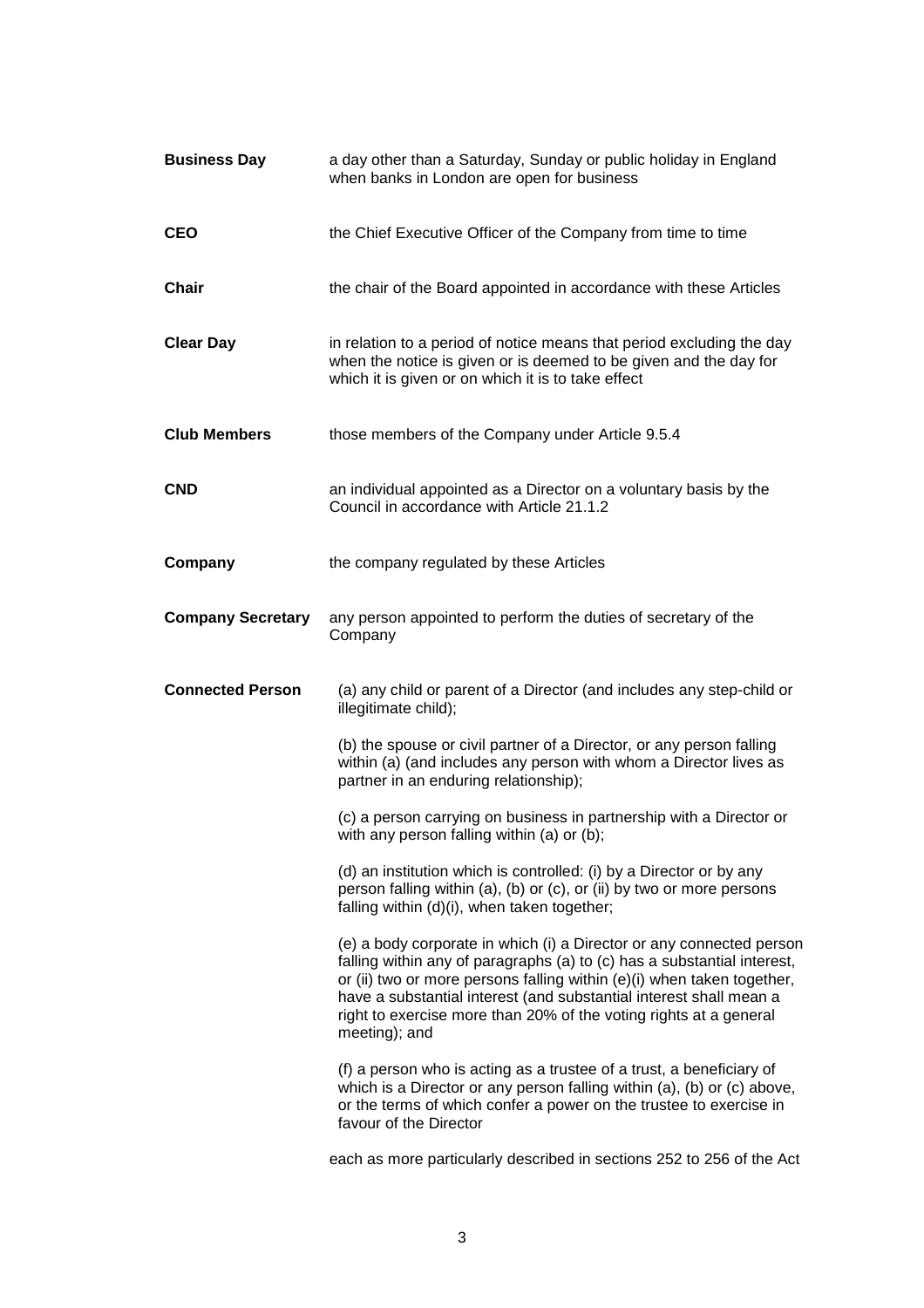| the Council                             | the Members' representative group established under Article 18, its<br>full name being the Members' Council                                                                  |
|-----------------------------------------|------------------------------------------------------------------------------------------------------------------------------------------------------------------------------|
| the Council ToR                         | the terms of reference from time to time of the Council which govern<br>its proceedings and state how it shall operate                                                       |
| <b>Councillor</b>                       | an individual who is an Elected Councillor or a Specialist Councillor                                                                                                        |
| a Director                              | a director of the Company for the purposes of the Act and Directors<br>means all the directors of the Company                                                                |
| <b>Elected Councillor</b>               | an individual elected to the Council as set out in Article 18.6.3(a)                                                                                                         |
| <b>Elected Officer</b>                  | an individual elected to the Council in accordance with Article 20                                                                                                           |
| <b>Electronic Form</b>                  | something sent by, or made available by, electronic means (as<br>defined by the Act), such as an email or fax, or by any other means<br>while still being in electronic form |
| <b>Eligible Director</b>                | a director who is eligible to vote in relation to a decision of the Board                                                                                                    |
| ex officio Directors                    | the ex-officio Executive Director and the President                                                                                                                          |
| ex officio Executive<br><b>Director</b> | the CEO                                                                                                                                                                      |
| <b>Financial Expert</b>                 | an individual, company or firm who is authorised to give investment<br>advice under the Financial Services and Markets Act 2000                                              |
| <b>General Meeting</b>                  |                                                                                                                                                                              |
|                                         | a general meeting of the Members other than an AGM, at which any<br>resolutions proposed shall be as set out in Article 15.4                                                 |
| <b>GB Climbing Teams</b>                | athletes representing Great Britain in all competition disciplines of<br>Mountaineering                                                                                      |
| <b>Honorary Members</b>                 | those members of the Company under Article 9.5.2                                                                                                                             |
| <b>Hybrid Meeting</b>                   | a General Meeting or AGM as defined in Article 14.1.2                                                                                                                        |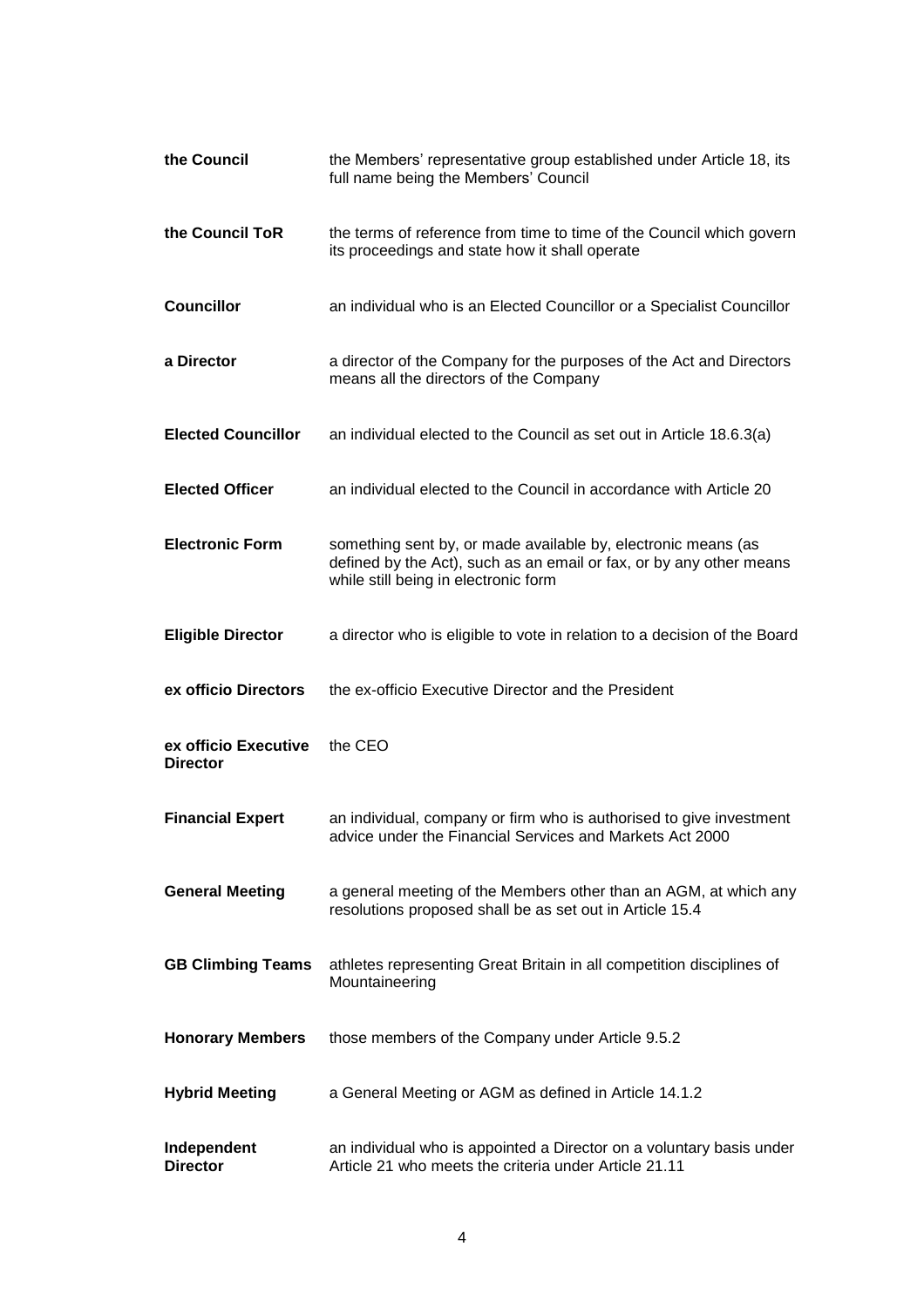| <b>Individual Members</b>                      | those members of the Company under Article 9.5.1                                                                                                                             |
|------------------------------------------------|------------------------------------------------------------------------------------------------------------------------------------------------------------------------------|
| <b>Members</b>                                 | means all members of the Company, both Voting Members, Non-<br>voting Individual Members and Associate Members                                                               |
| Mountaineering                                 | the activities of climbing, mountaineering and hill walking (including<br>ski-mountaineering, ice climbing, paraclimbing and indoor climbing)                                |
| <b>Mountaineers</b>                            | individuals participating in Mountaineering                                                                                                                                  |
| <b>Nominated Director</b>                      | an individual who is appointed or elected a Director on a voluntary<br>basis under Article 21 who meets the criteria under Article 21.7                                      |
| <b>Nominations</b><br><b>Committee</b>         | a committee of the Directors established in accordance with Article 25                                                                                                       |
| <b>Non-voting</b><br><b>Individual Members</b> | those members of the Company under Article 9.5.6                                                                                                                             |
| the Objects                                    | the objects of the Company set out in Article 4                                                                                                                              |
| the Office                                     | the registered office of the Company                                                                                                                                         |
| <b>Official Magazine</b>                       | the magazine known as "Summit" or such other publication<br>determined by the Board as the official magazine of the Company,<br>which may be in hard copy or Electronic Form |
| ordinary resolution                            | has the meaning given in section 282 of the Act                                                                                                                              |
| <b>Patron</b>                                  | an individual appointed a patron of the Company under Article 9.5.3                                                                                                          |
| <b>President</b>                               | an individual who is from time to time elected by the Voting Members<br>as the president of the Company under Article 20                                                     |
| <b>Register</b>                                | the register of Voting Members kept pursuant to the Act                                                                                                                      |
| <b>Remote Attendance</b>                       | remote attendance at a General Meeting or AGM by such means as<br>are approved by the Board in accordance with Article 14.2                                                  |
| <b>Reserved Matters</b>                        | matters reserved to the Council or Voting Members in accordance<br>with Article 23.3 and set out in Schedule 1 of these Articles                                             |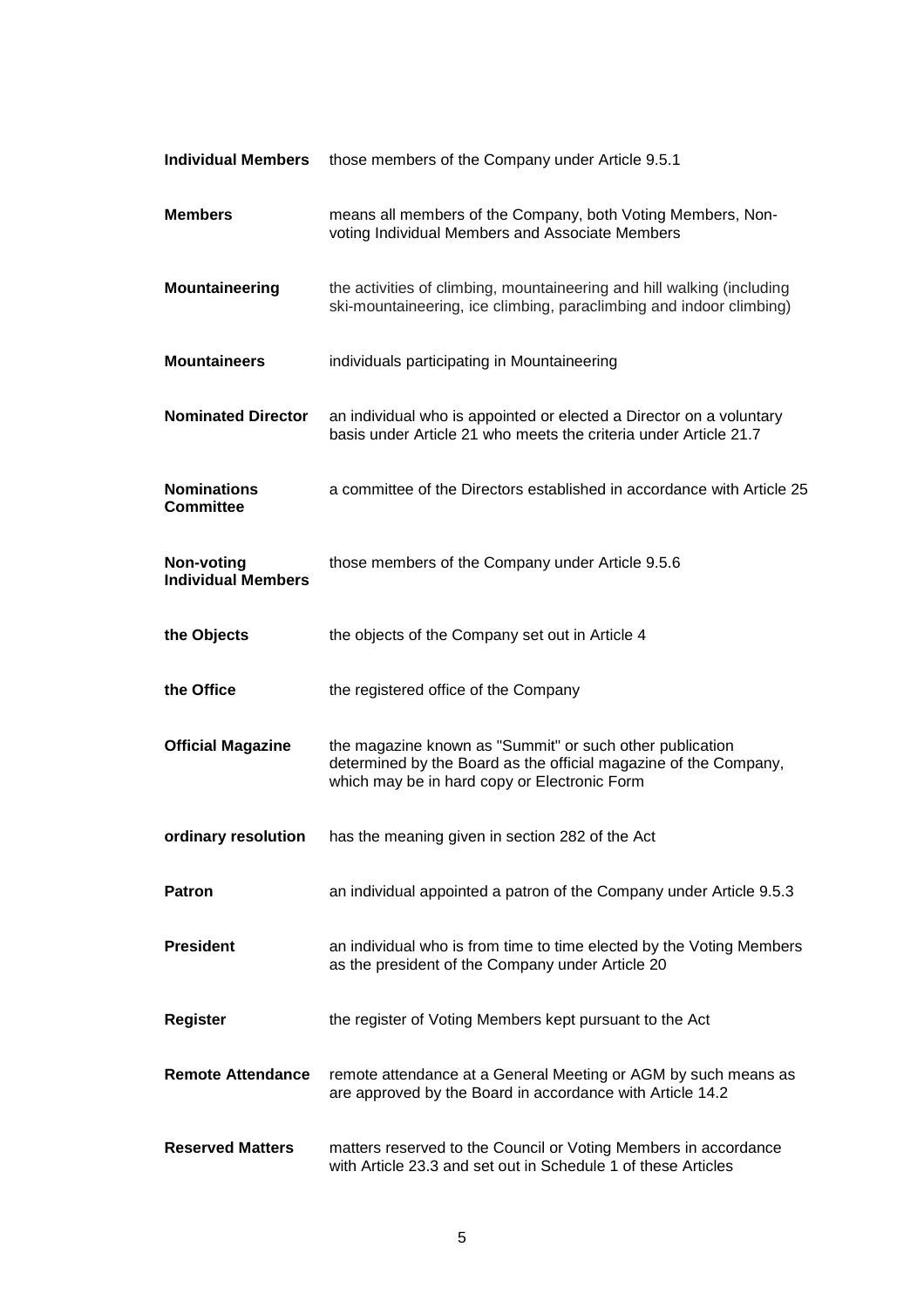| the Seal                                     | the common seal of the Company, if it has one                                                                                                                                                                                                                                                          |
|----------------------------------------------|--------------------------------------------------------------------------------------------------------------------------------------------------------------------------------------------------------------------------------------------------------------------------------------------------------|
| <b>Senior Independent</b><br><b>Director</b> | an Independent Director appointed from time to time to be the senior<br>independent director in accordance with Article 21.14                                                                                                                                                                          |
| special resolution                           | has the meaning given in section 283 of the Act                                                                                                                                                                                                                                                        |
| <b>Specialist</b><br><b>Councillor</b>       | an individual appointed to the Council in accordance with Article<br>18.6.3(b)                                                                                                                                                                                                                         |
| <b>Stakeholder</b>                           | 1. a Member; or                                                                                                                                                                                                                                                                                        |
|                                              | 2. a specific subgroup of the Members representing a recognised<br>stakeholder group (e.g. climbers, hill walkers, Welsh Members,<br>competitive athletes etc.); or                                                                                                                                    |
|                                              | 3. a third party individual or organisation with an interest in the<br>achievement of the Objects                                                                                                                                                                                                      |
| <b>Virtual Meeting</b>                       | a General Meeting or AGM as defined in Article 14.1.1                                                                                                                                                                                                                                                  |
| <b>Voting Members</b>                        | any and all Members eligible to vote at AGMs and General Meetings<br>as set out in Article 16.1, being Individual Members, Honorary<br>Members, Patrons and Club Members but shall not include Non-voting<br>Individual Members or Associate Members and "Voting Member" shall<br>mean any one of them |
| in writing or written                        | the representation or reproduction of words, symbols or other<br>information in a visible form by any method or combination of<br>methods, whether sent or supplied in Electronic Form or otherwise                                                                                                    |

- 1.2. Unless specifically stated otherwise:
	- 1.2.1. Words or expressions bear the same meaning as in the Act as in force on the date when these Articles become binding on the Company;
	- 1.2.2. Words denoting the singular include the plural and vice versa;
	- 1.2.3. Each reference to "person" includes a reference to a body corporate, unincorporated association, government, local authority, state, partnership, scheme, fund and trust (in each case, whether or not having separate legal personality); and
	- 1.2.4. General words shall not be given a restrictive interpretation by reason of their being preceded or followed by words indicating a particular class of acts, matters or things.
- 1.3. The Companies (Model Articles) Regulations 2008 shall not apply to the Company.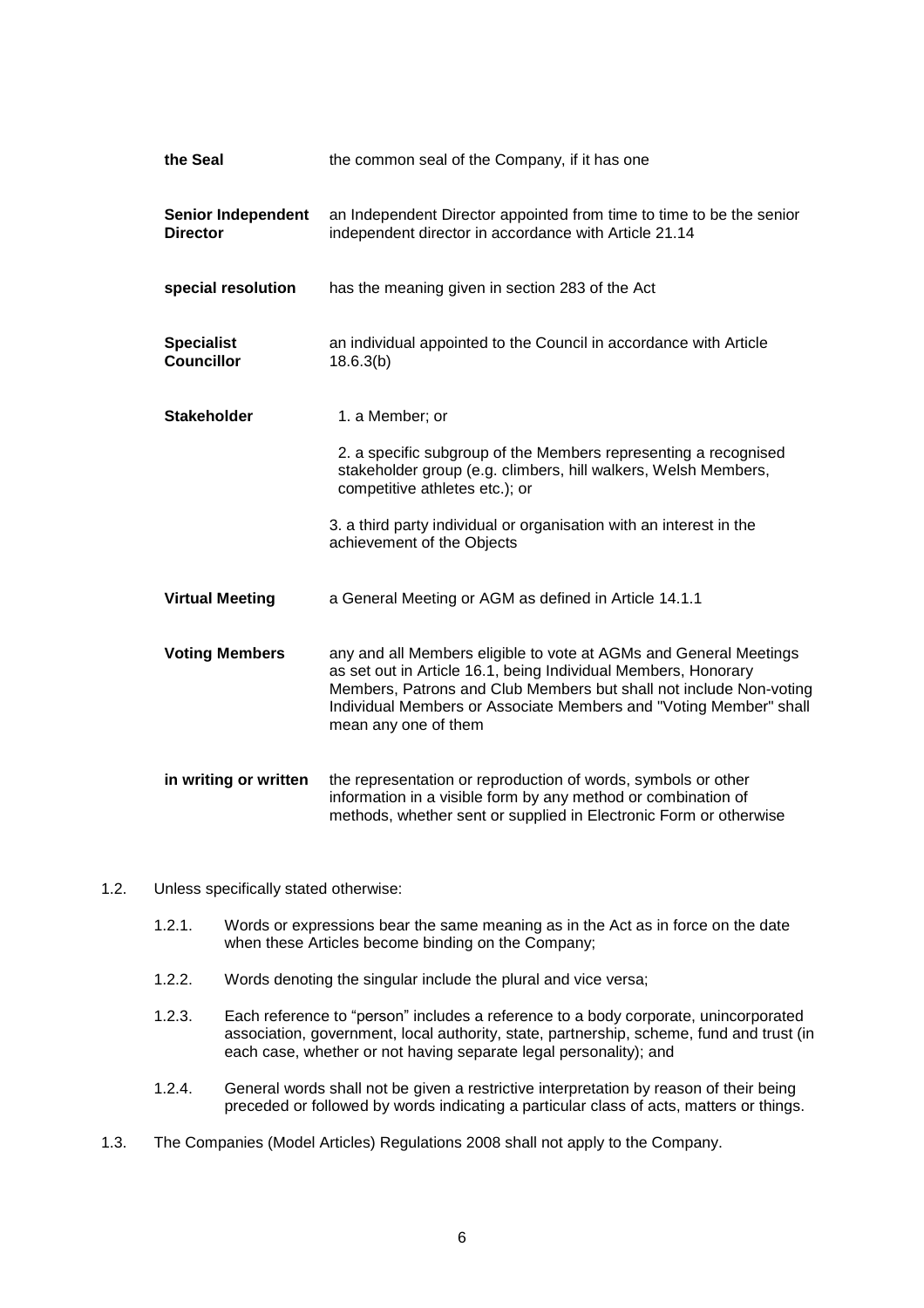## <span id="page-7-0"></span>**2. NAME & OFFICE**

- 2.1. The name of the Company is British Mountaineering Council.
- 2.2. The Office of the Company will be situated in England.

## <span id="page-7-1"></span>**3. GUARANTEE**

Every Member undertakes that if the Company is wound up while they are a Member, or within one year after they cease to be a Member, that Member will contribute to the assets of the Company such amount as may be required for the payment of the debts and liabilities of the Company contracted before they cease to be a Member, payment of the costs, charges and expenses of winding-up, and for the adjustment of the rights of the contributories among themselves not exceeding £1 in the case of each Member.

## <span id="page-7-2"></span>**4. OBJECTS**

- 4.1. The only objects for which the Company is established are to:
	- 4.1.1. act as the representative body for the sport and recreation of **Mountaineering** for Great Britain and to represent directly to all appropriate authorities, institutions, organisations and associations in the interests of **Mountaineers**;
	- 4.1.2. encourage, promote and develop the interests of Mountaineers and their activities and to act as a forum for the Members;
	- 4.1.3. encourage, promote and develop access to cliffs and crags, mountains and hills of all descriptions for all Mountaineers;
	- 4.1.4. encourage promote and undertake the writing, publication and dissemination of information relating to Mountaineering;
	- 4.1.5. encourage, promote, develop and undertake works and techniques to safeguard and conserve the environment within which cliffs, crags, mountains and hills of all descriptions are located;
	- 4.1.6. encourage and promote amongst Mountaineers the fullest regard for the mountain environment and wilderness values;
	- 4.1.7. encourage and promote safety and good practice in all aspects of Mountaineering;
	- 4.1.8. provide or promote facilities for climbing, education and training and instruction;
	- 4.1.9. oversee, organise and control climbing competitions in the United Kingdom;
	- 4.1.10. manage and support the GB Climbing Teams;
	- 4.1.11. act as the national governing body for competitions in climbing, paraclimbing, ice climbing and ski-mountaineering;
	- 4.1.12. encourage and promote the ethos and ethics of Mountaineering activities, taking due consideration of the traditions and values of British Mountaineering history; and
	- 4.1.13. encourage and promote membership of the Company to Mountaineers and those interested in Mountaineering.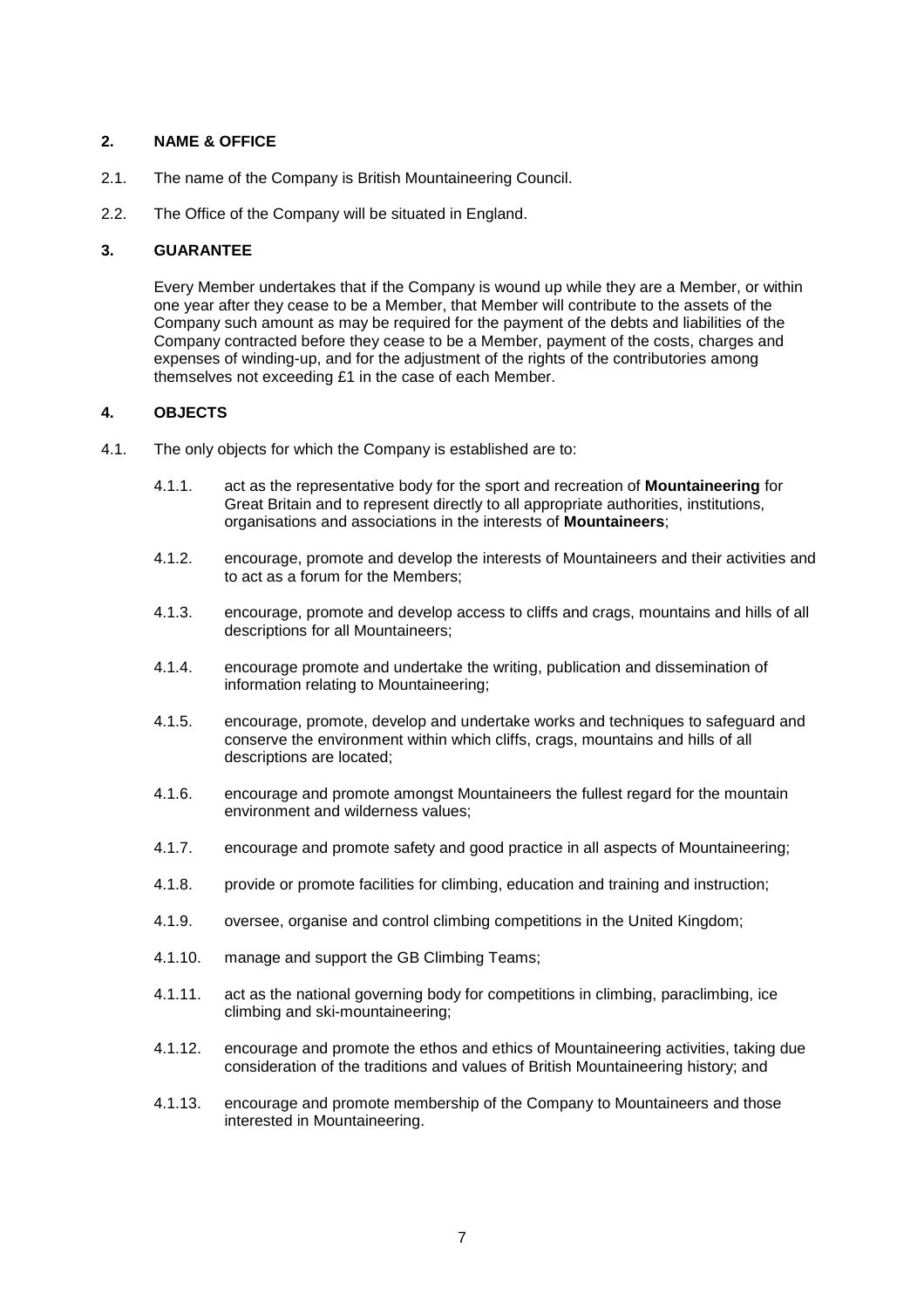## <span id="page-8-0"></span>**5. POWERS**

- 5.1. In furtherance of the Objects but not further or otherwise, the Company shall have the following powers:
	- 5.1.1. to provide and arrange insurance services, travel facilities and other services for the Members;
	- 5.1.2. to adopt such means of making known and advertising the activities of the Company as may seem appropriate;
	- 5.1.3. to purchase, take on lease or in exchange, hire or otherwise acquire and hold for any estate or interest any real or personal property and any rights or privileges which may be necessary for the promotion of the Objects and to construct, maintain and alter any buildings or erections necessary or convenient for the work of the Company;
	- 5.1.4. subject to such consents (if any) as may be required by law, to sell, exchange, let, mortgage, charge, grant or create security over, dispose of, turn to account or otherwise deal with all or any of the property or assets of the Company;
	- 5.1.5. subject to such consents (if any) as may be required by law, to borrow and raise money and secure or discharge any debt or obligation of the Company in such manner as may be thought fit and in particular by mortgages of, or charges upon or security over, the undertaking and all or any of the real and personal property or assets (present and future) of the Company or by the creation and issue of debentures, debenture stock or other obligations or securities of any description;
	- 5.1.6. to raise funds and organise appeals, to apply for funding and invite and receive contributions from any person whatsoever by way of subscription (whether or not under deed of covenant), donation and otherwise, and whether or not subject to any special trusts or conditions;
	- 5.1.7. to set aside funds for special purposes or as reserves against future expenditure;
	- 5.1.8. to invest the monies of the Company not immediately required for its purposes in or upon such investments, securities or property as may be thought fit and to vary the investments in such manner as may from time to time be determined subject nevertheless to such conditions (if any) and such consents (if any) as may for the time being be imposed or required by law;
	- 5.1.9. to delegate the management of investments to a Financial Expert;
	- 5.1.10. to arrange for investments or other property or assets of the Company to be held in the name of a nominee (being a corporate body registered or having an established place of business in England and Wales) acting under the control of the Directors or of a Financial Expert acting under their instructions and to pay any reasonable fee required;
	- 5.1.11. to establish, support, act as director of or aid in the establishment and support of any company, associations, institutions or trusts (charitable or otherwise) and to subscribe or guarantee money in any way connected with the Objects or which shall further the Company's interests or any of them;
	- 5.1.12. to employ staff and to make provision for the payment of pensions and superannuation to or on behalf of employees and former employees of the Company and their spouses, civil partners, widows, widowers and other dependents and where appropriate, to provide life, health, accident and other insurances and other benefits (financial or otherwise) to or for the benefit of any of them;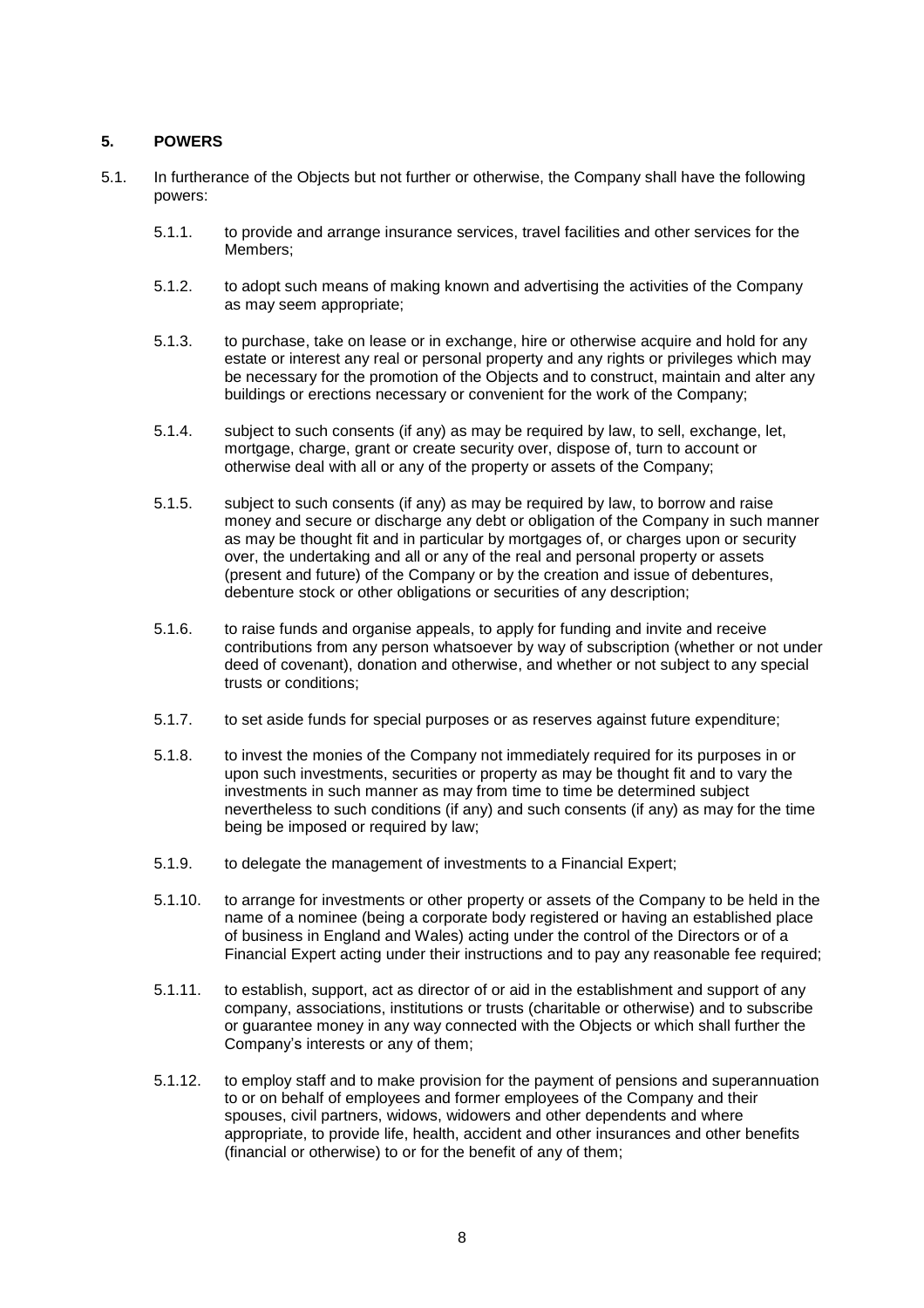- 5.1.13. to provide indemnity insurance to cover the liability of the Directors which by virtue of any rule of law would otherwise attach to them, or any one of them, in respect of any negligence, default, breach of trust or breach of duty in relation to the Company;
- 5.1.14. to insure the property and assets of the Company against any foreseeable risk and take out other insurance policies to protect the Company when required;
- 5.1.15. to co-operate with other not for profit groups, charities, voluntary bodies and statutory authorities operating in furtherance of the Objects or similar purposes and to exchange information and advice with them;
- 5.1.16. to subscribe to, support, affiliate, become a member of, transfer all or any of the Company's property to, amalgamate with or cooperate with any other organisation, institution, society or body not formed for or established for purposes of profit (whether incorporated or not and whether in Great Britain or Northern Ireland or elsewhere) whose objects are, wholly or in part, similar to those of the Company and which by its constitution prohibits the distribution of its income and property amongst its members to an extent at least as great as is imposed on the Company;
- 5.1.17. to purchase or otherwise acquire and undertake all or such part of the property, assets, liabilities and engagements as may lawfully be acquired or undertaken by the Company of any one or more of the organisations, institutions, societies or bodies having objects altogether or in part similar to the Objects;
- 5.1.18. to use any form of media and communication including but not limited to printing and publishing any newspaper, periodicals, books, articles or leaflets using films, television, video and the internet or other digital means;
- 5.1.19. to draw, make, accept, endorse, discount, execute and issue promissory notes, bills, cheques and other instruments and to operate bank accounts;
- 5.1.20. to undertake or support research in furtherance of the Objects and to publish the useful results of such research;
- 5.1.21. in so far as is permitted by law, to give all kinds of indemnities and to guarantee the performance of the obligations and liabilities of any person in each case either with or without the Company receiving any consideration or advantage;
- 5.1.22. to arrange and provide for, or join in arranging and providing for, the holding of exhibitions, meetings, lectures, classes, seminars and training courses;
- 5.1.23. to provide financial assistance, to make grants or loans of money, to give guarantees and donations to and to provide equipment and apparatus;
- 5.1.24. to make applications for consent under bye-laws or regulations and other like applications;
- 5.1.25. to enter into contracts and provide services to or on behalf of other bodies;
- 5.1.26. to establish or acquire subsidiary companies to assist or act as agents for the Company; and
- 5.1.27. to do all such other lawful things as shall further the attainment of the Objects.

### <span id="page-9-0"></span>**6. USE OF INCOME AND PROPERTY**

<span id="page-9-1"></span>6.1. The income and property of the Company shall be applied solely towards the promotion of the Objects and no part shall be paid or transferred directly or indirectly by way of dividend, bonus or otherwise by way of profit to the Members and no Director shall be appointed to any office of the Company paid by salary or fees or receive any remuneration or other benefit in money or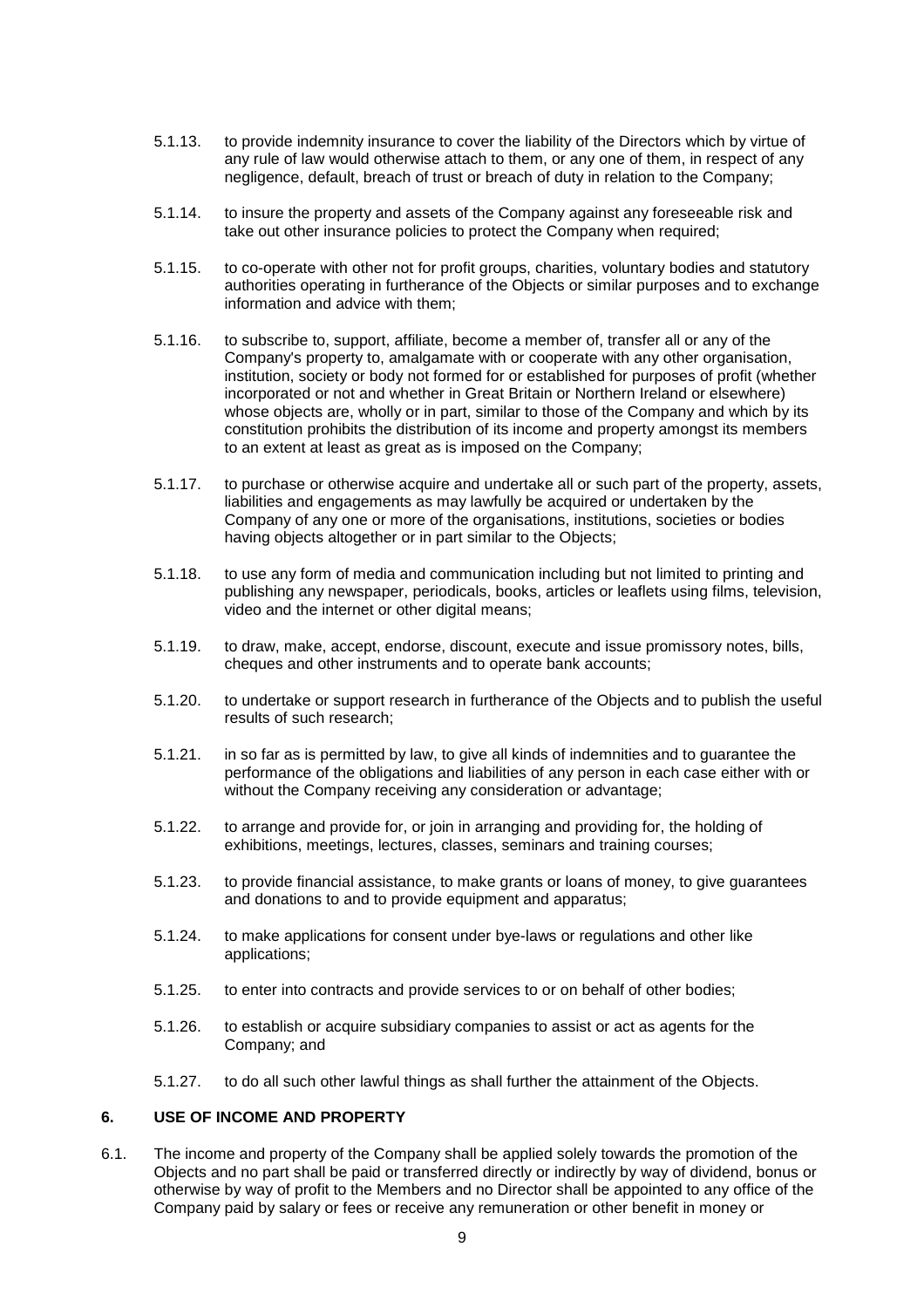money's worth from the Company. Provided that this Article shall not prevent any payment in good faith by the Company:

- 6.1.1. of reasonable and proper remuneration to any Member, officer or employee of the Company (not being a Director) for any goods or services supplied to the Company and of travelling expenses necessarily incurred in carrying out the duties of officer or employee of the Company;
- 6.1.2. of interest at a reasonable rate on money lent by any Member or Director;
- 6.1.3. of reasonable and proper rent or hiring fee for premises let or hired to the Company by any Member or Director;
- 6.1.4. of fees, remuneration or other benefit, in money or money's worth, to a company of which a Director may be a member holding not more than one per cent part of the issued share capital of that company;
- 6.1.5. of a payment to the ex officio Executive Director by virtue of their employment with the Company;
- 6.1.6. to any Director of reasonable out-of-pocket expenses;
- 6.1.7. of an indemnity to any Director in respect of any liabilities properly incurred in running the Company in accordance with Article [34;](#page-36-0)
- 6.1.8. of the payment of any premium in respect of any indemnity insurance to cover the liability of the Directors as permitted under these Articles; and
- 6.1.9. of the provision to any Member or Director of benefits in furtherance of the Objects.
- 6.2. Subject to Article [6.1,](#page-9-1) save for the ex officio Executive Director, Directors shall not be employees of the Company, but a Director or a Connected Person may enter into a contract with the Company to supply services or goods to the Company in return for a payment or other material benefit if:
	- 6.2.1. the services or goods are actually required by the Company;
	- 6.2.2. the nature and level of the payment or benefit is no more than is reasonable in relation to the value of the goods or services and recorded in an agreement in writing;
	- 6.2.3. the number of Directors (together with the ex officio Executive Director) who are interested in any such a contract in any financial year of the Company is in the minority; and
	- 6.2.4. before entering into such a contract, the Directors have decided that they are satisfied that it would be in the best interests of the Company, and likely to promote the success of the Company, for the goods or services to be provided by the relevant person (as opposed to being provided by someone who is not a Director or a Connected Person) to, or on behalf of, the Company for the amount or maximum amount of benefit or payment and provided also that the Company has complied with any internal guidance or policies concerning the procuring of good or services in force from time to time.
- 6.3. For the avoidance of doubt, other than in the limited circumstances as set out in Article [6.1,](#page-9-1) Directors will be volunteers and not paid for acting as Directors.

# <span id="page-10-0"></span>**7. CONFLICTS OF INTEREST**

7.1. To the extent required by law every Director must disclose to the Company all matters in which they or a Connected Person has an interest which could, directly or indirectly, conflict with the interests of the Company.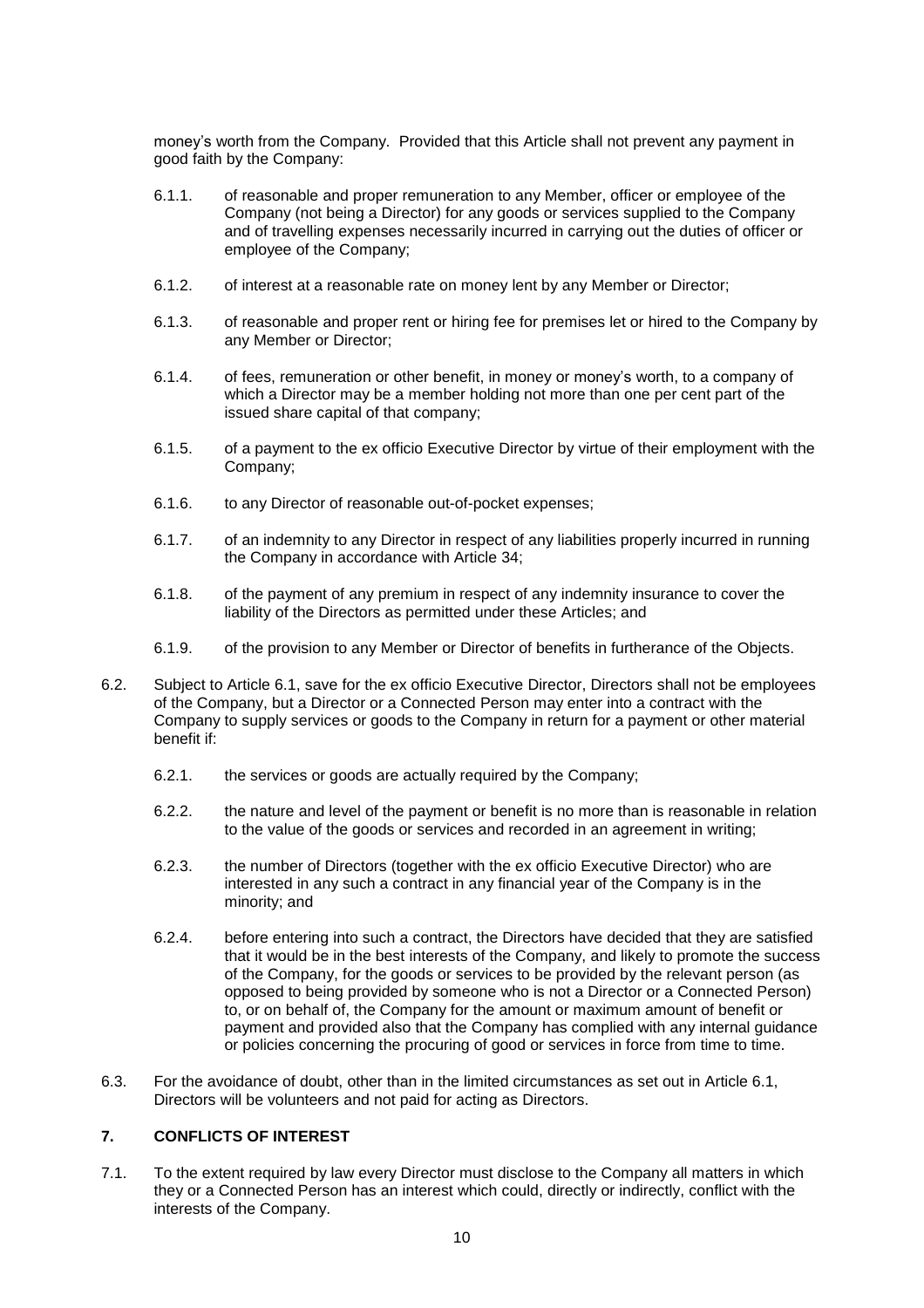- 7.2. To the extent required by law every Director is obliged to avoid situations in which they have (or could have) a direct or indirect interest that conflicts (or could conflict) with the interests of the Company. Where a Director is unable to avoid such a situation, this obligation is not infringed if:
	- 7.2.1. the situation could not reasonably be regarded as likely to give rise to a conflict of interest; or
	- 7.2.2. the matter has been proposed and authorised by the Directors in the manner set out in Article [7.3.](#page-11-0)
- <span id="page-11-0"></span>7.3. A matter proposed to the Directors, in relation to which a Director(s) is/are conflicted, may only be authorised by the Directors where, in accordance with Article [7.4,](#page-11-1) the conflicted Director(s) do not participate in any discussions about, or vote on, the conflicted matter and the quorum is met without counting the conflicted Director(s).
- <span id="page-11-1"></span>7.4. Subject to this Article [7.4,](#page-11-1) where a Director or Connected Person has a direct or indirect interest in any proposed transaction or arrangement with the Company, the Director must:
	- 7.4.1. declare the nature and extent of that interest either at a Board meeting or by written notice before the Company enters into the transaction or arrangement;
	- 7.4.2. be absent from the Board meeting for that item;
	- 7.4.3. not be counted in the quorum for that part of the Board meeting; and
	- 7.4.4. be absent during any vote and have no vote on the matter (whether in a Board meeting or by written resolution).
- 7.5. Notwithstanding Articles [7.3](#page-11-0) and [7.4,](#page-11-1) a Director who is interested in a proposed transaction or arrangement with the Company may participate in the decision-making process and count towards the quorum for that part of the Board meeting, and be permitted to vote, if the proposed transaction or arrangement is one falling within Article [7.6](#page-11-2) ("a permitted cause").
- <span id="page-11-2"></span>7.6. This Article applies when a Director's interest in a proposed transaction or arrangement cannot reasonably be regarded as likely to give rise to a conflict of interest, or the Director's conflict of interest arises from any of the following permitted causes:
	- 7.6.1. where the proposed transaction or arrangement is one which applies to the Director(s) in question, in common with other third parties, and there is no benefit to the Director(s) in question over and above that afforded to such third parties;
	- 7.6.2. any transaction or arrangement with a company limited by shares or a company limited by guarantee which is wholly owned by the Company (or the Company and other entities) and in which a Director does not have an interest otherwise than as an unpaid director and which does not confer a personal benefit on the Director; and
	- 7.6.3. where the benefit is so negligible or minimal that it could not reasonably be regarded as giving rise to a conflict of interest.
- 7.7. Subject to Article [7.8,](#page-11-3) if a question arises at a Board meeting as to the right of a Director to participate in the Board meeting (or part of the Board meeting) for voting or quorum purposes, the question may, before the conclusion of the Board meeting, be referred to the Chair whose ruling in relation to any Director other than the Chair shall be final and conclusive.
- <span id="page-11-3"></span>7.8. If any question as to the right to participate in the Board meeting (or part of the Board meeting) should arise in respect of the Chair, the question is to be decided by a decision of the Directors at that Board meeting, for which purpose the Chair shall not be counted as participating in the Board meeting (or that part of the Board meeting) for voting or quorum purposes.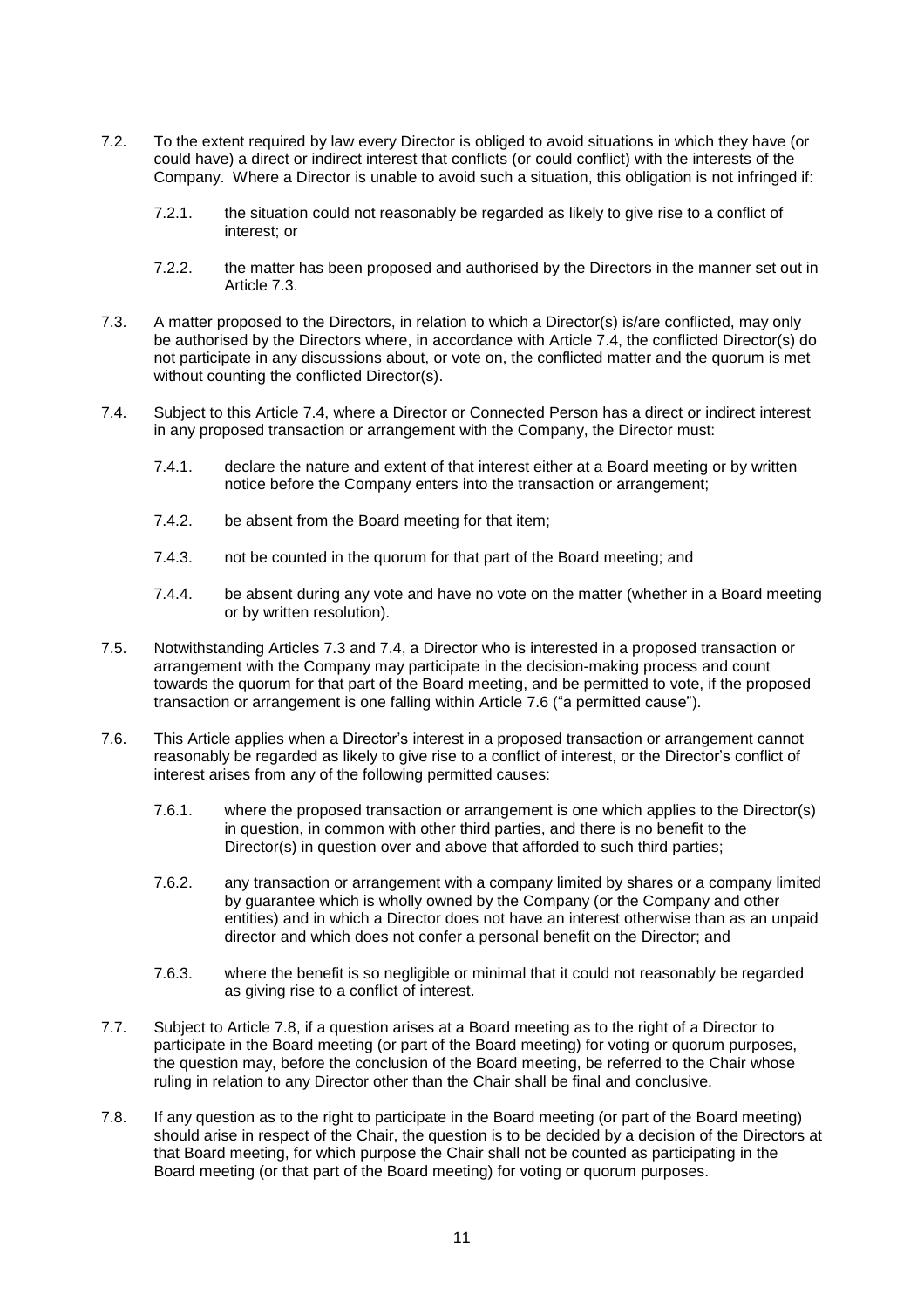## <span id="page-12-0"></span>**8. MEMBERS' LIMITATION OF LIABILITY**

The liability of the Members is limited.

## <span id="page-12-1"></span>**9. MEMBERS**

- 9.1. The number of Members shall be unlimited.
- 9.2. Members shall be those persons admitted in accordance with these Articles and, in the case of Voting Members, whose names shall have been entered in the Register.
- 9.3. The rights and privileges of a Member shall be personal to the Member and membership shall not be transferable and shall cease upon death, resignation, failure to pay subscriptions under Article [9.9](#page-14-1) or in the event of termination under Article [10.](#page-14-0)
- 9.4. Every Member shall be subject to the provisions of these Articles in relation to their membership and shall be deemed to have had knowledge of these Articles and to have consented to them at the time of or prior to their becoming a Member.
- <span id="page-12-6"></span><span id="page-12-5"></span><span id="page-12-4"></span><span id="page-12-3"></span><span id="page-12-2"></span>9.5. The Company shall have the following classes of membership:
	- 9.5.1. Individual Members who shall be any person with an interest in Mountaineering and who shall have submitted an application in a form prescribed by the Directors and consented in writing to become a Member and who is then admitted to membership on payment of the appropriate subscription fee;
	- 9.5.2. Honorary Members who shall be Individual Members (and afforded the rights thereof) but who are invited to be honorary members of the Company by the Council and shall not be liable to pay a subscription fee;
	- 9.5.3. Patrons who shall be Individual Members (and afforded the rights thereof) but who are invited to be patrons of the Company by the Council and shall not be liable to pay a subscription fee; and
	- 9.5.4. Club Members
		- (a) all those members of an Affiliated Club admitted in accordance with the rules of the Affiliated Club and listed in the returns made by that Affiliated Club to the Company shall become Club Members on payment by the Affiliated Club to the Company of the appropriate subscription fee; and
		- (b) such Club Members shall be entitled to be upgraded to Individual Members on payment of the appropriate upgrade fee and on doing do shall be entitled to all the privileges and services provided to other Individual Members.
	- 9.5.5. Associate Members
		- (a) any company, organisation, club, association or business wishing to be affiliated to the Company but not being eligible to become an Affiliated Club shall be entitled to apply to be an Associate Member, on complying with such requirements as are from time to time specified by the Council and on payment of the appropriate subscription fee, but shall not be entitled to the privileges and services available to Voting Members save for any privileges and services that are from time to time specified by the Council; and
		- (b) any partnership or unincorporated association wishing to apply to be an Associate Member shall nominate a member of that partnership or unincorporated association to make an application to the Company on behalf of that partnership or unincorporated association and on acceptance that person shall be designated an Associate Member and shall thereupon be entitled to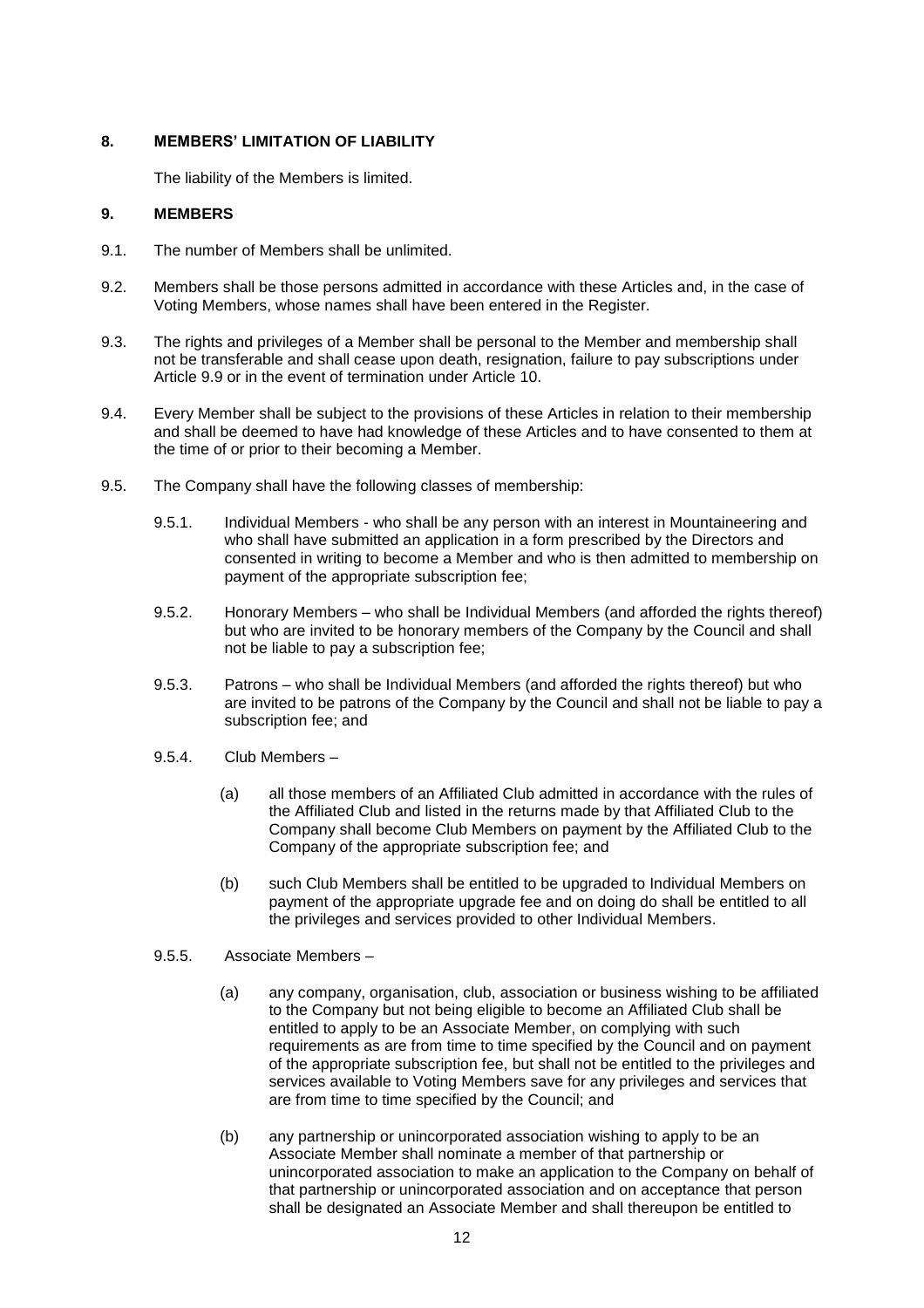exercise all the rights of an Associate Member on behalf of that partnership or unincorporated association until such time as that person shall be replaced by a new representative, nominated by that partnership or unincorporated association to be the Associate Member on behalf of that partnership or unincorporated association in their place, and the Company shall accept as valid and binding evidence of such nomination a letter signed by any two partners of that partnership or by the president, chair or equivalent of that unincorporated association and countersigned by the secretary or equivalent of that unincorporated association.

<span id="page-13-1"></span>9.5.6. Non-voting Individual Members

Subject to the provisions of these Articles and notwithstanding the above, the Council, in consultation with the Board, may from time to time establish informal or supporter categories of membership and set out the rights and responsibilities in relation to the same, save that such members shall not be entitled to vote.

9.6. Any changes to the categories of and/or criteria for membership must be referred to the Council and/or Voting Members in accordance with the Reserved Matters.

#### <span id="page-13-0"></span>9.7. Affiliated Clubs

- <span id="page-13-2"></span>9.7.1. A club or other association (hereinafter referred to as "club") shall be eligible to affiliate to the Company as an Affiliated Club if;
	- (a) Mountaineering is a core activity;
	- (b) its headquarters are in Great Britain;
	- (c) it is controlled by or operated on behalf of its own members; and
	- (d) it is run on a not for profit and not for personal gain basis; or
	- (e) the Board, in consultation with Council, considers its affiliation would be in the best interests of the Company notwithstanding that it fails to meet one or more of the foregoing mandatory criteria in [\(a\)](#page-13-2) to [\(d\)](#page-13-3) above;
- <span id="page-13-4"></span><span id="page-13-3"></span>9.7.2. An Affiliated Club shall file with the Company returns, stating the total number of members of the Affiliated Club resident in the United Kingdom (and shall be entitled to include members resident elsewhere), their names and addresses and such other information as the Company may from time to time require, and at such times and for such periods as the Company may from time to time require and shall pay the appropriate membership fee on behalf of the members of that club included in such return whereupon those members shall be admitted as Club Members of the Company entitled to the privileges and services from time to time provided to Club Members; and
- 9.7.3. In the event of the Company being wound up, an Affiliated Club shall on demand pay to the Company the sum guaranteed by Article [3](#page-7-1) on behalf of those members of the Affiliated Club who have been included in a return filed with the Company by that Affiliated Club pursuant to Article [9.7.2](#page-13-4) at any time within the preceding period of one year.
- 9.7.4. Any changes to the categories of and/or criteria for Affiliated Clubs must be referred to the Council and/or Voting Members in accordance with the Reserved Matters.
- 9.8. Acceptance & Eligibility
	- 9.8.1. The Board (or someone authorised by the Board) shall notify every new Individual Member, Associate Member and Affiliated Club that their application has been accepted and that such membership or affiliation shall be confirmed on payment of the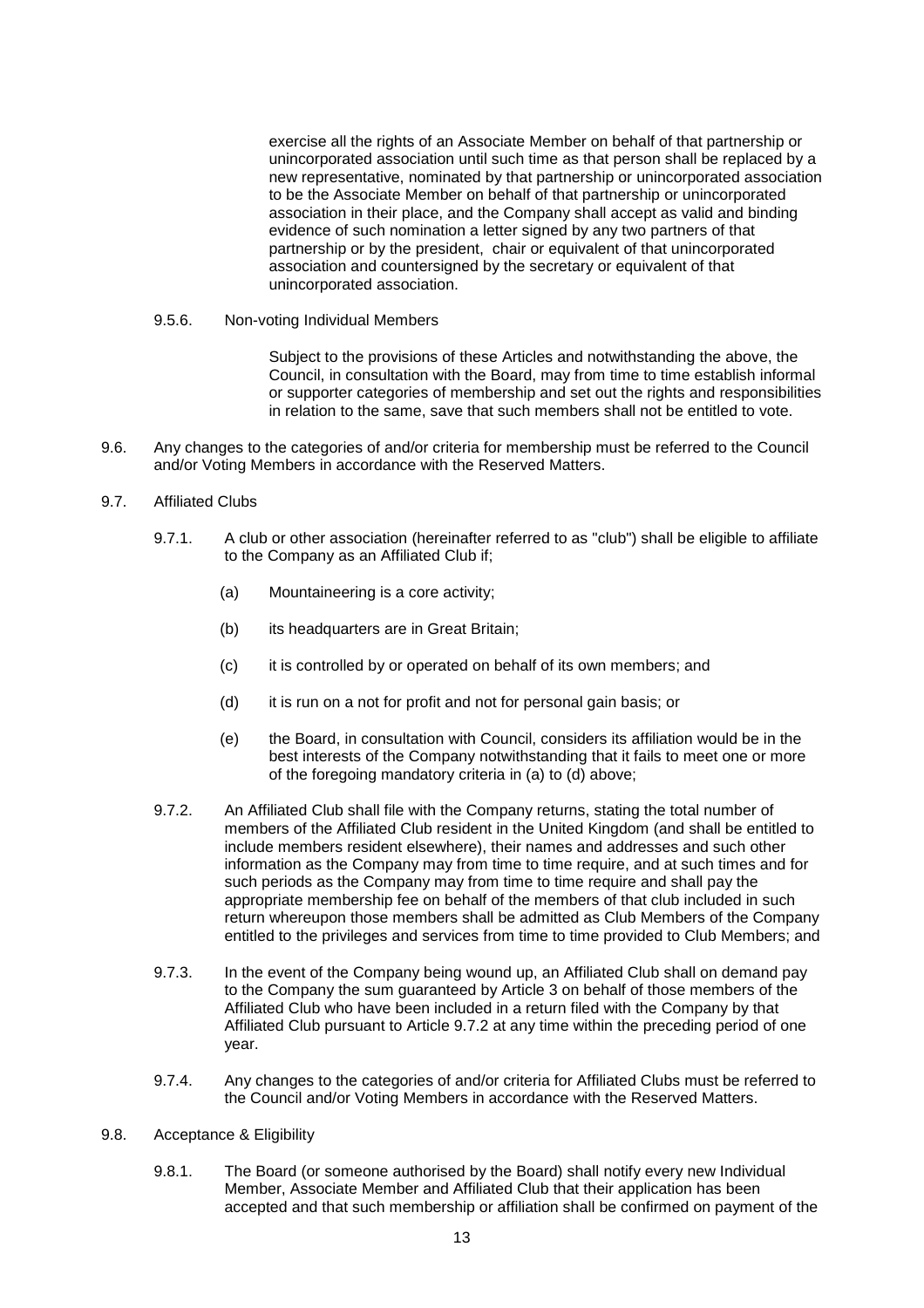appropriate subscription fee and they shall thereupon be bound by these Articles whether or not they shall have signed a written statement to that effect.

#### <span id="page-14-1"></span>9.9. Subscriptions

- 9.9.1. Every Individual Member, Associate Member and Affiliated Club shall pay to the Company such single annual or other periodic subscription fee as the Company may from time to time determine and shall accept the terms and conditions of membership appertaining to the appropriate class of membership or any changes therein. Any proposed increase in subscription fees at a level over the annual rate of inflation (calculated in accordance with the RPI) shall be a Reserved Matter under these Articles. Any annual subscription fee shall be due and payable in the case of an Individual Member on the anniversary date of their becoming a Member and in the case of other Members on the day following the Account Date or such other date as may be determined by the Board, after consultation with the Council;
- 9.9.2. If two or more Individual Members cohabit as a family they may be eligible to pay a reduced subscription fee at such rate as the Board after seeking agreement from the Council and/or the Members in accordance with the Reserved Matters, may from time to time determine. The Board shall be the sole arbiter of whether such Individual Members constitute a family and its decision shall be final; and
- 9.9.3. Members shall pay to the Company such fees or sums in respect of the use of any of the facilities, activities or services of the Company as the Board, in consultation with the Council, may from time to time determine.

### 9.10. Non-Payments

- 9.10.1. An Individual Member who resigns, or who is removed from membership by virtue of their failure to pay their subscription fee when the same is due, shall not be entitled to exercise any of the rights conferred on them by these Articles or the Act, and the date of their removal or resignation shall be noted on the Register.
- 9.10.2. If an Associate Member resigns, or is removed from membership by virtue of their failure to pay their subscription fee when the same is due, they shall not be entitled to exercise any of the rights conferred on them by these Articles or the Act, and the date of their removal or resignation shall be noted on the Register.
- 9.10.3. If an Affiliated Club fails to pay subscription fees for its members, or to file a return pursuant to Article [9.7.2](#page-13-4) for three calendar months after the same is due, its members shall not be entitled to exercise any of the rights conferred on them by these Articles or the Act as Club Members, and the Club Member(s) concerned shall be removed from membership of the Company and the date of their removal shall be noted on the Register and such club shall thereupon cease to be an Affiliated Club.

## <span id="page-14-0"></span>**10. TERMINATION OF MEMBERSHIP**

- 10.1. A Member (but not a Club Member who is a Member by virtue of being such Club Member and required by the Affiliated Club's rules to be a Member) may resign from membership by giving written notice to the Company.
- <span id="page-14-2"></span>10.2. The Board, after consultation with the Council, may at any time with good reason, by written notice sent either by pre-paid post to their last known address or electronically to their email address as held on the Register, request a Member to withdraw from membership of the Company. Such notice shall be sent only if the majority of Directors present and voting at a properly convened and constituted meeting of the Board so decide that such removal is necessary in the interests of the Company, or that the Member has breached any code of conduct or rules (or equivalent) in force from time to time and applicable to Members or categories of Members. The Board must specify the reason for the request and advise that Member of their right to make representations to the Board.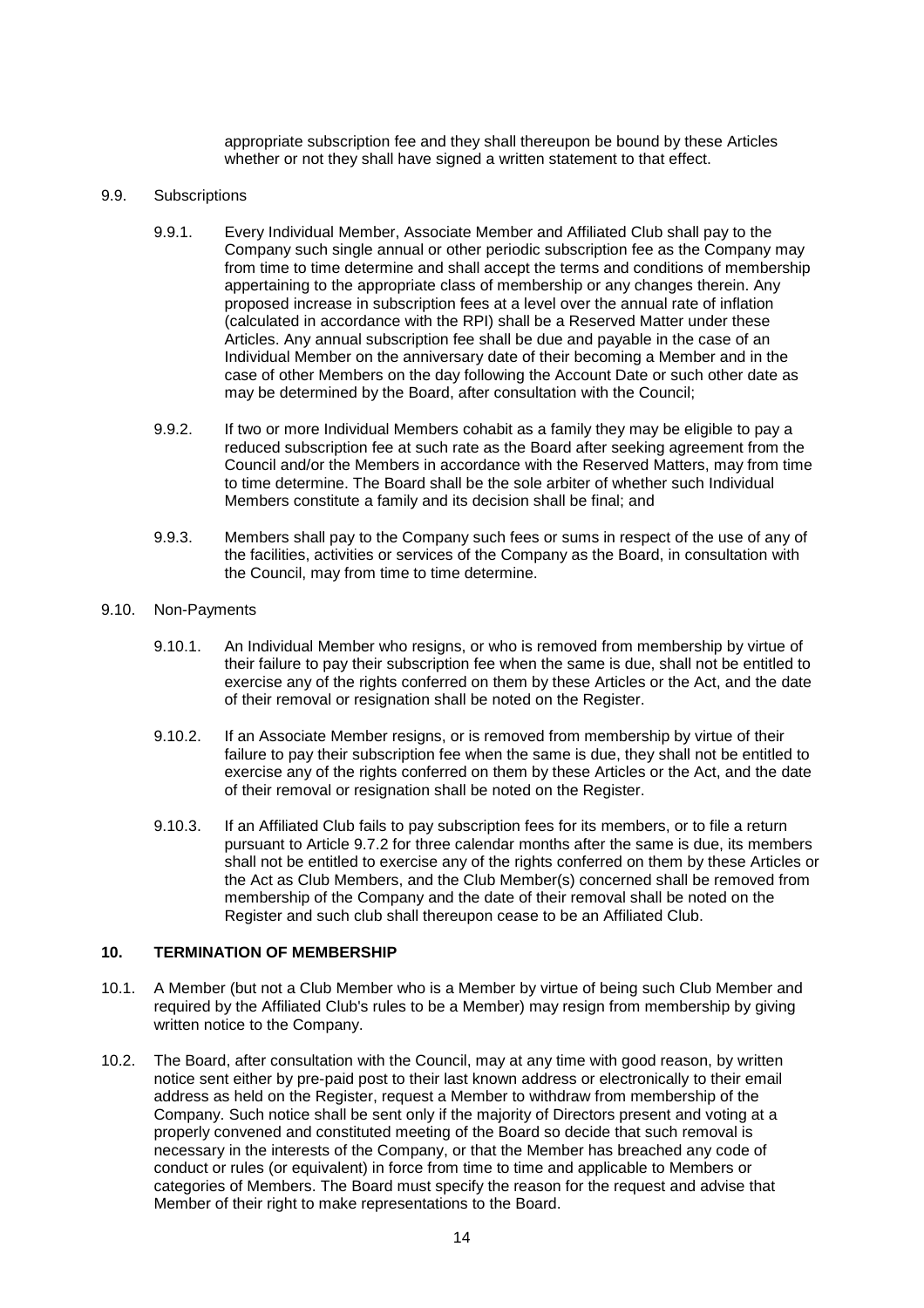- <span id="page-15-3"></span>10.3. Any Member requested to withdraw from membership under Article [10.2](#page-14-2) shall be entitled to submit written representations to the Board as to why they should remain a Member, such representations to be delivered to the CEO within three calendar months of the date of the notice requesting them to withdraw.
- 10.4. If any Member requested to withdraw from membership under Article [10.2](#page-14-2) shall fail to deliver to the CEO written representations in accordance with Article [10.3,](#page-15-3) that Member shall thereupon cease to be a Member and the date of their removal shall be noted on the Register .
- 10.5. Any Member who is requested to withdraw from membership and makes written representations in accordance with Article [10.3](#page-15-3) shall remain a Member until such time as a properly convened and constituted meeting of the Board considers such representations and, after consultation with the Council. confirms or reverses its decision.
- <span id="page-15-4"></span>10.6. In the event the Board confirms its decision to request the Member withdraws from membership, that Member shall thereupon cease to be a Member and the date of their removal shall be noted on the Register and the Member shall be notified accordingly.
- <span id="page-15-5"></span>10.7. The Board, after consultation with the Council, may similarly and in like manner to the procedure set out in Article [10.2](#page-14-2) notify (itself or via someone authorised by it) an Affiliated Club of its intention to terminate the affiliation of that club and thereby terminate the membership of those Club Members who are members of that Affiliated Club and similar provisions to those contained in Articles [10.3](#page-15-3) to [10.6](#page-15-4) inclusive shall apply. Any person who wishes to remain an Individual Member, notwithstanding the removal of the Affiliated Club of which they are a member, may do so provided such person meets the criteria to be an Individual Member and they have paid the relevant subscription fee.
- 10.8. Notwithstanding anything in these Articles, the Council may submit a written request to the Board to remove a Member in accordance with Articles [10.2](#page-14-2) – [10.7](#page-15-5) (including any informal or non-voting member) where it reasonably deems that a Member's action or behaviour is contrary to the interests of the Company and shall detail its reasons for making the request in such written request submitted to the Board.

## <span id="page-15-0"></span>**11. GENERAL MEETINGS AND AGMS**

- <span id="page-15-1"></span>11.1. The Company shall hold an AGM in every calendar year at which the Board shall present the annual accounts and the annual report and at which the Company's auditors shall be appointed in accordance with the Act.
- <span id="page-15-2"></span>11.2. The AGM shall be held within six months from the last Account Date and not more than fifteen months after the date of the last preceding AGM. Subject to the foregoing, the AGM shall be held at such time and place, or by such means, as may be determined by the Board, after consultation with the Council, and shall be so described in the notice calling it.
- 11.3. All other meetings of the Company shall be known as General Meetings.
- <span id="page-15-7"></span>11.4. The Board may at any time call a General Meeting. Where resolutions involving Reserved Matters are to be proposed at such a General Meeting, it shall seek the agreement of, or consult with, the Council as appropriate.
- 11.5. If at any time there are not within the United Kingdom sufficient Directors capable of acting to form a quorum at a Board meeting, any Director may call a General Meeting.
- <span id="page-15-8"></span>11.6. In addition to the rights of the Voting Members under Articles [11.7](#page-15-6) and [11.8](#page-16-1) to requisition a General Meeting, the Council may call a General Meeting, subject to it following the procedure set out in Article [12.2.](#page-17-0)
- <span id="page-15-6"></span>11.7. A General Meeting may otherwise be requisitioned by one percent (1%) of Voting Members, in which case the Board shall proceed to call such a General Meeting in accordance with these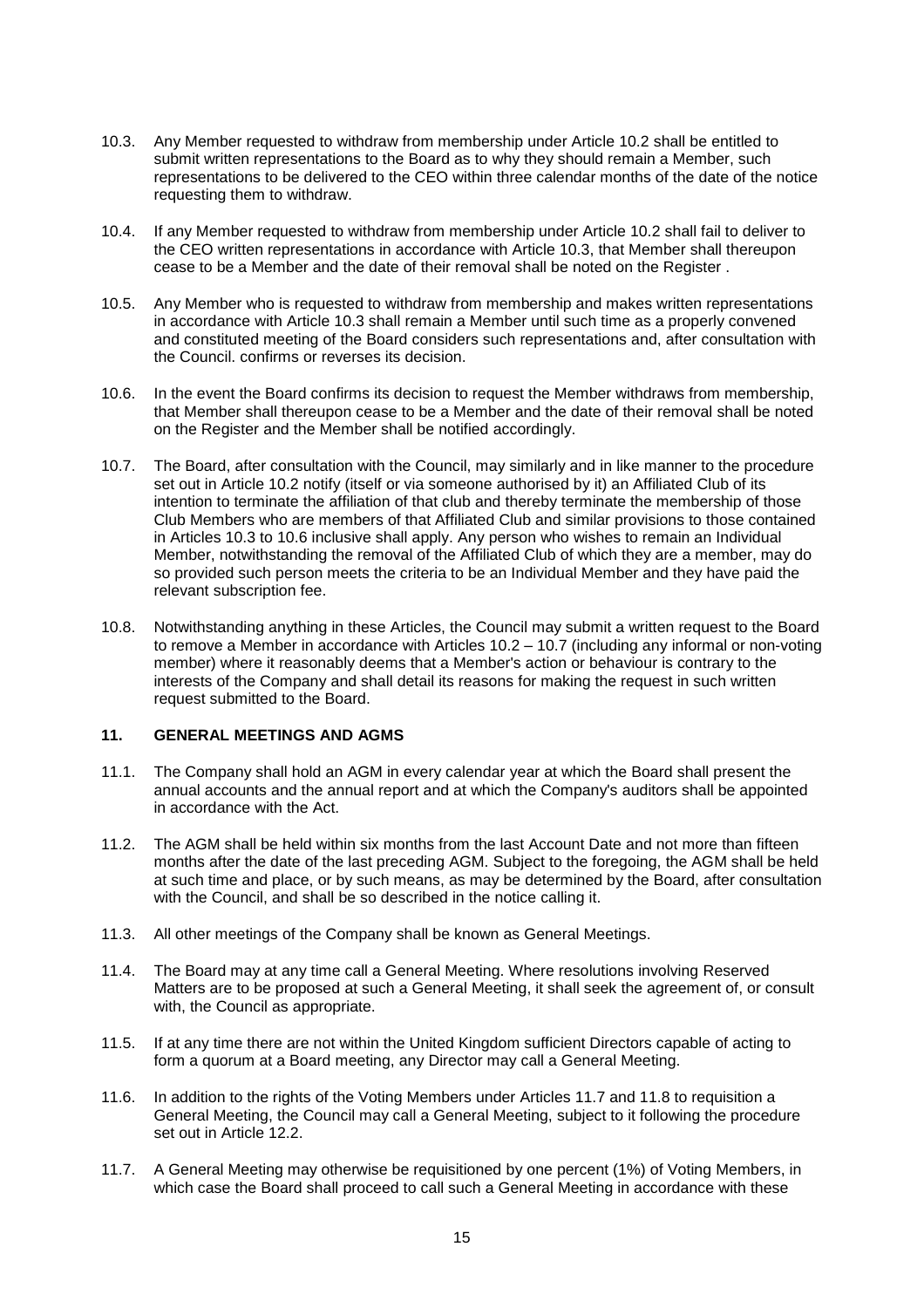Articles. Once a requisition has been raised by the Voting Members pursuant to this Article, it may not be withdrawn.

- <span id="page-16-3"></span><span id="page-16-2"></span><span id="page-16-1"></span>11.8. Notwithstanding the above, where a General Meeting (whether the AGM or a General Meeting under Article [11.4\)](#page-15-7) has been convened by the Board or is already scheduled to take place in the normal course of the Company's business, Voting Members may propose a resolution to be put to such meeting provided that one of the two criteria below has been satisfied. Either:
	- 11.8.1. half of one percent (0.5%) of Voting Members have submitted in writing to the Board the text of the proposed resolution within the timelines detailed in Article [12.6.](#page-17-1) Voting Members may indicate their support of such resolution by physically signing the same (or a copy thereof) and lodging at the Office or they may indicate their support of the resolution by Electronic Form. A resolution raised under this Article must be presented to the next General Meeting or AGM as the case may be; or
	- 11.8.2. where at least twenty five (25) Voting Members (but less than half of one percent (0.5%) of Voting Members) support a proposed resolution, they may submit the text of such proposed resolution in writing to the Council. The Council will review the resolution and may refer the resolution to Members through Area Meetings for discussion and feedback, and will either:
		- (a) accept the proposed resolution and, thereafter the proposed resolution shall be proposed to the Voting Members at the next General Meeting or AGM, within the timeline detailed in Article [12.6](#page-17-1) . The proposed resolution may, with agreement of the proposers and the Council, either be raised under the original proposers' names or by the Council; or
		- (b) reject the proposed resolution and in doing so, provide a written response to the proposers detailing the reasons for the rejection. The decision of the Council is final in this regard and the proposed resolution, or materially similar resolutions, may not be raised again under Article [11.8.2](#page-16-2) until at least 12 months have elapsed since the date of the submission of the first resolution to the Council under this Article [11.8.2.](#page-16-2)
- 11.9. A resolution raised under Articles [11.8.1](#page-16-3) or [11.8.2](#page-16-2) may be withdrawn, in the case of [11.8.2](#page-16-2) with the agreement of the Council, if both:
	- 11.9.1. enough supporters of the resolution formally withdraw their support, such as to take the total number of supporters below the defined criteria; and
	- 11.9.2. the proposed resolution has not been added to formal notice of the appropriate General Meeting or AGM so that the text thereof has not been provided to Voting Members under Article [12.12.](#page-18-1)
- 11.10. The determination of the threshold percentages or numbers (as the case may be) for the purposes of Article [11.7](#page-15-6) and Article [11.8](#page-16-1) shall be determined by reference to the total number of Voting Members reported at the previous AGM, rounded down to the nearest whole number.
- 11.11. The Board or the Council (as the case may be) may carry out such checks as they deem reasonably necessary to validate the identity of any Voting Member who supports the requisitioning of a General Meeting under Article [11.7](#page-15-6) or a proposed resolution under Article [11.8](#page-16-1) to ensure they qualify as a Voting Member at the time the meeting is requisitioned or the resolution is proposed.

# <span id="page-16-0"></span>**12. NOTICE OF GENERAL MEETINGS AND AGMS**

12.1. Not less than sixty Clear Days advance notification of the intention to hold a General Meeting or AGM must be given to all persons entitled to receive notice stating the place, means, date and time of such meeting and the purpose of it.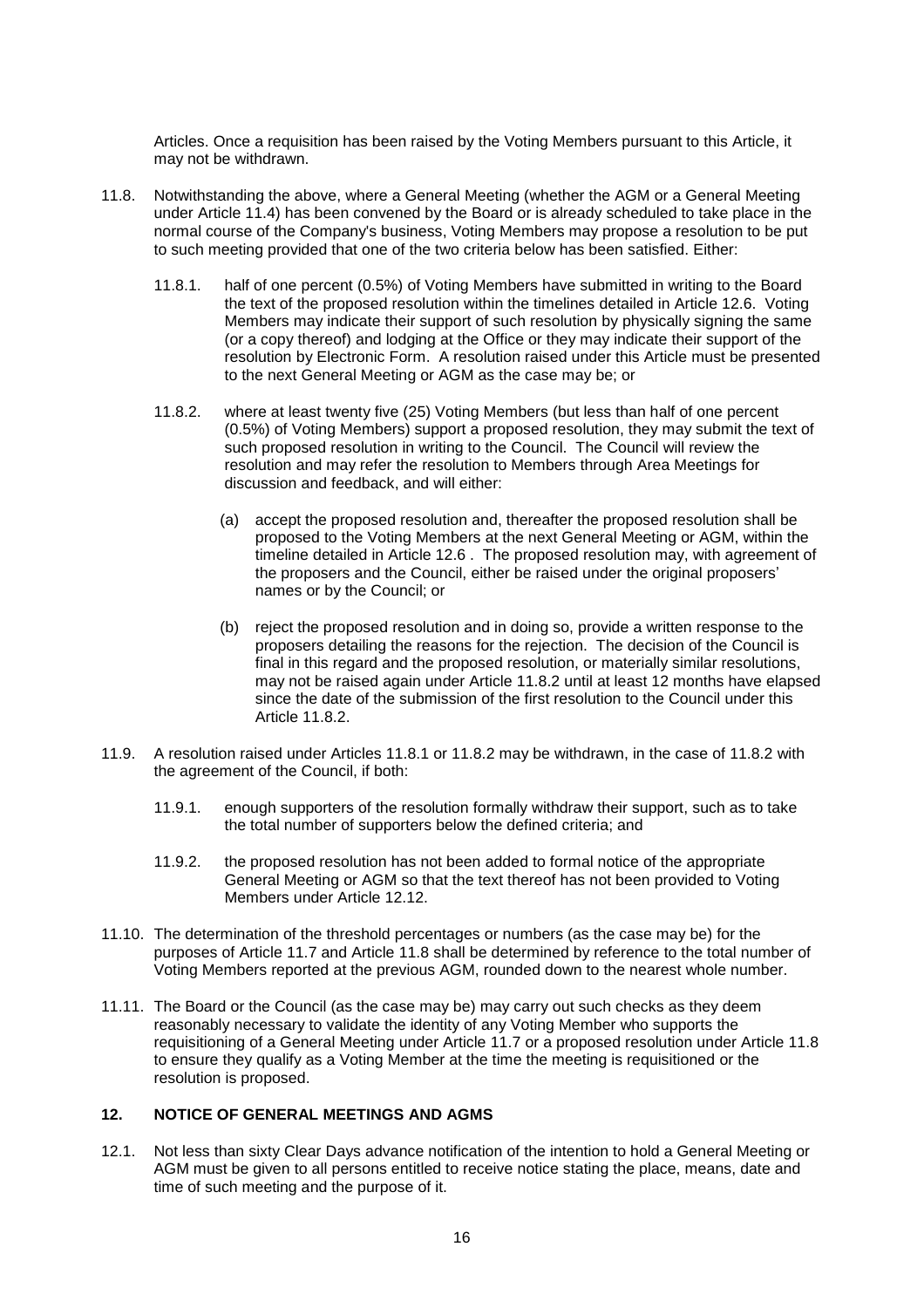- <span id="page-17-0"></span>12.2. Where a General Meeting is requisitioned by the Council under Article [11.6,](#page-15-8) the Council must first:
	- 12.2.1. promptly meet with the Board to discuss the reason for seeking to requisition the meeting and confirm their proposals for that meeting;
	- 12.2.2. where the Board supports the reason for the meeting and the proposals for it, then due notice shall be given and the General Meeting shall proceed accordingly, or with the agreement of the Council, defer the issue to be discussed at the next scheduled General Meeting or AGM;
	- 12.2.3. where the Board does not support the reason for the meeting and the proposals for it, then it shall set out the reasons for its view and the Council shall re-consider if it still wishes to pursue the matter;
	- 12.2.4. where the Council does still wish to requisition a meeting, then the matter for which the meeting is sought shall, where one or both parties feels it is appropriate, be referred promptly to expert opinion or mediation (to be agreed between the Board and the Council, depending on the subject matter of the proposals being put forward);
	- 12.2.5. the Board and the Council shall, where an expert opinion is sought, consider that opinion in deciding whether to call a General Meeting;
	- 12.2.6. where the Board and the Council have mediated a particular matter, then the outcome of that mediation shall be taken into account in determining whether to call a General Meeting;
	- 12.2.7. only if the above avenues are exhausted may a General Meeting then be called.
- 12.3. If a General Meeting is so called, the fact that the process in Article [12.2](#page-17-0) has been followed and the outcome of it shall be reported to the Voting Members;
- 12.4. The costs of seeking an expert opinion or pursuing mediation shall generally be borne by the Company.
- 12.5. Where the Board, acting reasonably, determines that a matter being pursued is malicious, vexatious or relates to a matter which has already been the subject of determination by the Voting Members, then the procedure at Article [12.2](#page-17-0) shall be disapplied.
- <span id="page-17-3"></span><span id="page-17-2"></span><span id="page-17-1"></span>12.6. The following shall be delivered to the CEO not less than forty five (45) Clear Days before the date of the General Meeting or AGM:
	- 12.6.1. any resolutions from Voting Members as detailed in Article [11.8;](#page-16-1)
	- 12.6.2. nominations of any candidate proposed for election to the office of President under Article [20;](#page-25-1)
	- 12.6.3. nominations of any candidate proposed for election to the office of Nationally Elected Councillor under Article [18.6.3\(a\)\(ii\);](#page-23-2)
	- 12.6.4. nominations of any candidate proposed for election to the office of Constituency Councillors under Article [18.6.3\(a\)\(iii\);](#page-23-3) and
	- 12.6.5. nominations of any candidate for election to the office of Nominated Director under Article [21.7.1.](#page-27-2)
- <span id="page-17-6"></span><span id="page-17-5"></span><span id="page-17-4"></span>12.7. Nominations of any candidate proposed for
	- 12.7.1. election under Articles [12.6.2,](#page-17-2) [12.6.3](#page-17-3) and [12.6.5](#page-17-4) shall be signed by two Voting Members.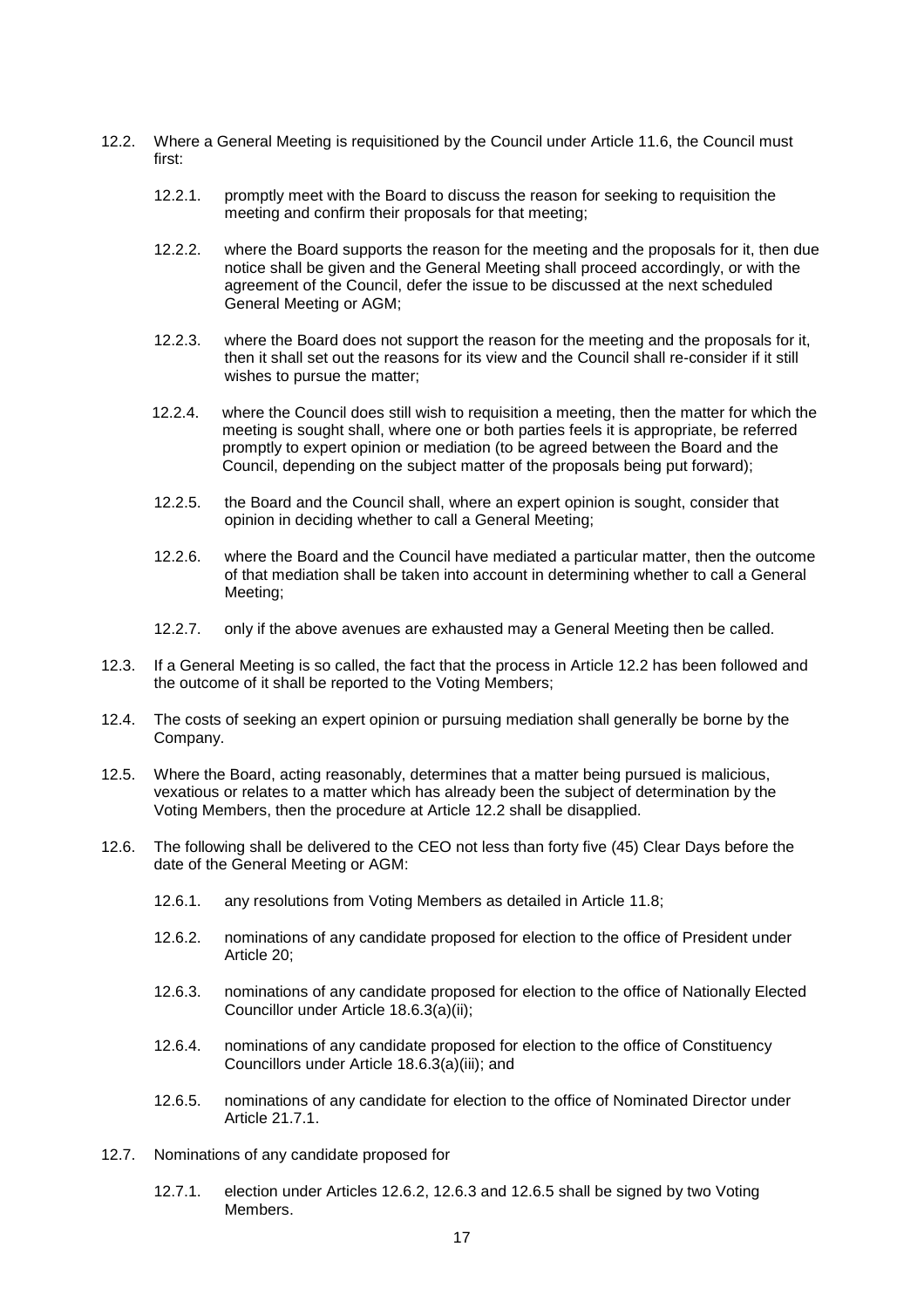- 12.7.2. election under Article [12.6.4](#page-17-5) shall be signed by two people who must be both Voting Members and members of the constituency for which the Constituency Councillor is being elected.
- 12.8. Failure to comply with the requirements in Article [12.7](#page-17-6) shall render the nomination invalid, subject nevertheless to the provisions of Article [13.15.](#page-19-0)
- 12.9. If any nominations are submitted in accordance with these Articles during an incumbent's continuing term, the incumbent President, Nationally Elected Councillor, Constituency Councillor or Nominated Director (as the case may be) will by right be able to stand in the election at the General Meeting or the AGM (as the case may be) and if so reappointed or re-elected in accordance with these Articles shall remain in post.
- 12.10. Due notice, pursuant to these Articles, shall be provided to all Voting Members and such other persons as are entitled to receive such notice pursuant to these Articles of a General Meeting or AGM, and such notice shall include the agenda, resolutions duly proposed for consideration and nominations of candidates duly proposed for election, form of proxy, and, in the case of an AGM, the annual report and the annual accounts.
- 12.11. The accidental omission to give notice of a General Meeting or AGM to, or the non-receipt of notice of a General Meeting or AGM by, any person entitled to receive notice shall not invalidate the proceedings at that General Meeting or AGM.
- <span id="page-18-1"></span>12.12. In accordance with the Act, not less than fourteen Clear Days' notice shall be given to all persons entitled to receive notice of any General Meeting or AGM.
- 12.13. If pursuant to Article [14.1](#page-20-4) the Board determines that a Hybrid Meeting or Virtual Meeting shall be held, the notice shall also:
	- 12.13.1. include a statement to that effect;
	- 12.13.2. specify the means, or all different means, of attendance and participation thereat and any access, identification, and security arrangements;
	- 12.13.3. state how it is proposed that those attending via Remote Attendance should communicate with each other during the meeting, how they shall otherwise be able to participate in the meeting, including, where appropriate, how they will be able to vote.

## <span id="page-18-0"></span>**13. PROCEEDINGS AT GENERAL MEETINGS AND AGMS**

- <span id="page-18-2"></span>13.1. No business shall be transacted at any General Meeting or AGM unless a quorum of Voting Members is present. Save as herein otherwise provided, fifty (50) Voting Members, present in person or by proxy, shall be a quorum.
- 13.2. If, within thirty minutes from the time appointed for the holding of a General Meeting or an AGM, a quorum is not present, or if during a meeting a quorum ceases to be present, the meeting, if convened on the requisition of Voting Members, shall be dissolved. In any other case, it shall stand adjourned to such time, date and place as the Board determines. If the adjourned meeting does not take place within 30 Clear Days of the scheduled date of the original meeting, formal notice of the adjourned meeting shall be given in the same manner as the original meeting under Article [12.12,](#page-18-1) and if at the adjourned meeting a quorum is not present within thirty minutes from the time appointed for holding the meeting, the Voting Members present shall be a quorum.
- 13.3. The President shall preside as chair at every General Meeting or AGM, or if the President shall not be present within thirty minutes after the time appointed for holding the meeting, or shall be unwilling to preside, the Councillors present shall elect one of their number to be chair of that meeting. If none of the above are able or willing to chair such meeting, then the Voting Members present shall select a Voting Member to chair the meeting.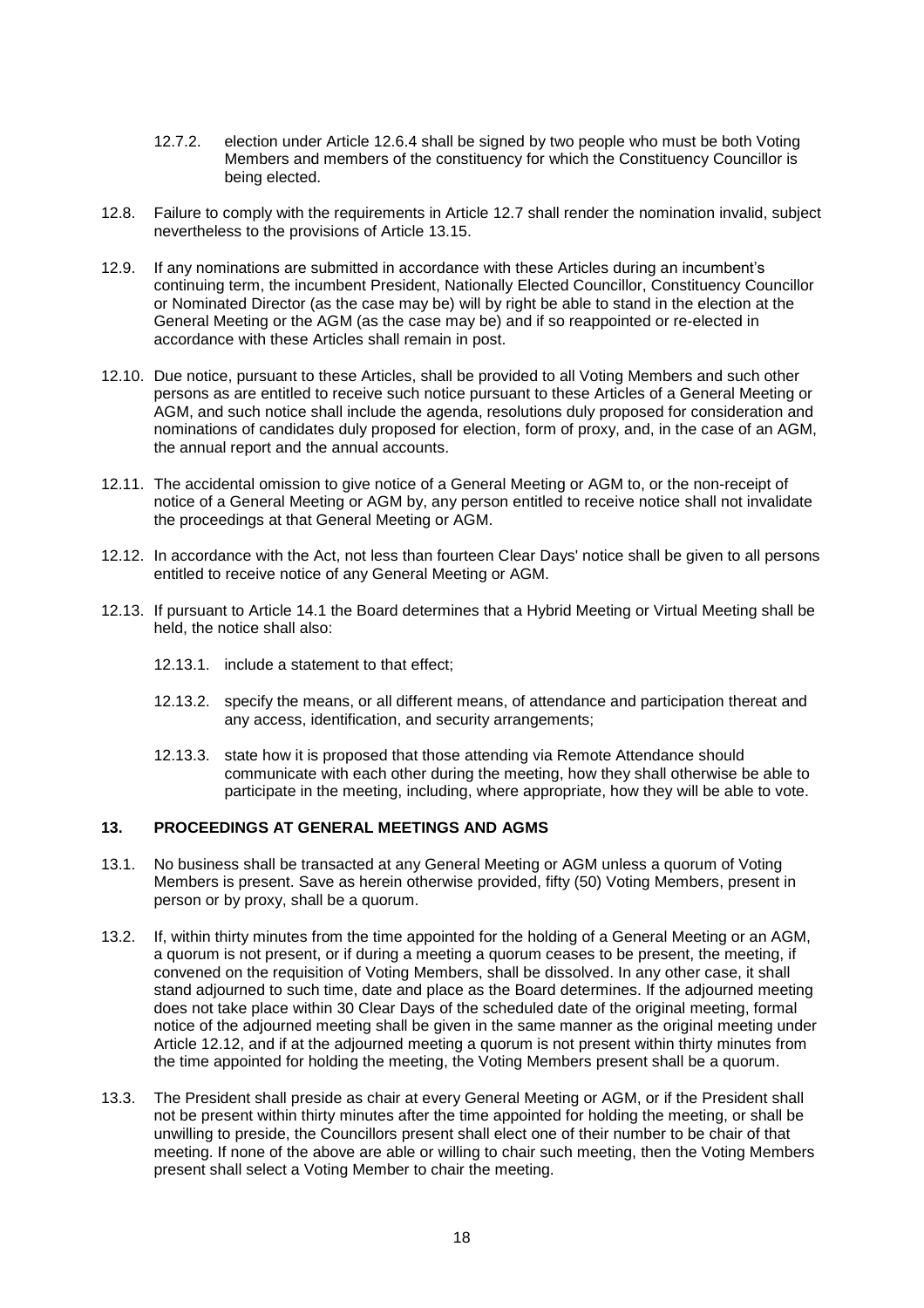- 13.4. The chair of the meeting may, with the consent of any General Meeting or AGM at which a quorum is present (and shall if so directed by the General Meeting or AGM), adjourn the meeting from time to time and from place to place but no business shall be transacted at any adjourned meeting other than business which might properly have been transacted at the General Meeting or AGM had the adjournment not taken place. If a meeting is adjourned until a date later than the 30 Clear Days of the scheduled General Meeting or AGM, then notice of the adjourned meeting shall be given in the same manner as the original meeting under Article [12.12](#page-18-1) and [13.1.](#page-18-2)
- 13.5. At any General Meeting or AGM, any resolution put to the vote of the meeting as an ordinary resolution shall be decided on a show of hands unless (before or upon the declaration of the result of the show of hands) a poll is demanded:
	- 13.5.1. by the chair of the meeting; or
	- 13.5.2. by at least five (5) Voting Members present in person having the right to vote at the meeting (including proxies).
- 13.6. Any special resolution put to the vote at a General Meeting or AGM shall be decided by way of a poll.
- 13.7. Unless a poll is so demanded, a declaration shall be made by the chair that a resolution has been carried, or carried unanimously, or by a particular majority, or lost, or not carried by a particular majority, and an entry to that effect in the minutes of proceedings of the Company shall be conclusive evidence of the fact, without proof of the number or proportion of the votes recorded in favour of or against such resolution.
- 13.8. The demand for a poll may be withdrawn before the poll is taken but only with the consent of the chair of the meeting. The withdrawal of a demand for a poll shall not invalidate the result of a show of hands declared before the demand for the poll was made.
- 13.9. A demand for a poll made by a proxy for a Voting Member will be treated in the same way as a demand made by the Voting Member which appointed that proxy.
- 13.10. A poll shall be taken in accordance with any regulations from time to time in place and made by the Board after consultation with the Council. In the absence of such regulations, a poll shall be taken as the chair of the meeting directs. The result of the poll vote shall be deemed to be the resolution of the General Meeting or AGM at which the poll was demanded. Any other business may be proceeded with whilst awaiting the result of a poll provided that the business does not bear any relation to the vote subject of the poll.
- 13.11. No poll may be demanded on the election of a chair of a General Meeting or AGM or on any question of adjournment.
- 13.12. An ordinary resolution to be proposed at a General Meeting or AGM may be amended by ordinary resolution if the proposed amendments do not, in the reasonable opinion of the chair of the meeting, materially alter the scope of the resolution.
- 13.13. A special resolution to be proposed at a General Meeting or AGM may be amended by ordinary resolution if the chair of the meeting proposes the amendments at the General Meeting or AGM at which the resolution is to be proposed and the amendments do not go beyond what is necessary to correct a grammatical or other non-substantive error in the resolution.
- <span id="page-19-1"></span>13.14. In addition to Article [12.7,](#page-17-6) nominations for the appointment of any Elected Officer, for which no valid nomination has been received by the CEO in advance of the AGM, may be made from the floor and voted on at an AGM and, in such cases, it shall be sufficient for one Voting Member to propose and one Voting Member to second the nomination.
- <span id="page-19-0"></span>13.15. Proposals, other than those set out in Article [13.14,](#page-19-1) may be made from the floor at a General Meeting or AGM, and the chair of the meeting may take a vote on such a proposal amongst that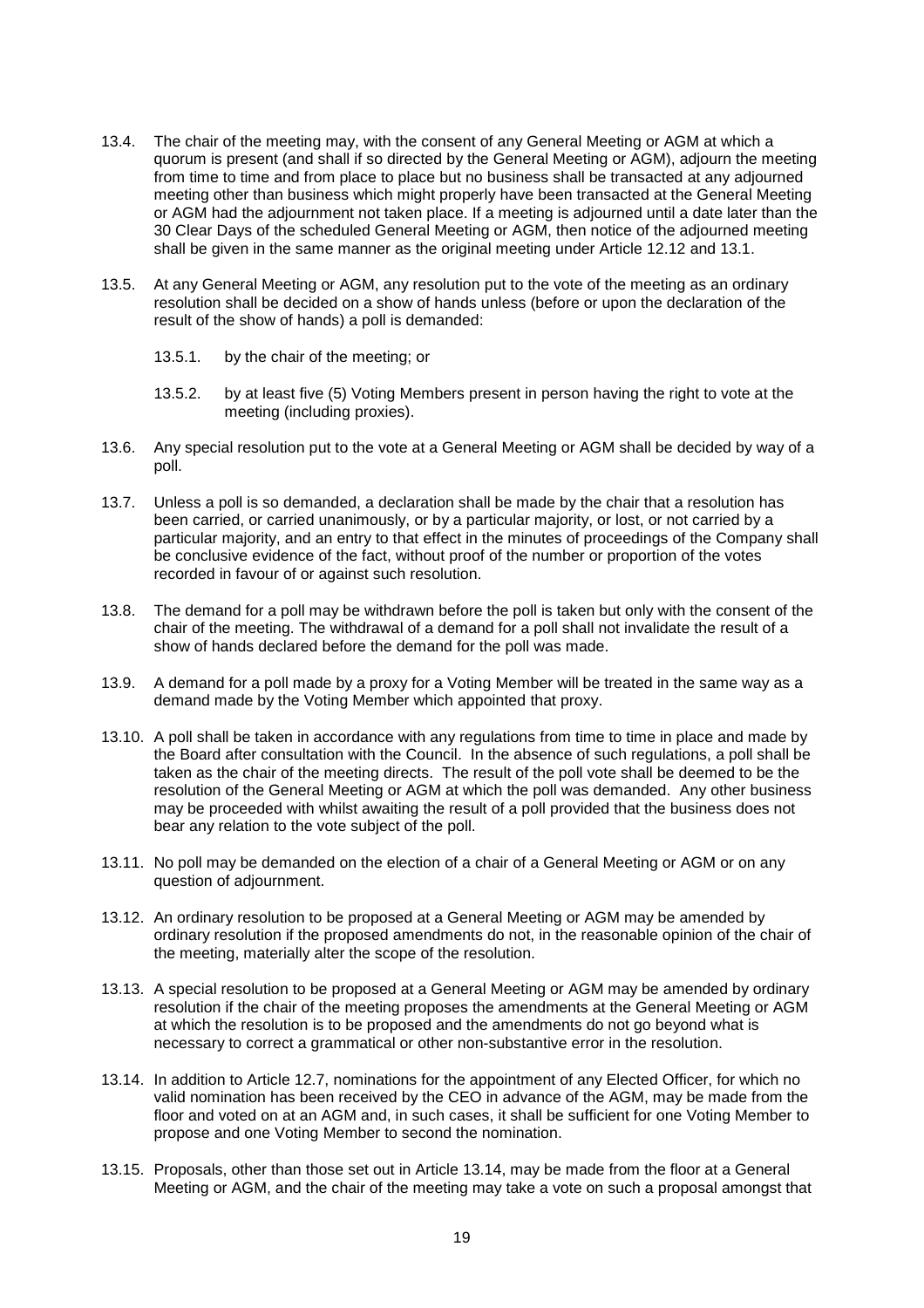proportion of the Voting Members present at the meeting but such a vote shall not be binding on the Board and nor shall it be considered as or deemed to be a resolution of the Company.

- <span id="page-20-5"></span>13.16. Any appointment to a position at the Company which requires Voting Members to decide by way of an election at a General Meeting or AGM, shall be decided as follows:
	- 13.16.1. if there are up to two candidates for one vacancy, by way of a simple majority of Voting Members;
	- 13.16.2. if there are either multiple candidates for one vacancy, or multiple candidates for multiple vacancies, by way of a single transferable vote system as administered by an independent third party.

### <span id="page-20-0"></span>**14. VIRTUAL MEETINGS AND HYBRID MEETINGS**

- <span id="page-20-4"></span><span id="page-20-3"></span><span id="page-20-1"></span>14.1. The Board shall determine in relation to each General Meeting and AGM the means of attendance at and participation in the meeting, and that may include but it is not restricted to whether the meeting shall:
	- 14.1.1. be held virtually only by way of electronic means to enable all those entitled to attend to do so by way of Remote Attendance only;
	- 14.1.2. be held at a physical place with arrangement made to enable those attending the meeting to exercise their rights to speak and/or vote at the meeting by either physical attendance at the place specified in the notice or by Remote Attendance;
	- 14.1.3. only be held at a physical place by way of physical attendance at the place specified in the notice.
- <span id="page-20-2"></span>14.2. The Board may, at its absolute discretion, make whatever arrangements it considers appropriate to enable those attending a Virtual Meeting or Hybrid Meeting to exercise their rights to speak and/or vote at it. Such arrangements may, without limitation, include arrangements using telephone or video conferencing and/or use of electronic facilities and/or electronic platforms.
- 14.3. A person is able to exercise the right to speak at a General Meeting or AGM when that person is in a position to communicate to all those attending the meeting, during the meeting, any information or opinions which that person has on the business of the meeting.
- 14.4. Any Virtual Meeting or Hybrid Meeting convened in accordance with these Articles shall be duly constituted and its proceedings valid if the chair of the meeting is satisfied that every reasonable effort has been made to make sure adequate facilities are available throughout the meeting to ensure that those attending the meeting by all means are able to:
	- 14.4.1. participate in the business for which the meeting has been convened;
	- 14.4.2. hear all the persons who speak at the meeting; and
	- 14.4.3. communicate to all other persons attending and participating in the meeting.
- 14.5. In the case of a Virtual Meeting or Hybrid Meeting the provisions of these Articles shall be treated as modified to permit such arrangements, and in particular references in these Articles to a person attending and being present, or present in person, at a General Meeting or AGM, including without limitation in relation to the quorum for the meeting, and having rights to vote at the meeting, shall be treated as including a person attending the meeting by Remote Attendance.
- 14.6. In the event of persistent technical issues during a Virtual Meeting or Hybrid Meeting, the chair of the meeting may adjust or withdraw the arrangements for Remote Attendance and/or adjourn the meeting.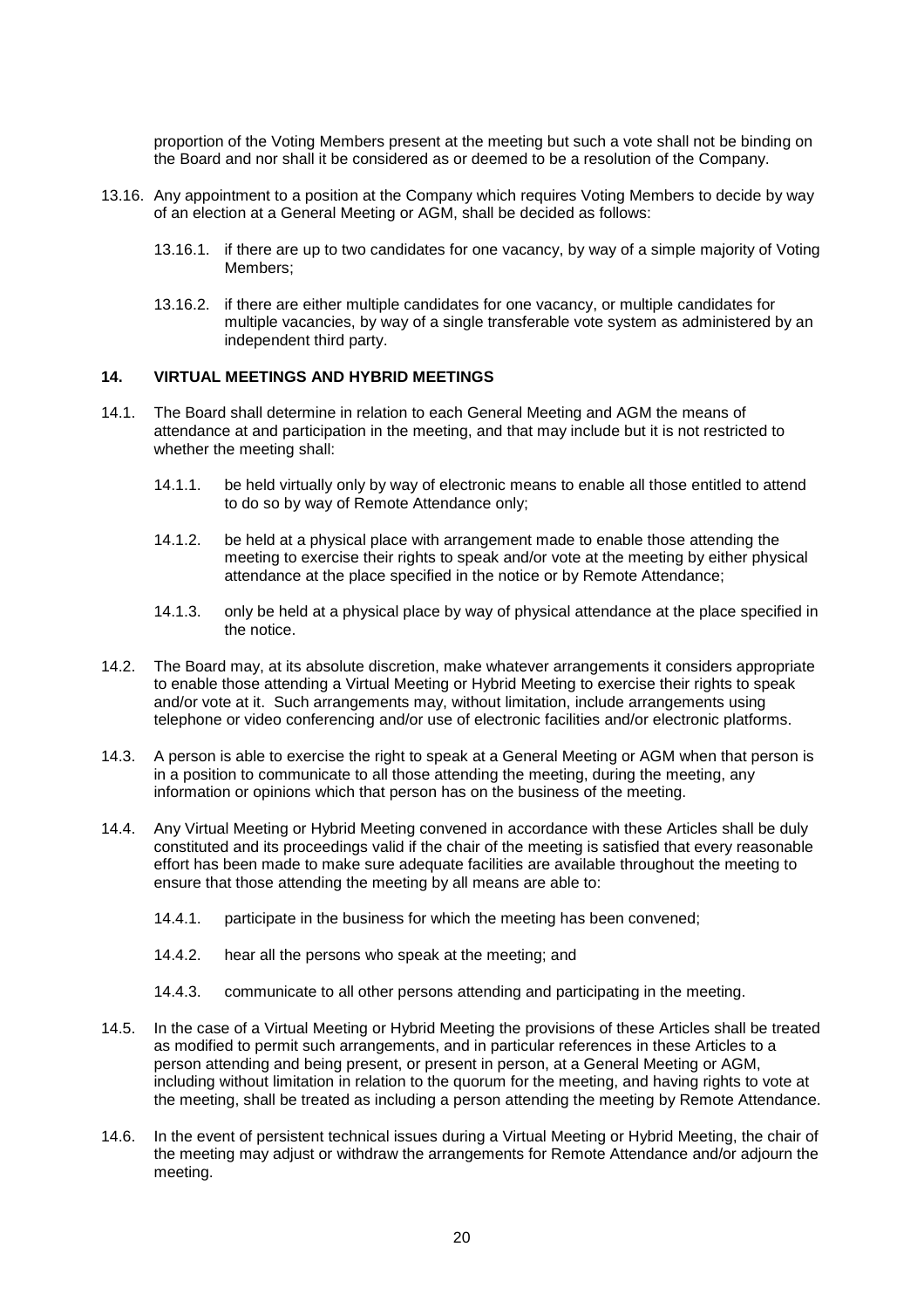14.7. The chair of the meeting shall ensure that there is adequate means to determine that the meeting remains quorate.

## <span id="page-21-0"></span>**15. GENERAL MEETINGS AND AGMS – ORDINARY AND SPECIAL RESOLUTIONS**

- 15.1. All resolutions to be put to a General Meeting or AGM shall be classified as ordinary or special.
- 15.2. Consideration of the annual accounts and annual report, the appointment of the auditors, and determining the rates of Members' subscriptions at an AGM shall be ordinary resolutions.
- 15.3. All other resolutions at an AGM for which a special resolution is not required by the Act shall also be ordinary resolutions.
- <span id="page-21-2"></span>15.4. All resolutions at a General Meeting, shall be deemed special resolutions unless contrary to the Act.

### <span id="page-21-1"></span>**16. VOTING AT GENERAL MEETINGS AND AGMS**

- <span id="page-21-3"></span>16.1. At a General Meeting and AGM, every Voting Member shall have one vote (whether on a show of hands or on a poll), to be cast by the Voting Member either personally or by proxy, provided that such Voting Member:
	- 16.1.1. is aged 18 years or over at the date of the meeting; and
	- 16.1.2. has paid any subscription fee due and payable to the Company.
- 16.2. For the avoidance of doubt, Associate Members, Non-voting Individual Members and Affiliated Clubs (as entities) shall not be entitled to vote.
- 16.3. No objection shall be raised to the qualification of any voter except at the General Meeting or AGM or adjourned meeting at which the vote objected to is tendered, and every vote not disallowed at the meeting shall be valid for all purposes. Any objection made in due time shall be referred to the chair of the meeting whose decision shall be final and conclusive.
- 16.4. Every Voting Member who is eligible to vote at a General Meeting or AGM shall be entitled to appoint another person as their proxy in accordance with the Act. A proxy does not need to be a Member.
- 16.5. Proxies may only be validly appointed by a notice in writing (a "**proxy notice**") which states the name and address of the Voting Member appointing the proxy, identifies the person appointed as proxy and the General Meeting or AGM in relation to which they are appointed, is signed by or on behalf of the Voting Member and is delivered to the Company in accordance with these Articles.
- 16.6. The Board may require proxy notices to be delivered in a particular form.
- <span id="page-21-4"></span>16.7. Proxy notices may specify how the proxy appointed under them is to vote (or to abstain from voting) on one or more resolution or election or may allow the proxy to vote in their discretion.
- 16.8. Unless a proxy notice indicates otherwise as per Article [16.7,](#page-21-4) it must be treated as allowing the person appointed as proxy discretion as how to vote on any ancillary or procedural resolutions put to the General Meeting or AGM and appointing that person as a proxy in relation to any adjournment of the meeting to which it relates, as well as the meeting itself.
- 16.9. A notice revoking a proxy appointment only takes effect if it is delivered before the start of the General Meeting or AGM or adjourned meeting to which it relates.
- 16.10. An appointment under a proxy notice may be revoked by delivering to the Company a notice given by or on behalf of the person by whom or on whose behalf the proxy notice was given.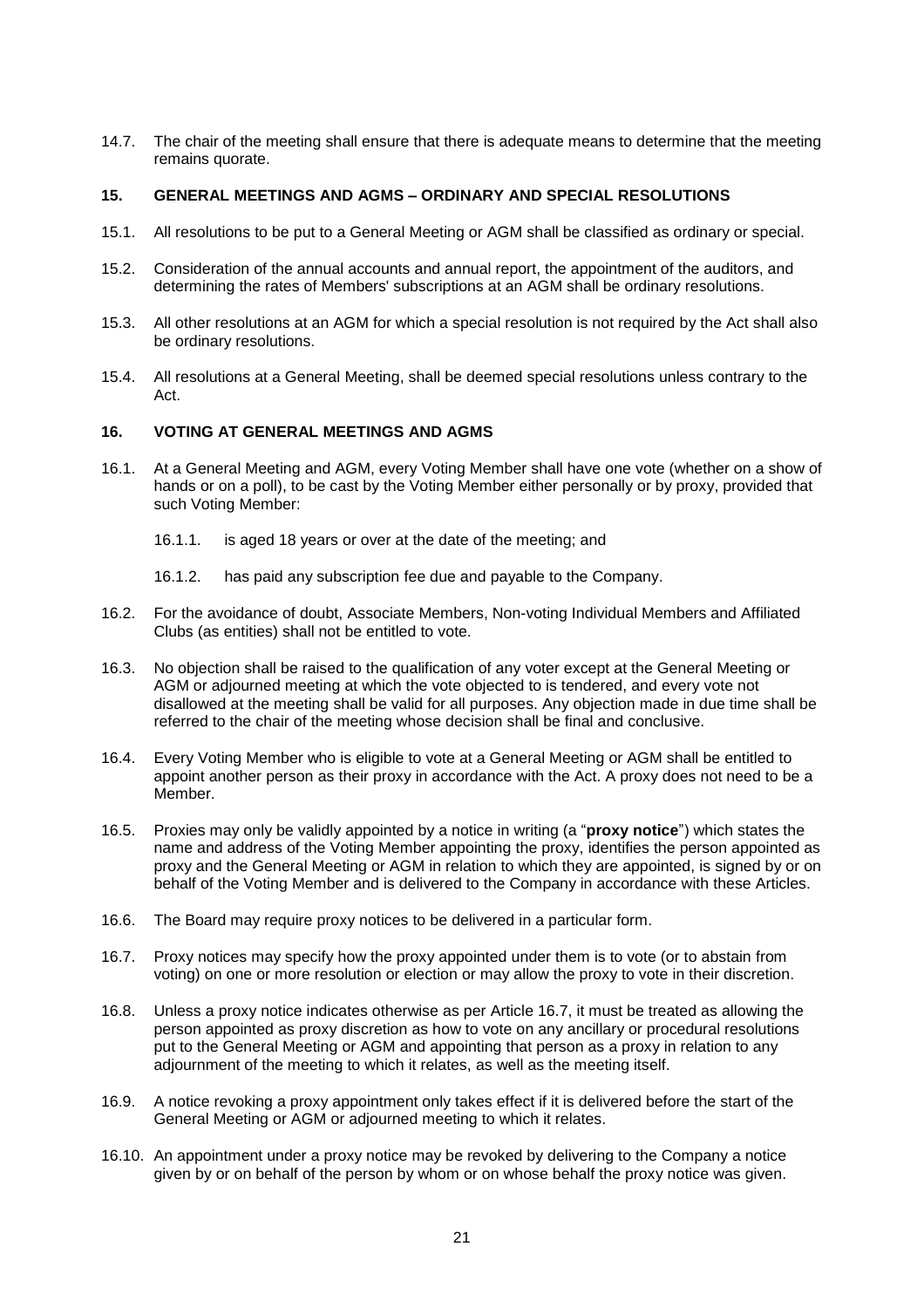- 16.11. If a proxy notice is not executed by the person appointing the proxy, it must be accompanied by written evidence of the authority of the person who executed it to execute it on the appointer's behalf.
- 16.12. Proxies must be lodged with the CEO not less than two Business Days before the General Meeting or AGM to which it relates and may be lodged in such manner as the CEO directs (including by electronic means).
- 16.13. Notwithstanding the above, any Voting Member may vote in relation to a resolution put to a vote at a General Meeting or AGM, by any such electronic means (including through an online voting facility) as the Board makes available to such Voting Members, provided:

a) suitable safeguards are in place to establish the Voting Member's eligibility to vote on a particular resolution or election; and

b) appropriate mechanisms are provided such that Voting Members are able to be party to, or participate in, the discussions at the General Meeting or AGM prior to voting.

The aim will always be to encourage and facilitate the maximum participation that affordable technology allows.

- 16.14. Following the completion of a General Meeting or AGM, any person appointed a proxy who holds ten per cent (10%) or more of the votes cast on any resolution or election shall have the following information published by the Company as soon as reasonably practicable after the close of the meeting:
	- 16.14.1. the number of votes held by the appointed proxy; and
	- 16.14.2. how they cast those votes in relation to the resolutions and/or elections proposed to the meeting.
- 16.15. For the avoidance of doubt no person appointed a proxy shall be under any obligation or requirement to provide a reason for how they voted.

## <span id="page-22-0"></span>**17. WRITTEN RESOLUTIONS OF MEMBERS**

- 17.1. Except in the case of a resolution to remove a Director or an auditor before the end of their term, a resolution in writing is as effective as a resolution actually passed at a General Meeting or AGM duly convened and held, provided that:
	- 17.1.1. in the case of a special resolution, it is stated on the resolution that it is a special resolution, it is signed or otherwise agreed by at least 75% of all those Voting Members entitled to receive notice of and to attend General Meetings or AGMs;
	- 17.1.2. in the case of an ordinary resolution, it is signed or otherwise agreed by a majority of all those Voting Members entitled to receive notice of and to attend General Meetings and AGMs; and
	- 17.1.3. it complies with any other legal requirements from time to time.
- 17.2. A resolution in writing is passed when the required majority of Voting Members have signified their agreement to it in such manner stipulated by the Board at the time of circulation.

## <span id="page-22-1"></span>**18. THE COUNCIL**

- 18.1. The Council's purpose shall be to act as a representative body of the Members and to fulfil the role as set out in Article [19.1.](#page-25-2)
- 18.2. The Council and the Board will agree a Memorandum of Understanding (MoU) to ensure communications between both bodies are timely and appropriate to allow both bodies to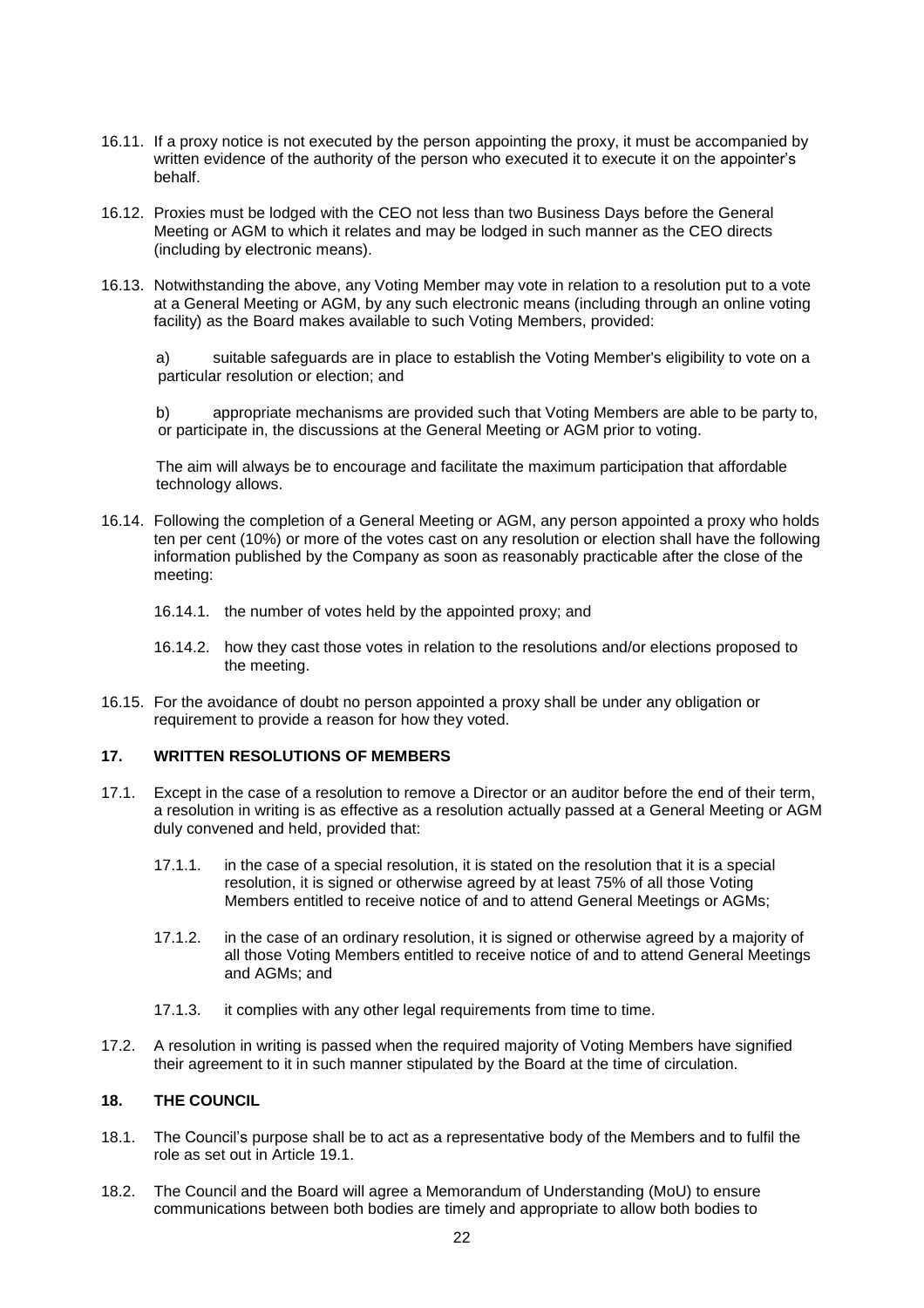understand the proposed actions and intent of each body. The MoU can be reviewed at the request of either body and must be reviewed when the chair of either body is changed.

- 18.3. The Council shall operate in accordance with the Council ToR. Such Council ToR shall be reviewed at least every 3 years by the Council and agreed by Voting Members at an AGM.
- 18.4. The Council ToR shall not conflict with these Articles and, in the event of conflict or inconsistency, these Articles shall prevail.
- 18.5. A copy of the Council ToR and any modifications to the same shall promptly be made available to the Board and Members.
- <span id="page-23-5"></span><span id="page-23-2"></span><span id="page-23-0"></span>18.6. The composition of the Council shall be set out in the Council ToR however as a minimum the following provisions shall apply:
	- 18.6.1. all Elected Councillors must be Voting Members of at least twelve (12) months standing at their time of their appointment;
	- 18.6.2. Specialist Councillors may, at the discretion of the Council, be, or be represented by, an Associate Member, as defined in Article [9.5.5;](#page-12-2)
	- 18.6.3. subject to Article [18.8,](#page-23-4) the Council will include:
		- (a) Elected Councillors who shall be:
			- (i) the President (ex-officio);
			- (ii) individuals elected by the Voting Members at a General Meeting or AGM in accordance with Article [13.16](#page-20-5) and the Council ToR ("**Nationally Elected Councillors**");
			- (iii) individuals elected by Areas or by other distinct groups as agreed by the Board and the Council in accordance with the usual procedures governing the proceedings of such Areas or distinct groups ("**Constituency Councillors**").
		- (b) such persons as the Council deem to have required expertise or be representative of specific areas or groups being areas or groups which the Council has requested nominate persons to be appointed Specialist Councillors.
		- (c) any person invited by the Council as observers to individual meetings or as standing members ("**Observers**"). Observers include Directors attending any meeting of the Council who are not Councillors.
	- 18.6.4. For the avoidance of doubt, only Councillors shall be entitled to vote on a Council decision, which shall be Reserved Matters or any other matters the Council believe should be voted on only by Councillors, or a resolution in writing pursuant to Article [18.14.](#page-24-0)
- <span id="page-23-3"></span><span id="page-23-1"></span>18.7. The Council may elect one of the Councillors to be a deputy to the President. The appointment will be for a nominal term of 1 year, aligned with the AGM, and any delegations and specific roles for the post will be agreed by the Council.
- <span id="page-23-4"></span>18.8. The Council ToR shall ensure that there is balanced representation of membership and voting rights on the Council, subject to the following minimum requirements:
	- 18.8.1. Elected Councillors will between them exercise no less than 60% of the voting rights of the Councillors in office at that time;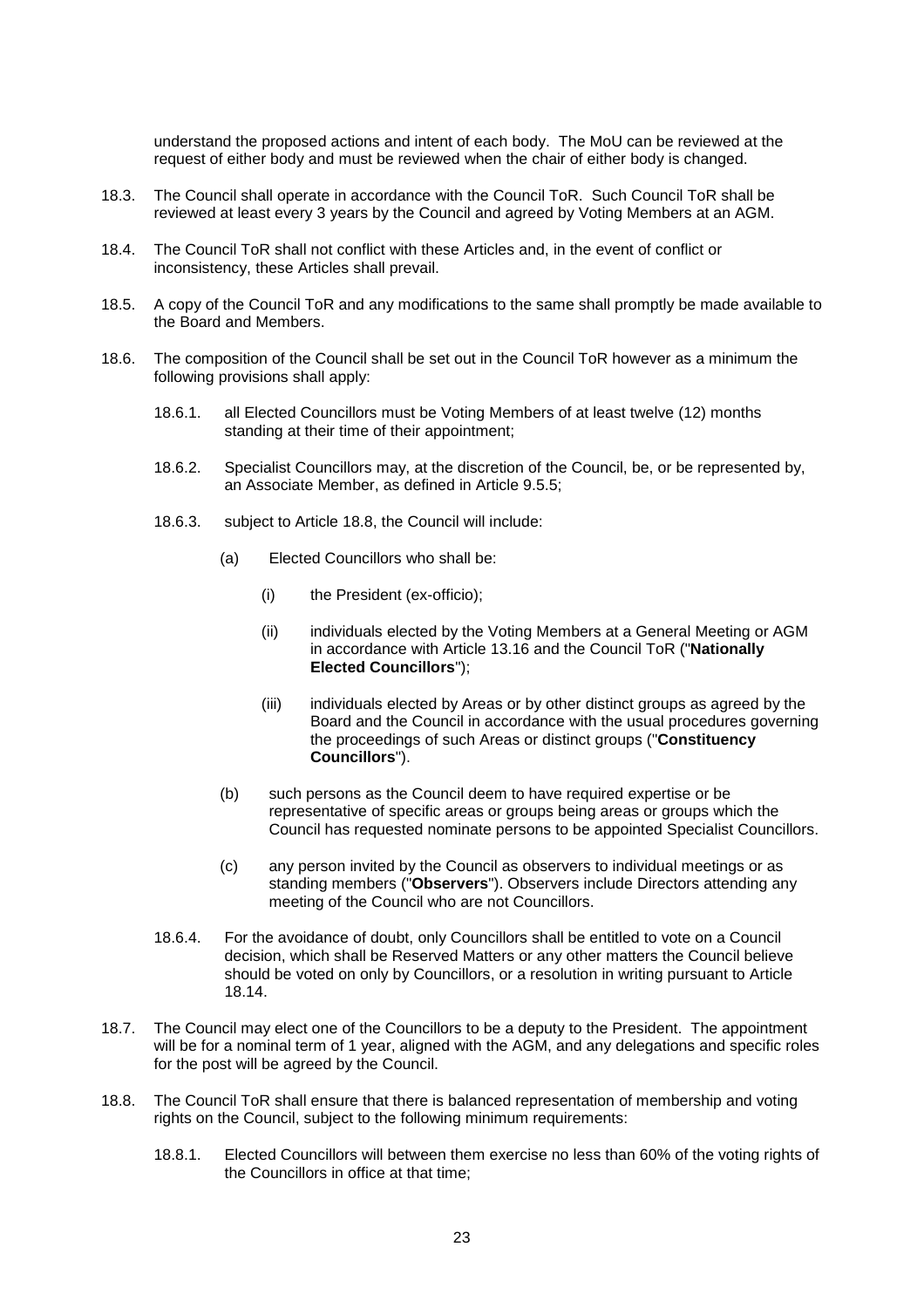- 18.8.2. Specialist Councillors will between them exercise no more than 40% of the total voting rights of the Councillors in office at that time.
- 18.9. In order to ensure that the Council can fulfil its function of holding the Board to account, it must be sufficiently independent of the Board. Therefore, the Council ToR shall ensure that no more than 40% of voting rights of the Councillors in office at that time are held by:
	- 18.9.1. Directors;
	- 18.9.2. Connected Persons;
	- 18.9.3. members of any committee from time to time established by the Board and acting with delegated authority on its behalf; unless the person on such committee is elected to the position by the Members or appointed by the Council to that committee and are not Directors or Connected Persons.
- 18.10. Term of Office
	- 18.10.1. No person shall serve on the Council for more than 6 consecutive years except where they are elected President, in which case they may serve a term up to the date of the sixth AGM following the AGM at which they were elected as President irrespective of previous time served on the Council.
	- 18.10.2. Nationally Elected Councillors shall serve in office for a term to end on the date of the third AGM following the General Meeting or AGM at which they were elected. At the end of their first term, a Nationally Elected Councillor who remains able and willing to do so, may be re-elected for up to one further term ending on the date of the third AGM following the General Meeting or AGM at which they were re-elected.
	- 18.10.3. If a Constituency Councillor is elected at a General Meeting or an AGM, they shall serve in office for a term to end on the date of the third AGM following the meeting at which they were elected. At the end of their first term, a Constituency Councillor so elected and who remains able and willing to do so, may be re-elected for up to one further term ending on the date of the third AGM following the meeting at which they were re-elected.
	- 18.10.4. If a Constituency Councillor is elected by any other means, they shall serve in office for a term of 3 years. At the end of their first term, a Constituency Councillor so elected and who remains able and willing to do so, may be re-elected, by the same means they were initially elected, for up to one further term of 3 years from the date they were re-elected.
	- 18.10.5. The Specialist Councillors shall serve in office for one year, but may be re-appointed for up to six consecutive years with the agreement of the Council.
- 18.11. Notwithstanding anything in this Article [18,](#page-22-1) a Councillor shall cease to hold office in any of the circumstances in which a Director would cease to hold office under Article [24.](#page-30-0)
- 18.12. A meeting of the Council can be by way of a physical meeting or a video conference or conference telephone or similar equipment designed to allow everybody to take part in the meeting, or a combination of the two. Procedures for the publication and conduct of such meetings is set out in the Council ToR.
- 18.13. The quorum for Council meetings shall be not less than ten Councillors of which at least 60% must be Elected Councillors and meet the principles of Article [18.8](#page-23-4) if taking any decision which requires a vote of the voting members thereof.
- <span id="page-24-0"></span>18.14. A resolution in writing signed by at least 75% of all the Councillors in office at that time, or agreed to in Electronic Form by at least 75% of all Councillors in office at that time, shall be as valid and effectual as if it had been passed at a meeting of the Council.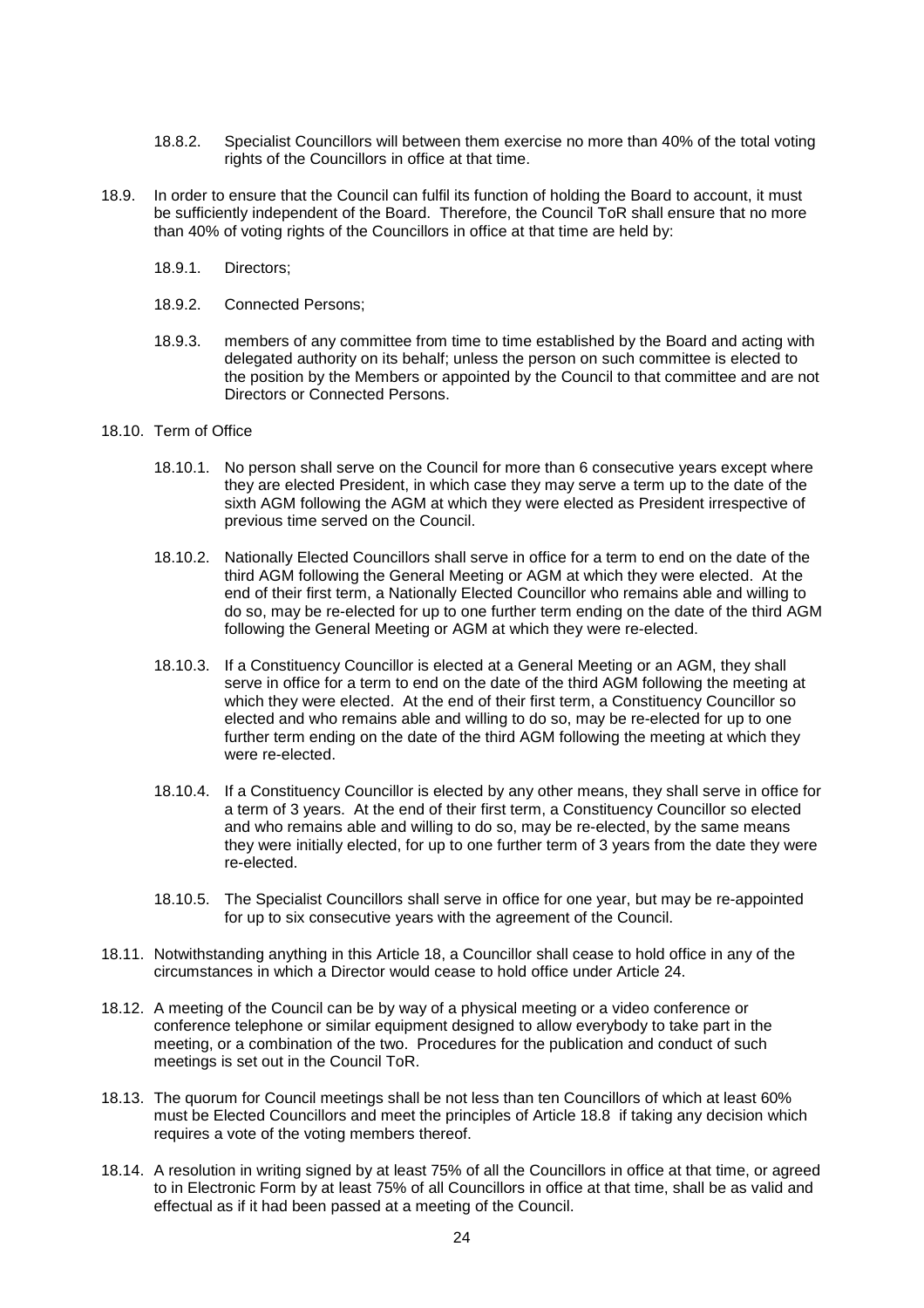- 18.15. All acts bona fide done by any meeting of the Council or by any person acting as a Councillor shall, notwithstanding it be afterwards discovered that there was some defect in the appointment or continuance in office of any Councillor or person acting as aforesaid or that they or any of them were disqualified, be as valid as if every such person had been duly appointed or had duly continued in office and was qualified to be a Councillor.
- 18.16. The Council, in consultation with the Board, may set up working parties or groups in order to assist or advise it in relation to carrying out its role.
- 18.17. All minutes of meetings of the Council shall, subject to obligations of confidentiality, be made available to the Board and to Members on request. The approach of the Council shall be open and transparent at all times and redaction should be the exception, rather than the norm. Minutes of meetings shall also be published on the Company's website.

## <span id="page-25-0"></span>**19. ROLE OF THE COUNCIL**

- <span id="page-25-2"></span>19.1. The role of the Council shall include:
	- 19.1.1. to consult with and constructively challenge the Board, and to hold the Board to account on behalf of the Members;
	- 19.1.2. being consulted upon decisions by the Board, and/or making determinations, in relation to membership, as applicable, and pursuant to Articles [9](#page-12-1) and [10;](#page-14-0)
	- 19.1.3. providing an intermediary forum between the Board and the Members ensuring effective communications between the Board and the Members;
	- 19.1.4. representing the interests of the Members to the Board;
	- 19.1.5. to consider, and if thought fit, propose resolutions to the Voting Members at a General Meeting or AGM pursuant to Article [11.8.2;](#page-16-2)
	- 19.1.6. being consulted upon or providing agreement to, as the case may be, in regard to the Reserved Matters;
	- 19.1.7. appointing CNDs under Article [21.1.2;](#page-26-1)
	- 19.1.8. making appointments to fill any vacancy of the Elected Officer until the next AGM in accordance with Article [20.3;](#page-26-2)
	- 19.1.9. co-opting any Member to fill any vacancies in the posts of Nationally Elected Councillors and Constituency Councillors until such posts can be filled in accordance with Article [18.6.3,](#page-23-5) as long as such co-option does not result in more than 20% of the Elected Councillors being co-opted; and
	- 19.1.10. such other functions as the Board may delegate from time to time.
- 19.2. Subject always to the Board's overriding right to refer any Reserved Matters directly to the Voting Members at a General Meeting or AGM in accordance with Article [23.7,](#page-29-1) the Council shall be entitled to be consulted upon and/or provide agreement in relation to the Reserved Matters.
- 19.3. For the avoidance of doubt, the Council shall not be entitled to direct the affairs of the Board, or the Company, and the Board shall always remain the ultimate decision making body for the Company and shall be responsible legally and otherwise for managing, administering and operating the Company, and setting and implementing the strategy and vision of the Company.

## <span id="page-25-1"></span>**20. ELECTED OFFICER**

20.1. The Elected Officer of the Company whose position shall be honorary and who shall be elected by the Voting Members at an AGM shall be the President.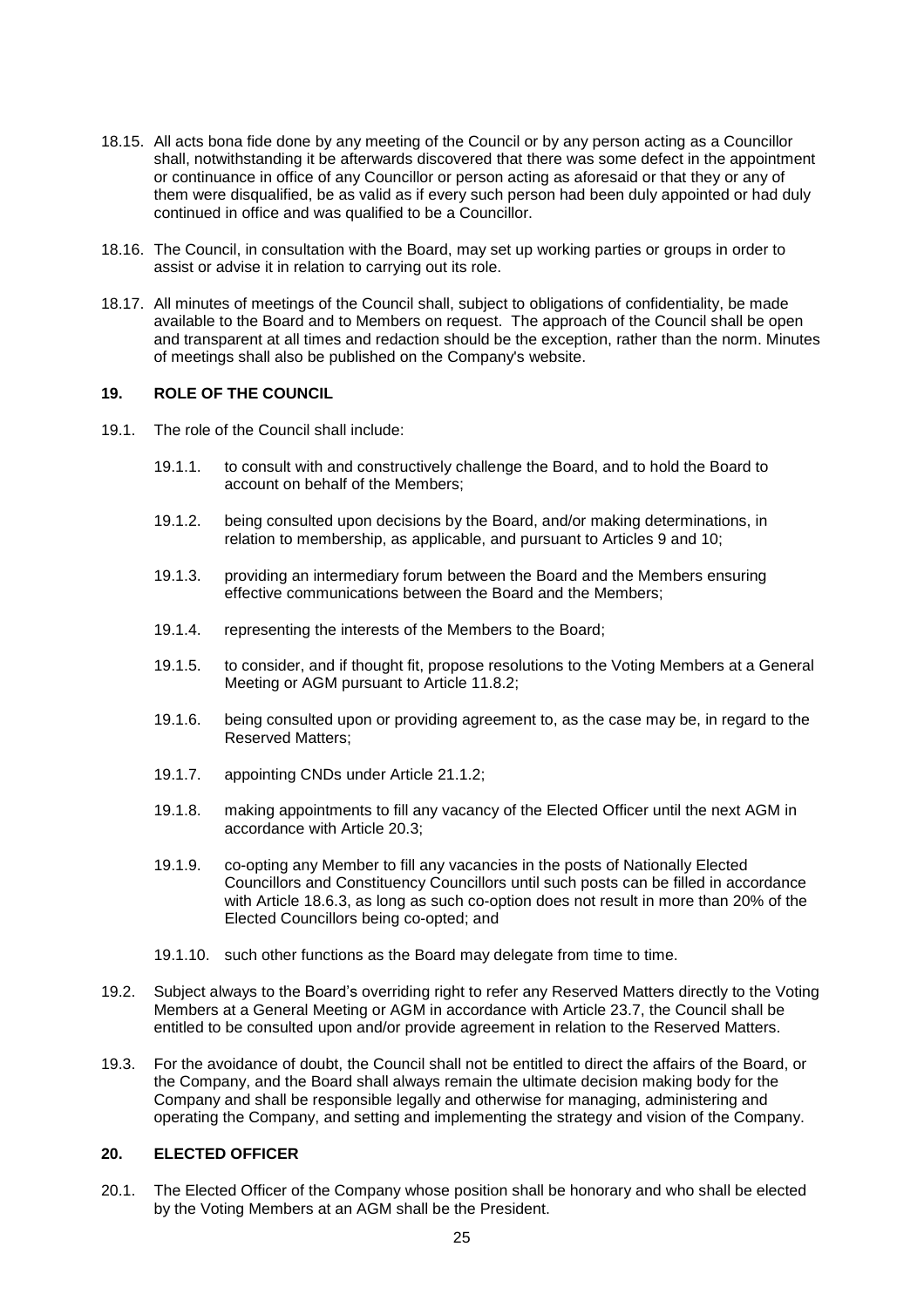- 20.2. The Elected Officer shall be elected, in accordance with Article [13.16](#page-20-5) for a term to end on the date of the third AGM following the AGM at which they were elected. At the end of their first term, an Elected Officer who remains able and willing to do so, may be re-elected, in accordance with Article [13.16](#page-20-5) for up to one further term to end on the date of the third AGM following the AGM at which they were re-elected. A retiring Elected Officer who has served in office for two consecutive terms shall not be eligible for re-election until a period of at least four years has elapsed since they last held office.
- <span id="page-26-2"></span>20.3. The Council may appoint a Member to fill a vacancy in the post of the Elected Officer, but such person shall only serve in office until the next AGM, at which time they may be eligible for election by the Voting Members and, if not elected at that point, shall thereupon cease to hold office. Any actions taken by such person up until that point remain valid.

### <span id="page-26-0"></span>**21. BOARD OF DIRECTORS**

- <span id="page-26-3"></span><span id="page-26-1"></span>21.1. Until otherwise determined by an ordinary resolution of the Company, the number of Directors shall be not less than five and no more than twelve. The Board shall comprise:
	- 21.1.1. the President (ex officio);
	- 21.1.2. up to three CNDs appointed by the Council (who may be Councillors or Members) by notice in writing to the Board, whose appointment shall take immediate effect, and whose continued appointment shall be subject to the approval of the Voting Members at the next AGM;
	- 21.1.3. the ex officio Executive Director;
	- 21.1.4. the Chair appointed in accordance with Article [21.6;](#page-27-3)
	- 21.1.5. up to three Nominated Directors nominated and appointed or elected in accordance with Articles [21.7](#page-27-1) to [21.9;](#page-27-4) and
	- 21.1.6. up to three Independent Directors appointed in accordance with Articles [21.10](#page-27-5) to [21.14.](#page-28-2)
- <span id="page-26-4"></span>21.2. In making appointments under Article [21.1,](#page-26-3) the following rules shall apply to the Company:
	- 21.2.1. a majority of the Directors (not including the ex officio Executive Director) shall be and have been Members for at least twelve months prior to their appointment as a Director;
	- 21.2.2. one of the Directors shall represent the Affiliated Clubs;
	- 21.2.3. the total number of CNDs, together with the President, shall not exceed 33% of the total number of Directors from time to time in office;
	- 21.2.4. where a CND is a Councillor at the time of their appointment and ceases to be a Councillor during their term of office as a Director the Council may either confirm the appointment of such Director until their term expires or appoint a Director in their place, in either case by notice in writing to the Board;
	- 21.2.5. the Independent Directors shall comprise at least 25% of the total number of Directors from time to time in office; and
	- 21.2.6. the relevant appointing bodies (as applicable) shall have regard to ensuring that the Board has the appropriate balance of skills, experience, diversity, independence and knowledge.
- <span id="page-26-5"></span>21.3. In the event that the numbers and/or proportions of Directors as required by Article [21.2](#page-26-4) are at any time not met, steps shall be taken promptly to appoint Director(s), in accordance with the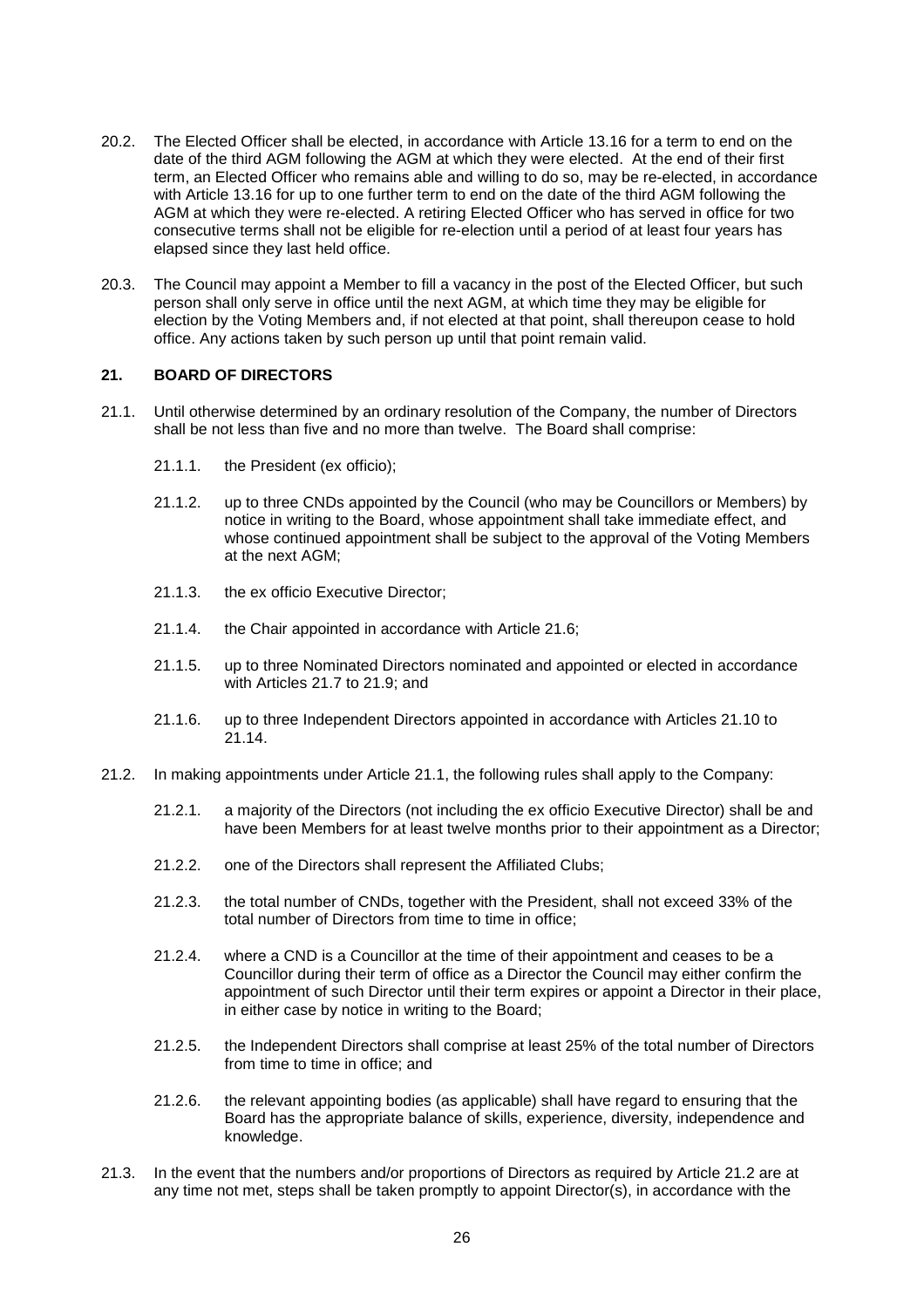requirements of these Articles, to ensure that the relevant ratios required by Article [21.2](#page-26-4) are duly maintained.

- <span id="page-27-7"></span>21.4. Notwithstanding Articles [21.2](#page-26-4) and [21.3](#page-26-5) any actions taken by the Directors despite the relevant proportions and/or numbers of Directors required by Article [21.2](#page-26-4) temporarily not being met, shall remain valid and binding on the Company save that if the number of CNDs, together with the President, exceeds one third of the total number of Directors from time to time, the CNDs and the President shall nevertheless only be entitled to exercise one third of the total number of votes at a Board meeting during that time.
- 21.5. Directors (with the exception of the ex officio Directors) appointed by the Board shall be selected in view of their particular skills and expertise, and in light of the skills and expertise on the Board at any given time (and any skills not currently/prospectively available to the Board), in accordance with the skills matrix agreed by the Board and in light of the ratios/numbers required by Article [21.2.](#page-26-4) When the Members or other bodies appoint or elect Directors they should be mindful of the skills matrix in making their selection in order to ensure the Board has the appropriate balance of skills, experience, diversity, independence and knowledge.
- <span id="page-27-3"></span>21.6. The Board will appoint the Chair following an open selection and recruitment process and, following a nomination for the role of Chair from the Nominations Committee, subject to the approval of the Voting Members at the next AGM. If the Voting Members approve the appointment, the Chair's term of office begins on the date they were appointed by the Board. If the Voting Members do not approve the appointment at that meeting, then the Board may appoint another Director, who is able and willing to do so, to act as Chair subject to the approval of the Voting Members at that AGM (in which case the Chair's term of office begins on that date), or appoint a person to act as chair for the time being until a Chair is approved by the Voting Members at the next AGM.
- <span id="page-27-2"></span><span id="page-27-1"></span>21.7. The Board shall, based on the skills and expertise required for the Board from time to time, and in light of the requirements of Article [21.2](#page-26-4) seek nominations from the Stakeholders for the posts of Nominated Directors:
	- 21.7.1. in the case of nominations being sought from the Members, the Nominations Committee will ensure that all the proposed candidate(s), presented for election by the Voting Members at the next General Meeting or AGM, in accordance with Article [13.16;](#page-20-5) has/have the knowledge and experience required and
	- 21.7.2. in the case of nominations being sought from categories 2 and 3 of the Stakeholders, and in the event of only one person being nominated from such Stakeholders, if the Nominations Committee, following review of the qualification of the proposed candidate, agree that the person nominated by such Stakeholder has the required knowledge and experience, that person shall be appointed as soon as the previous incumbent's term ends but shall be presented for approval by the Voting Members at the next AGM. In the event that the Voting Members do not approve the appointment, they shall cease to be a Director at that point.
- <span id="page-27-6"></span>21.8. The term of office of Directors nominated and elected under Article [21.7.1](#page-27-2) shall commence at the date and time on which they are elected by the Voting Members at the General Meeting or AGM.
- <span id="page-27-4"></span>21.9. A Nominated Director shall not be a Councillor, and if they are a Councillor at the time of appointment or election as a Nominated Director they will be required to resign as a Councillor upon being appointed or elected to the Board.
- <span id="page-27-5"></span>21.10. The Independent Directors shall be appointed by the Board following an open selection and recruitment process and further to a recommendation from the Nominations Committee.
- <span id="page-27-0"></span>21.11. Independent Directors shall qualify to be Independent Directors if they are not at the time of appointment, nor have been in the preceding four years, persons who are Councillors, or Directors. or employees, or officers of the Company, or persons closely connected to such persons.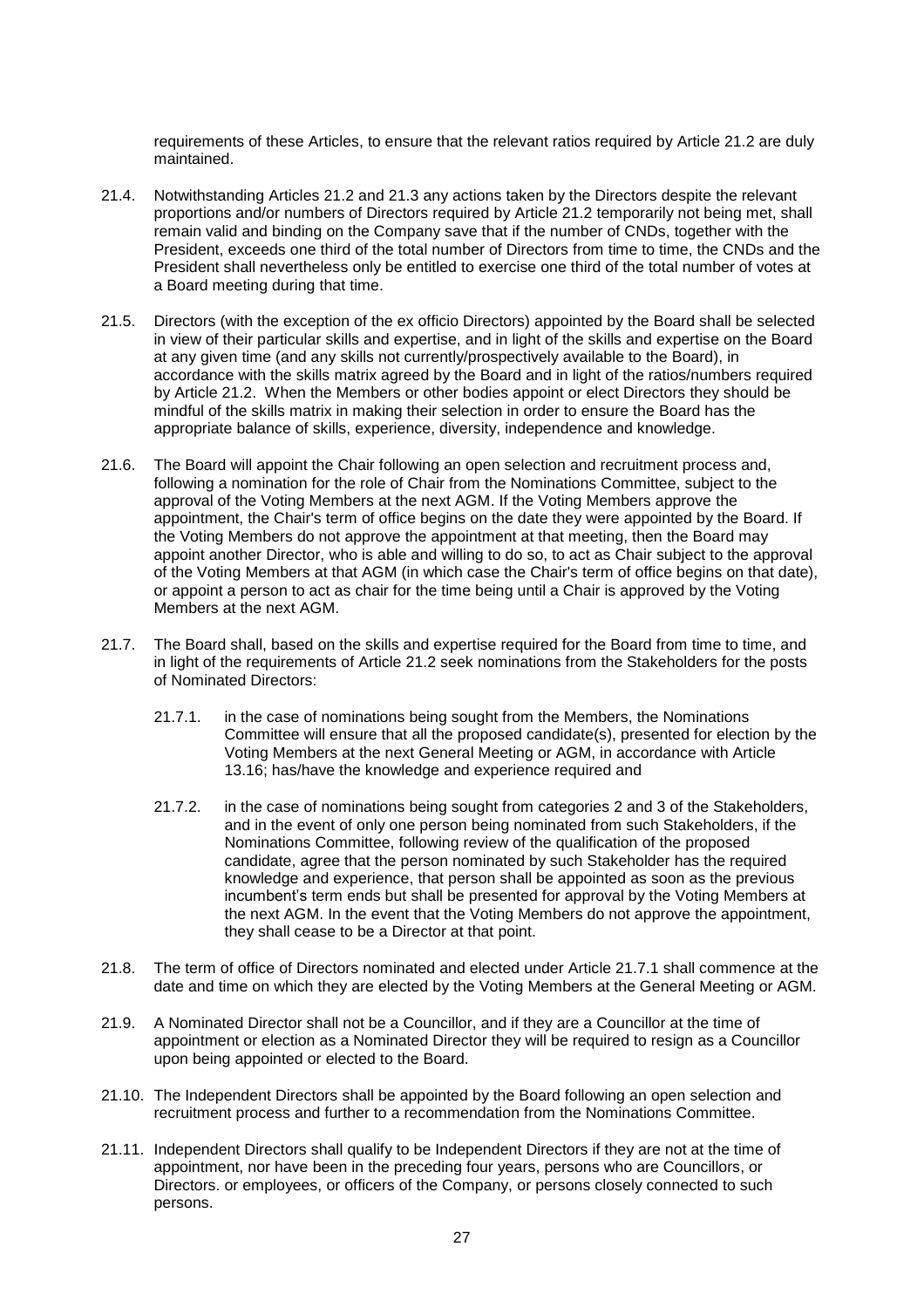- 21.12. The appointment of any Director made under Articles [21.1.2,](#page-26-1) [21.6,](#page-27-3) [21.7.2](#page-27-6) or [21.10](#page-27-5) shall take effect upon the date of their appointment , but their continued appointment shall be subject to the approval of the Voting Members at the next AGM and until such time, they shall be entitled to act as a Director of the Company for all the purposes of these Articles.
- 21.13. If the Voting Members do not approve any of the appointments made under Articles [21.1.2,](#page-26-1) [21.6,](#page-27-3) [21.7.2](#page-27-6) or [21.10](#page-27-5) at an AGM, then the Director who was appointed under these articles shall cease to be a Director, but all actions taken by such person before they ceased to hold office shall nevertheless remain valid.
- <span id="page-28-2"></span>21.14. The Board shall annually appoint one of the Independent Directors, who is able and willing to do so, to be the Senior Independent Director and such person may be re-appointed by the Board for so long as they are eligible to be an Independent Director.
- 21.15. A person shall not be entitled to act as a Director, whether on a first or any subsequent entry into office, until they have signed a declaration of acceptance and willingness to act in accordance with the terms of these Articles.
- 21.16. Where a vacancy arises in the post of a Nominated Director, the Board may co-opt a person to fill the vacancy to serve until a Nominated Director is appointed, or elected, in accordance with Article [21.10.](#page-27-5)

Such co-option will be subject to consultation with the Council as defined in the Reserved Matters.

21.17. Where a vacancy arises in the post of Chair, the Board may appoint any Director to act as Chair until a Chair can be appointed in accordance with Article [21.6.](#page-27-3) Such appointment will be subject to a recommendation to the Board from the Nominations Committee.

## <span id="page-28-0"></span>**22. TERM OF OFFICE AND RETIREMENT OF DIRECTORS**

- <span id="page-28-6"></span>22.1. Subject to Articles [22.2](#page-28-3) , [22.3,](#page-28-4) and [22.4](#page-28-5) each Director shall be appointed for a three year term. At the end of each term, a Director who remains able and willing to do so and whose reappointment is supported by the Nominations Committee, may be re-appointed for up to one further term of three years (and where that person's initial appointment required ratification or approval at an AGM, such person's re-appointment is also subject to ratification or approval by the Voting Members at an AGM). A retiring Director who has served in office for six consecutive years shall not be eligible for re-election until a period of at least four years has elapsed since they last held office.
- <span id="page-28-3"></span>22.2. Notwithstanding Article [22.1,](#page-28-6) the ex officio Directors shall serve as Directors for so long as they hold the relevant office which entitles them to do so.
- <span id="page-28-4"></span>22.3. The Chair shall serve in office for a term of up to three years and, provided they remain a Director, may be re-appointed following a recommendation of the Nominations Committee for up to one further term of up to three years but subject to such re-appointment being approved by the Voting Members at the next AGM.
- <span id="page-28-5"></span>22.4. Notwithstanding Article [22.1](#page-28-6) any Nominated Directors elected a Director in accordance with Article [21.7.1](#page-27-2) shall be appointed for a term to end on the date of the third AGM following the General Meeting or AGM at which they were elected.
- 22.5. Notwithstanding anything in these Articles, the Company may by ordinary resolution at a General Meeting of which special notice has been given in accordance with the Act remove any Director before the expiration of their period of office.

### <span id="page-28-1"></span>**23. POWERS AND DUTIES OF THE DIRECTORS**

23.1. Subject to the provisions of the Act, these Articles, the Reserved Matters, and to any directions given by special resolution of the Company, the business of the Company shall be managed by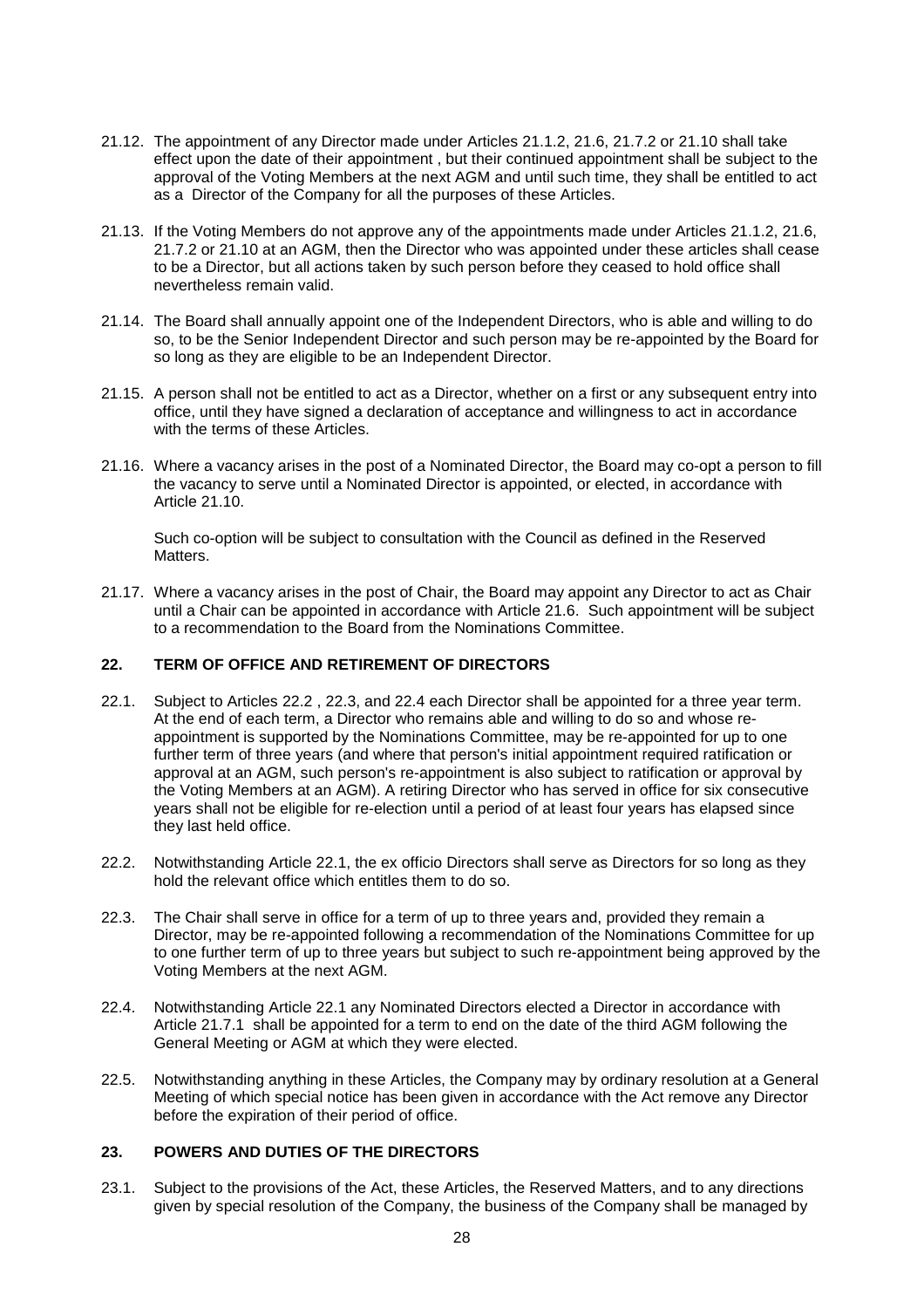the Directors for which purpose they may exercise all the powers of the Company in furtherance of the Objects. No alteration of these Articles and no such direction shall invalidate any prior act of the Directors which would have been valid if that alteration had not been made or that direction had not been given. The powers given by this Article shall not be limited by any special power given to the Directors by these Articles and a Board meeting at which a quorum of Directors is present may exercise all the powers exercisable by the Directors.

- 23.2. The Directors may exercise all the powers of the Company and all the powers necessary in order to manage, operate and administer in accordance with its role as the ultimate decision making body for the Company, including, but not limited to, the power to borrow money and to mortgage or charge, grant or create security over its undertaking, property and assets or any part of them and to give guarantees or issue debentures and other securities whether outright or as collateral security for any debt, liability or obligation of the Company or of any third party, but only in so far as is permitted by law.
- <span id="page-29-0"></span>23.3. The Directors shall have regard to the Reserved Matters and shall consult with or seek the agreement of the Council and/or the Voting Members, as applicable, when making a decision in relation to a Reserved Matter. The Reserved Matters are recognised and agreed by the Board and the Council as being matters of such significance to the Company and its Members that it is appropriate for the views of the Council and/or the Voting Members to be considered in relation to such matters.
- 23.4. When the Board is required to consult with or seek the agreement in relation to a Reserved Matter, it shall, in its sole discretion, either refer the relevant Reserved Matter to the Council in accordance with Articles [23.5](#page-29-2) and [23.6,](#page-29-3) or directly to the Voting Members in accordance with Article [23.7.](#page-29-1)
- <span id="page-29-2"></span>23.5. To the extent that the Board decides to refer a Reserved Matter to the Council, the Council shall at all times be mindful that the Board is the Company's ultimate decision-making body, and of the need to ensure the business of the Company continues efficiently. As such, the Council shall confirm its view within 28 calendar days of any referral in respect of a Reserved Matter unless an urgent view is required in which case the Board shall be entitled to request that the Council expedite its consideration of the relevant Reserved Matter in accordance with such timeframe reasonably specified by the Board. The Council shall be obliged to give reasons for its view and position in respect of any Reserved Matter referred to it.
- <span id="page-29-3"></span>23.6. In the event that agreement is not given by the Council in relation to a Reserved Matter which requires agreement, and which is referred to it, then the Board shall, in its sole discretion, be entitled to refer the Reserved Matter direct to the Voting Members at this point, in accordance with Article [23.7,](#page-29-1) or activate the process in this Article (the "**Decision Resolution Process**"). The Decision Resolution Process shall involve the Chair and the President meeting or discussing by telephone within 7 calendar days or such shorter period as reasonably specified by the Board in respect of an expedited matter in accordance with Article [23.5](#page-29-2) in order to consider how to resolve the situation. In the event that such resolution is not reached informally at that stage, then an Independent Director, a Councillor (but not a Director) and one other person who is neither a Director nor a Councillor (as agreed between the Council and the Board) shall meet and agree an appropriate resolution of the matter and such resolution shall be reached unanimously. In the event that agreement cannot be reached unanimously, then the relevant Reserved Matter shall be taken to the Voting Members for a decision at a General Meeting or AGM. For the avoidance of doubt, the Board may, at any stage of the Decision Resolution Process take the decision to refer to the relevant Reserved Matter directly to the Voting Members in accordance with Article [23.7.](#page-29-1)
- <span id="page-29-1"></span>23.7. To the extent that the Board decides to refer relevant Reserved Matters directly to the Voting Members there shall be no requirement for the Reserved Matter to come before the Council, and the relevant Reserved Matter shall be taken to the Voting Members for a decision at a General Meeting or an AGM.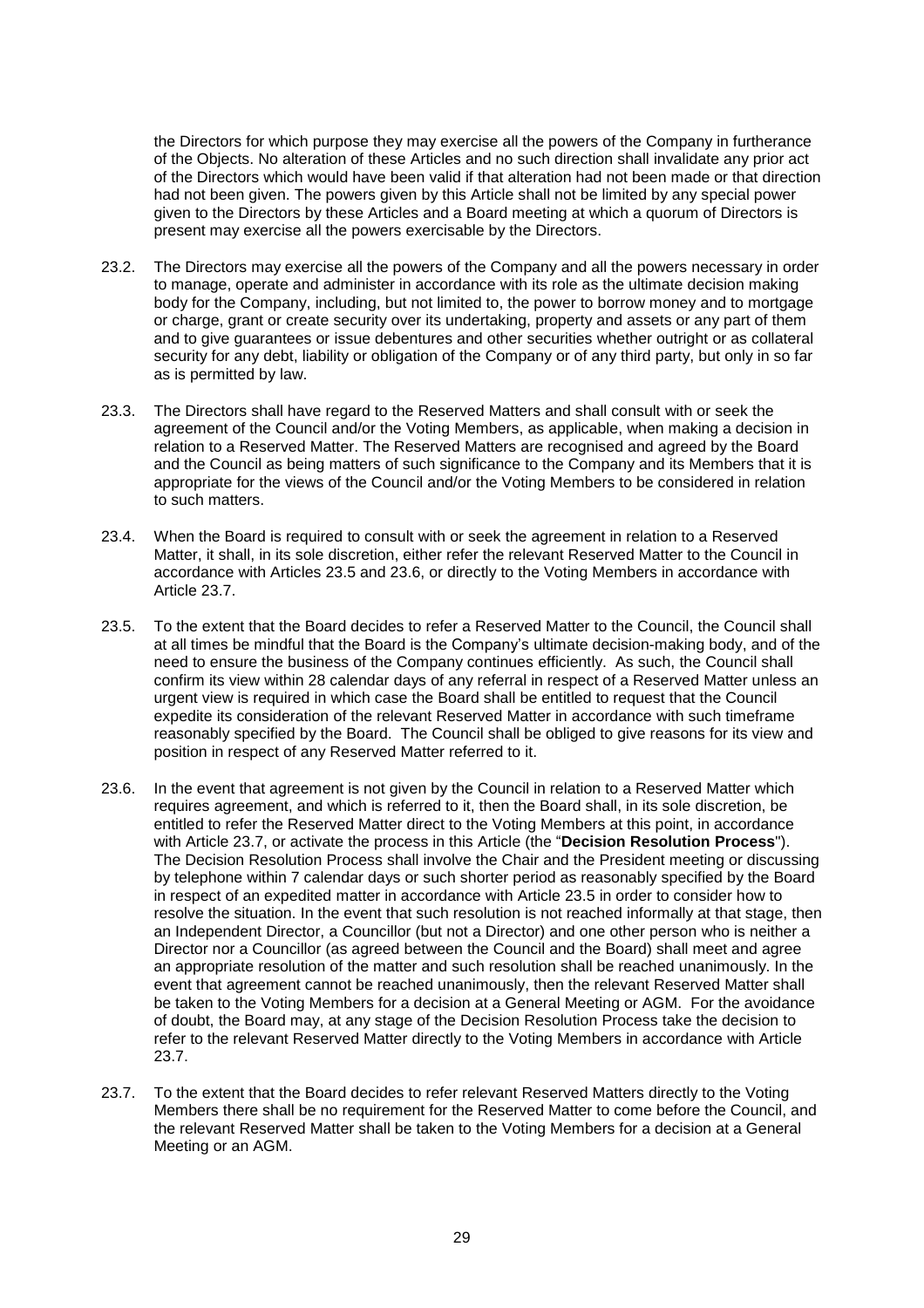- 23.8. Subject to the provisions of these Articles, the Reserved Matters and the law, the Directors may make rules with respect to the carrying into effect of all or any of the Objects or all or any of the provisions of these Articles.
- 23.9. For the avoidance of doubt, the Directors remain legally responsible for the management and administration of the Company, for compliance with the law, and are subject to their legal obligations and duties in relation to the same and the effective pursuit of the Objects.

#### <span id="page-30-0"></span>**24. DISQUALIFICATION OF DIRECTORS**

- 24.1. The office of a Director shall be vacated if:
	- 24.1.1. by one month's written notice they resign from office (provided the number of remaining Directors form a quorum at a meeting);
	- 24.1.2. they are a CND and the Council removes them from office;
	- 24.1.3. they are an ex officio Director and cease to occupy the office that entitles them to be a Director;
	- 24.1.4. they are a Nominated Director and the body which nominated them revokes that nomination (in which case, they may nominate an alternative to take the place of such Director, but only if such person is deemed by the Nominations Committee to have appropriate qualifications and subject to that person only serving in office for the remainder of the term which the relevant Director was due to serve);
	- 24.1.5. in the case of an Independent Director, the Directors pass a resolution to remove them from office on the basis that in their reasonable opinion, the conduct or behaviour of the Independent Director is detrimental to the interests of the Company or otherwise in breach of any code of conduct in place from time to time;
	- 24.1.6. they absent themselves from Board meetings during a continuous period of six months without special leave of absence from the Directors, and the Directors pass a resolution that they have by reason of such absence vacated office;
	- 24.1.7. they are the subject of a written opinion by a registered medical practitioner who is treating that Director, addressed to the Company, stating that the Director has become physically or mentally incapable of acting as a Director and may remain so for more than three months;
	- 24.1.8. they die;
	- 24.1.9. they are automatically disqualified from being a Director under the Company Directors' Disqualification Act 1986 as amended from time to time;
	- 24.1.10. they would be disqualified from acting as a charity trustee under charity law;
	- 24.1.11. they act in breach of any code, regulation or framework in place relating to the conduct of Directors and is removed in accordance with such code, regulation or framework; or
	- 24.1.12. their actions or conduct brings the Company into disrepute.

### <span id="page-30-1"></span>**25. PROCEEDINGS OF THE DIRECTORS**

25.1. The quorum necessary for the transaction of business of the Directors shall be five, which must include an Independent Director and a CND. The ex officio Directors shall never form a majority at meetings. The Directors shall also have regard to Article [21.4](#page-27-7) in their decision making at such meetings.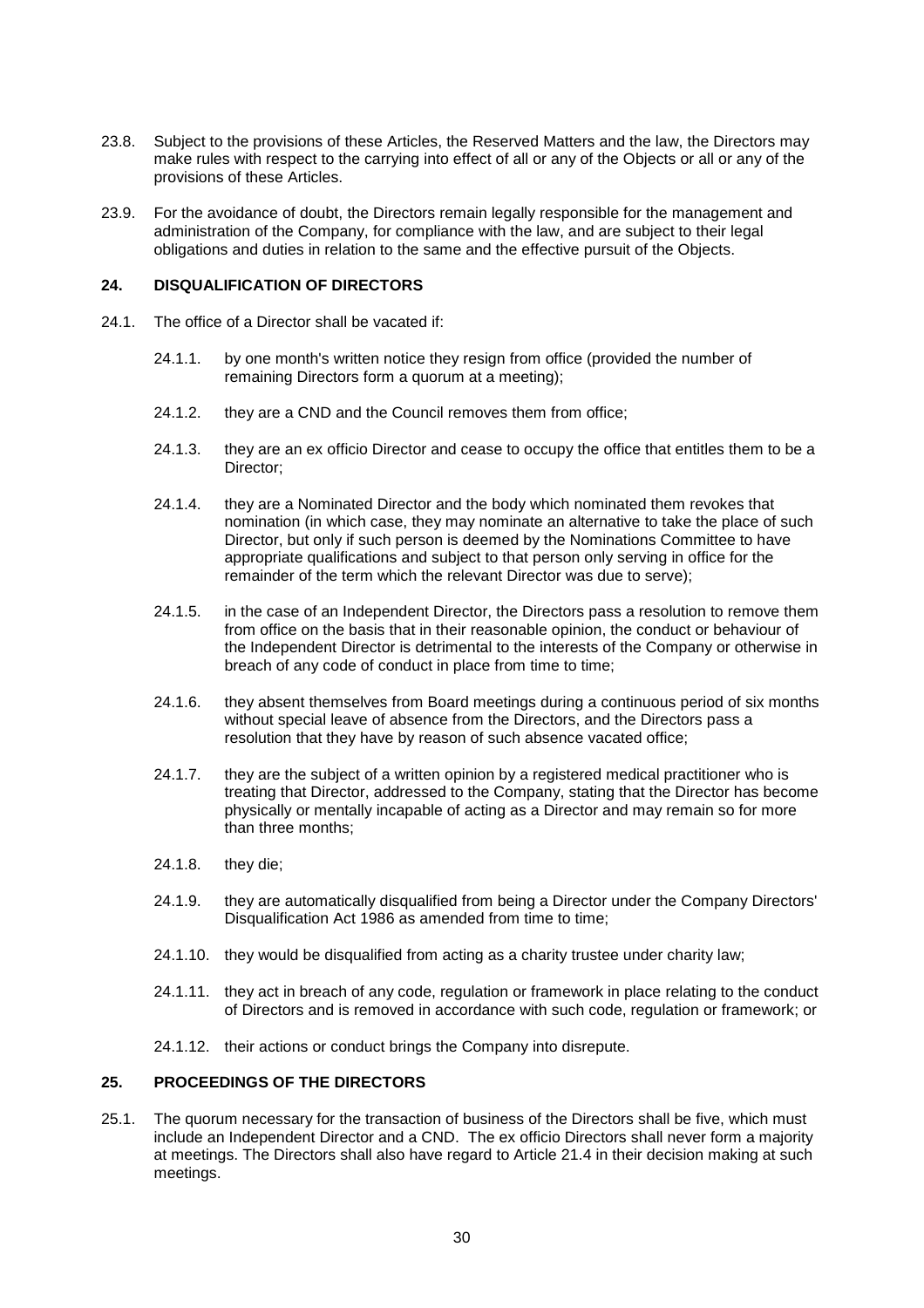- 25.2. Unless otherwise resolved by the Directors, the Directors shall meet sufficiently regularly to discharge their duties effectively
- 25.3. The Chair shall be entitled to preside at all Board meetings at which they shall be present. If there shall be no Chair, or if at any meeting they are unwilling to do so, or if the Chair is not present within five minutes after the time appointed for holding the meeting, the Directors present shall choose one of their number to be chair of the meeting.
- 25.4. The Directors may delegate the administration of any of their powers to individual Directors or to committees established by them pursuant to these Articles and any such delegated authority must be used in accordance with any rules and terms of reference that the Directors impose. Notwithstanding the generality of this power of delegation, the Directors shall establish:
	- 25.4.1. a committee whose remit includes audit; and
	- 25.4.2. a Nominations Committee with responsibility for advertising and making nominations for the CEO and Board members as defined in Article [21.](#page-26-0)
- <span id="page-31-1"></span><span id="page-31-0"></span>25.5. The Board shall determine the terms of reference for any such committees and their membership and may co-opt any person or people who are not Directors to serve on a committee, but any committees referred to at Articles [25.4.1](#page-31-0) and [25.4.2](#page-31-1) must have at least one Director on it at all times.
- 25.6. All acts and proceedings taken under such delegated authority must be reported to the Directors as soon as reasonable and the Directors remain responsible for the actions of that committee.
- 25.7. Any committee of the Directors may meet together for the dispatch of business, adjourn and otherwise regulate their meetings as they think fit and determine the quorum necessary for the transaction of business provided always that the quorum shall never be less than two members of the body concerned.
- 25.8. Any of the Directors, or any committee of the Directors, can take part in a Directors meeting or committee meeting, as applicable, by way of:
	- 25.8.1. video conference or conference telephone or similar equipment designed to allow everybody to take part in the meeting; or
	- 25.8.2. a series of video conferences or telephone calls from the Chair, or the chair of the committee.
- 25.9. Taking part in this way will be treated as being present at the meeting. A meeting which takes place by a series of video conferences or telephone calls from the Chair will be treated as taking place where the Chair is. Otherwise, meetings will be treated as taking place where the largest group of the participants are or, if there is no such group, where the Chair is unless the Directors decide otherwise.
- 25.10. The Chair may, and on the request of two Directors shall, at any time, call a meeting of the Directors.
- 25.11. The Directors for the time being may act notwithstanding any vacancy in their body. However, if their number is at any time less than the number fixed as the quorum, it shall be lawful for them to act for the purpose of filling up vacancies in their body or of calling a General Meeting or AGM but not for any other purpose.
- 25.12. All acts bona fide done by any meeting of the Directors, or of any committee of the Directors, or by any person acting as a Director, shall notwithstanding it be afterwards discovered that there was some defect in the appointment of any such Director, or person acting as aforesaid, or that they or any of them were disqualified from holding office, or had vacated office, or were not entitled to vote, be as valid as if every such person had been duly appointed and was qualified and had continued to be a Director and had been entitled to vote.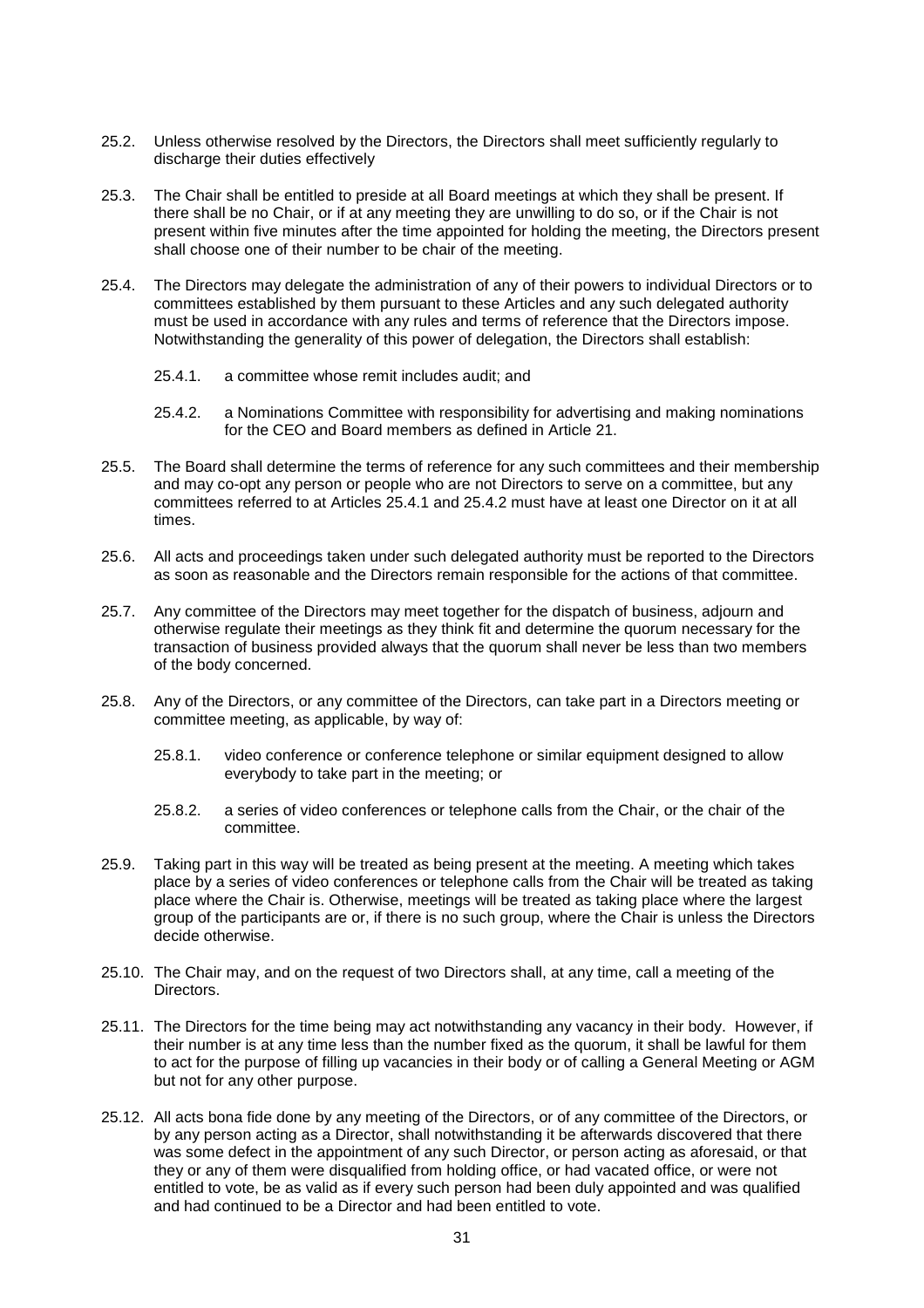- 25.13. The Directors shall cause proper minutes to be made, in books provided for the purpose, of:
	- 25.13.1. all appointments of officers made by the Directors;
	- 25.13.2. the names of Directors present at each meeting of the Directors and of any committee of the Directors; and
	- 25.13.3. all resolutions and proceedings at all meetings of the Company and of the Directors and of committees of the Directors.
- 25.14. Any minutes of any meeting, if purporting to be signed by the chair of that meeting, or by the chair of the next succeeding meeting, shall be sufficient evidence without further proof of the facts stated in such minutes. All minutes of meetings shall, subject to obligations of confidentiality be made available to the Council and to Members on request and in any event, shall be published on the Company's website. The approach of the Board shall be open and transparent at all times and redaction should be the exception, rather than the norm. The decision as to whether a matter is confidential is for the Board to decide in its discretion.
- 25.15. The Directors shall publish a summary of key themes and discussion points after each meeting on the Company's website.
- 25.16. A resolution of the Directors may be taken by a majority of the Eligible Directors at a meeting or by a resolution in writing agreed to by a majority of the Eligible Directors for the time being or of any committee of the Directors entitled to receive notice of a meeting of the Directors or of any such committee of the Directors (as the case may be) (provided that a decision cannot be taken by written resolution if the Eligible Directors would not have formed a quorum at a Board meeting). The resolution may consist of more than one document in the like form each signed by, or otherwise agreed to by, one or more than one person. For the avoidance of doubt, a Director may indicate their agreement to a resolution in Electronic Form.

## <span id="page-32-0"></span>**26. SECRETARY**

A Company Secretary may be appointed by the Directors for such term at such remuneration (if not a Director) and upon such conditions as they may think fit and any Company Secretary so appointed may be removed by the Directors.

# <span id="page-32-1"></span>**27. EXECUTION OF DOCUMENTS**

The Directors shall provide for the safe custody of the Seal (if any) which shall be used only on the authority of the Directors, or of a committee of the Directors, authorised by the Directors on their behalf. Every instrument to which the Seal shall be affixed shall be signed by a Director and shall be countersigned by the Secretary (if any), or by a second Director, or by some other person appointed by the Directors for that purpose. Otherwise, documents shall be executed for and on behalf of the Company in accordance with the Act.

## <span id="page-32-2"></span>**28. PATRONS**

28.1. Any Patron appointed by the Council under Article [9](#page-12-1) may be divested of the honours, privileges and functions of patronship by the Board, in consultation with the Council, on the basis that their actions or conduct is detrimental to the Company or its reputation.

# <span id="page-32-3"></span>**29. CHIEF EXECUTIVE OFFICER**

- 29.1. The appointment, dismissal and determination of the terms and conditions of the CEO shall be a matter for the Board and the CEO shall report and be accountable to the Board.
- 29.2. Other staff shall, unless otherwise determined by the Board, be appointed by the CEO.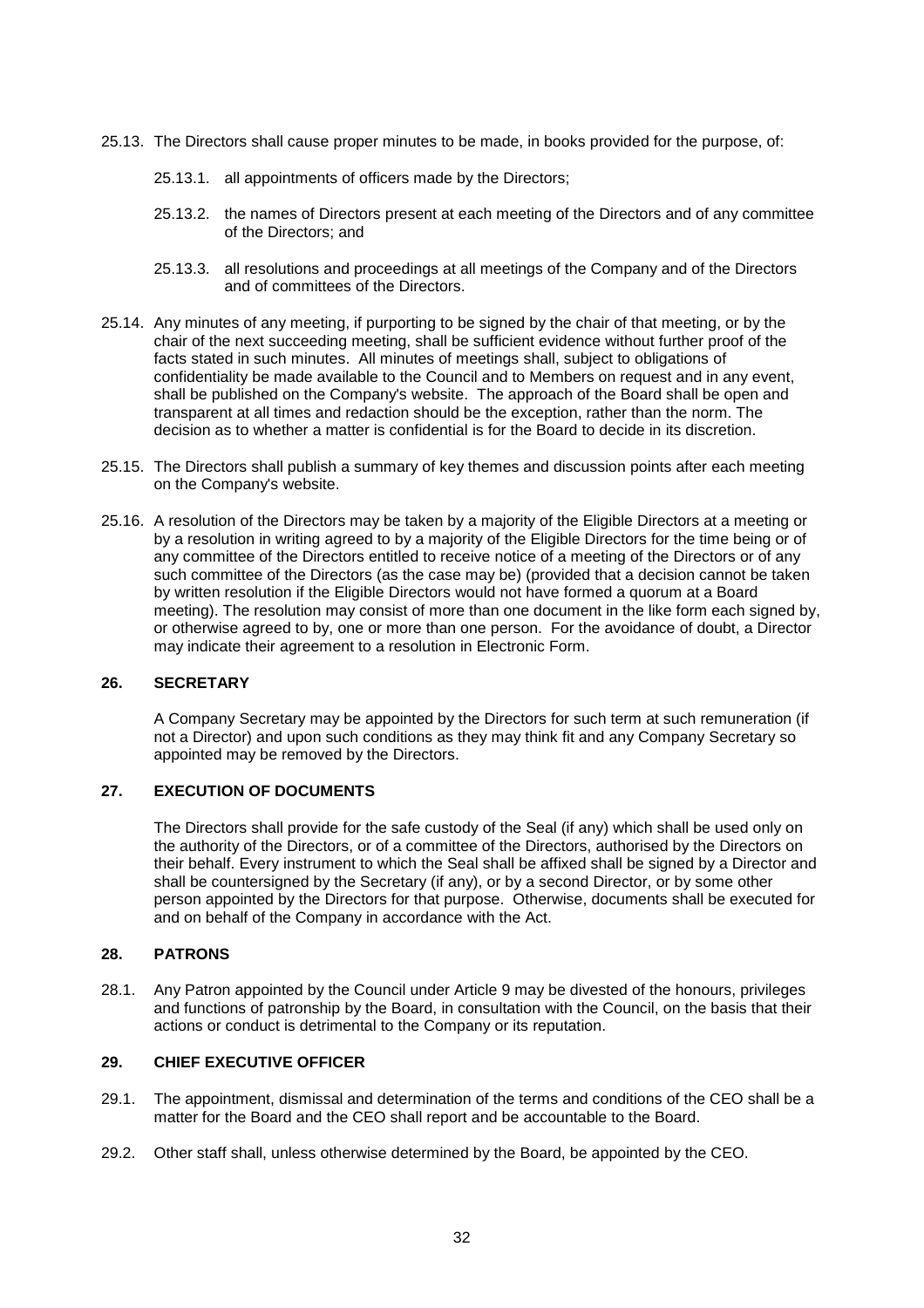### <span id="page-33-0"></span>**30. AREAS**

30.1. Proceedings and Terms of Reference

Area proceedings shall be governed in accordance with the Area ToR which shall be published by the Company.

30.2. Purpose

Area Meetings shall be convened for the following purposes:

- 30.2.1. to act as a forum in which Members may make their views known and to communicate those views to the Council;
- 30.2.2. to act as one of the channels for reporting to the Area Members the views, decisions and activities of the Council, the Board and the CEO;
- 30.2.3. to discuss local issues and to liaise with other organisations with an interest in such issues and to represent the policies of the Company in connection with such issues; and
- 30.2.4. to elect Area Representatives and Area Officers and any other Area roles as set out in Article [30.4.6.](#page-34-0)
- 30.3. Attendance
	- 30.3.1. Members may attend any Area Meetings as observers but Voting Members may only vote at one Area Meeting. This will be either:
		- (a) the Area where they are resident; or
		- (b) an Area that they have elected, by notice to the CEO, to attend instead of the Area within which they reside.
- <span id="page-33-3"></span><span id="page-33-2"></span><span id="page-33-1"></span>30.4. Officers and Representatives
	- 30.4.1. Each Area shall have two Area officers, an "**Area Chair**" and an "**Area Secretary**" (together the "**Area Officers**"), who shall be elected either:
		- (a) annually at the annual general meeting of that Area ("**Area AGM**"). Each person duly elected at an Area AGM shall hold office until the next Area AGM; or
		- (b) by electronic means as provided for in the Area ToR or as agreed by the Council, at any point in a calendar year. Each person duly elected by electronic means shall hold office until the next Area AGM.
	- 30.4.2. Each Area may, with the agreement of Council, allow Area Officer roles to be filled by up to two co-appointees who shall both be elected in accordance with Article [30.4.1.](#page-33-2)
	- 30.4.3. Subject to Article [30.4.5,](#page-34-1) each Area shall elect two individuals ("**Area Representatives**") to serve on the Council, who shall be elected either;
		- (a) at an Area AGM for a term to end on the date of the third Area AGM following the Area AGM at which they were elected; or
		- (b) by electronic means as provided for in the Area ToR or as agreed by Council, at any point in a calendar year. Each person duly elected by electronic means shall hold office to end on the date of the third Area AGM following the date at which they were elected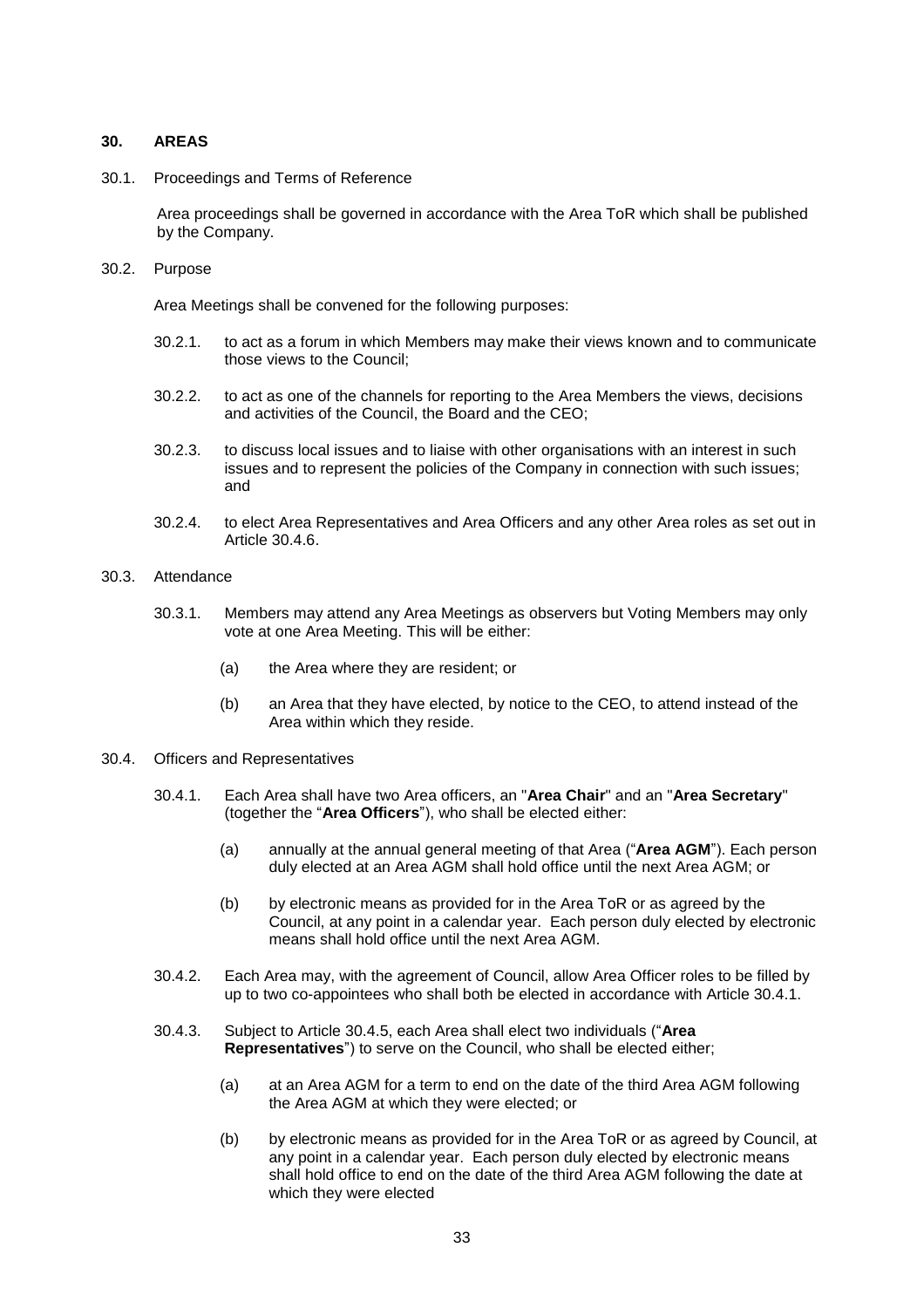- 30.4.4. For the avoidance of doubt a person elected an Area Officer may also be elected an Area Representative.
- <span id="page-34-1"></span>30.4.5. No person may hold office as an Area Representative for more than 6 consecutive years in the post. A member who has previously served as an Area Representative for more than 3 consecutive years and leaves the post for whatever reason, will not be eligible for reappointment as an Area Representative for a minimum of 1 year.
- <span id="page-34-0"></span>30.4.6. Areas may appoint Area Members (who are able and willing to do so) to other Area roles either:
	- (a) as reasonably requested by the ex officio Executive Director if deemed necessary for the effective operation of the Area; or
	- (b) in accordance with the Area ToR

Such roles shall be elected either:

- annually at the Area AGM of that Area; or

- by electronic means as provided for in the Area ToR or as agreed by the Council, at any point in a calendar year

until such time as the role is no longer required.

- 30.4.7. No person shall be eligible for election to any office pursuant to Articles [30.4.1,](#page-33-2) [30.4.3](#page-33-3) and [30.4.6](#page-34-0) unless that person is resident in that Area or has elected to attend that Area Meeting.
- 30.4.8. The provisions of Article [24](#page-30-0) relating to disqualification from office shall apply to any person holding office pursuant to Articles [30.4.1,](#page-33-2) [30.4.3](#page-33-3) and [30.4.6,](#page-34-0) unless an exception is agreed by the Council. If the person is to be disqualified from office, the appointment will be terminated with immediate effect and the vacancy thereby created will be filled at the earliest suitable opportunity by either:
	- (a) an election held at an Area AGM; or
	- (b) an election held by electronic means as provided for in the Area ToR or as agreed by the Council.
- 30.4.9. Twenty five (25) Area Members may make a written representation to the Area Chair, or the Council, to terminate the appointment of an Area Officer or an Area Representative or a person appointed under Article [30.4.6.](#page-34-0) In such cases the Area will be required to re-elect the post via either:
	- (a) the next scheduled Area Meeting; or
	- (b) by electronic means as provided for in the Area ToR or as agreed by the Council.

The Area Officer or Area Representative or person appointed under Article [30.4.6](#page-34-0) concerned will remain in post until the election and shall either continue in post if confirmed at the meeting or by electronic means, or shall stand down upon either the Area Members confirming their removal of that person or electing someone else in their place.

30.4.10. Where a vacancy arises for whatever reason in the post of an Area Officer or Area Representative or person appointed under Article [30.4.6;](#page-34-0) the Area Chair, or the Area Representative(s) if the vacancy arising is that of the Area Chair, with agreement of the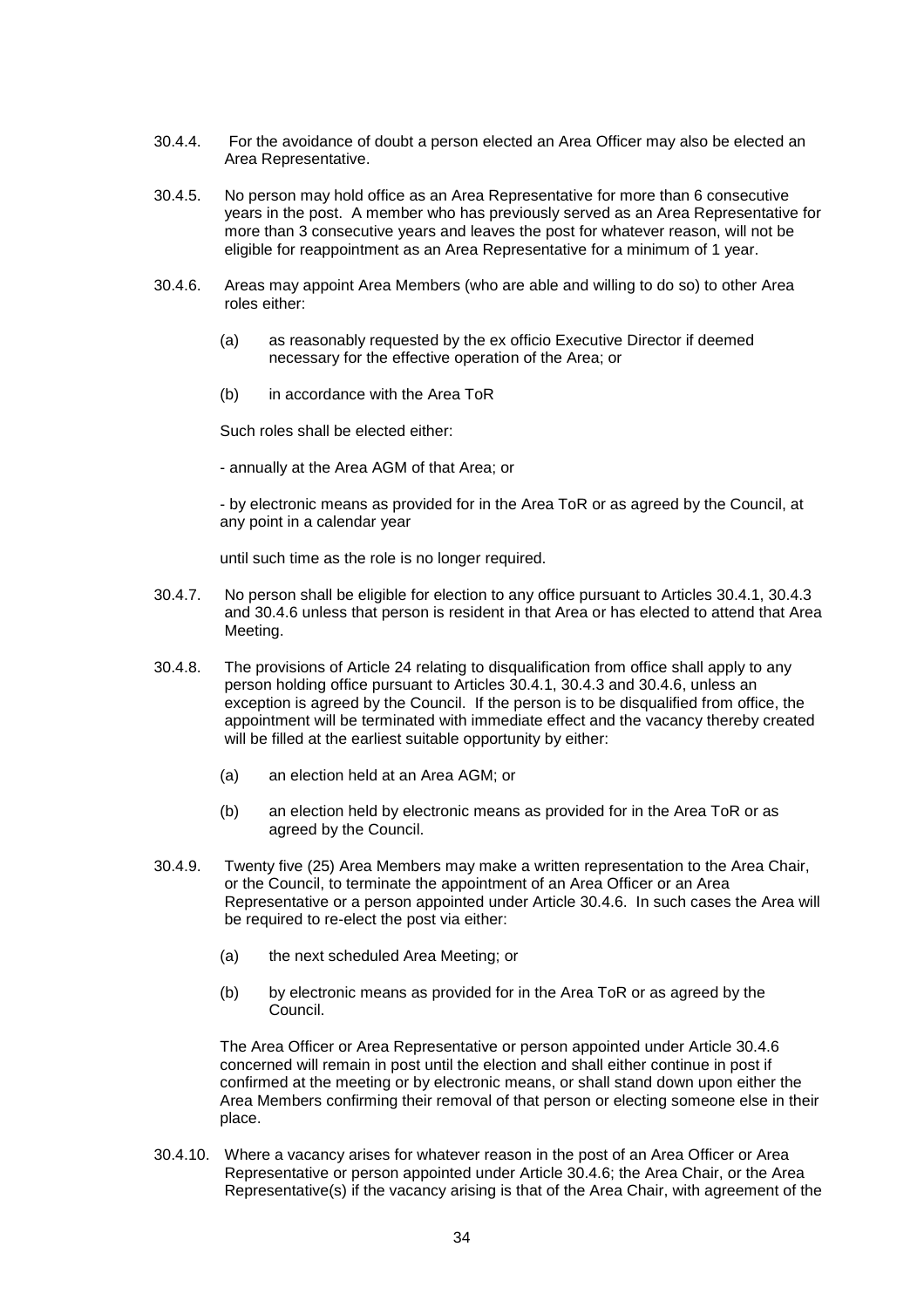Council, will be able to co-opt an Area Member, who is suitable, able and willing to fill that vacancy until it is filled through an Area AGM in accordance with these Articles.

- 30.4.11. Additionally, Area Representatives appointments, may be terminated prior to completing their term defined in Article [30.4.3](#page-33-3) by a vote at an Area AGM.
- 30.4.12. Any election to be held by electronic means as set out in this Article shall be made available to all Area Members.

## <span id="page-35-0"></span>**31. ACCOUNTS**

Accounts and records shall be prepared and maintained in accordance with the requirements of law and generally accepted accounting practice for companies of the nature of the Company, carrying on activities of the nature carried on by the Company. Such accounts will be presented to the Council and to the Members in advance of their submission to Companies House.

#### <span id="page-35-1"></span>**32. REPORTING AND ANNUAL REPORT**

- 32.1. The Directors shall comply with their legal obligations under the Act with regard to the preparation of any annual report and its transmission to Companies House.
- 32.2. In addition to its legal obligations, the Board shall, subject to its obligations of confidentiality, submit to the Council in advance of each meeting of the Council, a report on the work undertaken by the Directors and decisions taken since the last meeting of the Council and anticipated work for the following period. This report shall include an up to date summary of the Company's financial position.

### <span id="page-35-2"></span>**33. NOTICES**

- <span id="page-35-3"></span>33.1. Subject to these Articles, anything sent or supplied by or to the Company under these Articles may be sent or supplied in any way in which the Act provides for documents or information which are authorised or required by any provision of the Act to be sent or supplied by or to the Company. In addition to this, notices may be published by the Company via the Official Magazine.
- 33.2. In addition to Article [33.1,](#page-35-3) notices, or supplements to notices, may be published on the Company's website, and such publication will be deemed the primary source of giving notice by the Company.
- 33.3. The only address at which a Member is entitled to receive notices is the address shown in the Register or an electronic address provided for that purpose.
- 33.4. Subject to the Articles, any notice or document to be sent or supplied to a Director in connection with the taking of decisions by Directors may also be sent or supplied by the means by which that Director has asked to be sent or supplied, with such notices or documents for the time being.
- 33.5. A Director may agree with the Company that notices or documents sent to that Director in a particular way are deemed to have been received within a specified time of their being sent and for the specified time to be less than 48 hours.
- 33.6. Where a document or information is sent or supplied by the Company by post, service or delivery shall be deemed to be effected at the expiration of 24 hours after the time when the cover containing the same is posted (irrespective of the class or type of post used) and in proving such service or delivery it shall be sufficient to prove that such cover was properly addressed and posted.
- 33.7. Where a document or information is sent or supplied by the Company in Electronic Form to an address specified for the purpose by the intended recipient, service or delivery shall be deemed to be effected on the same day on which it is sent or supplied, and proving such service it will be sufficient to prove that it was properly addressed.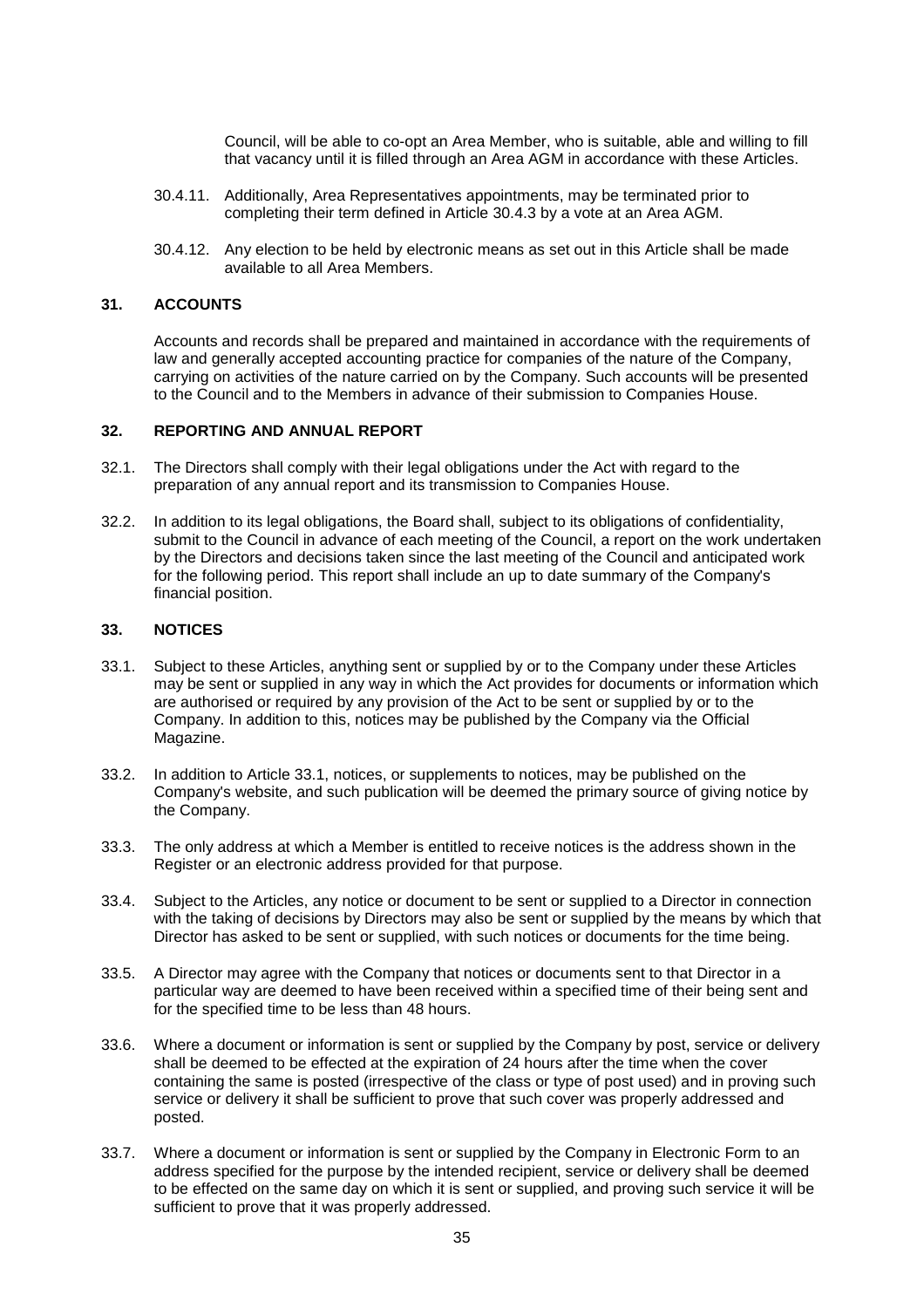- 33.8. Where a document or information is sent or supplied by the Company by means of a publication via the Official Magazine or via the Company's website, service or delivery shall be deemed to be effected at the expiration of 24 hours after the time when the cover containing the same was posted or published (regardless of class or type of posting or publication) following when material is first made available on the website or published in the Official Magazine.
- 33.9. A Member or Director, present at any meeting, shall be deemed to have received notice of the meeting, and where requisite, of the purpose for which it was called.
- 33.10. In proving that any notice, document or other information was properly addressed, it shall be sufficient to show that the notice, document or other information was delivered to an address (including an electronic address) permitted by the Act.

## <span id="page-36-0"></span>**34. INDEMNITY AND INSURANCE**

- 34.1. Subject to the provisions of the Act and these Articles, but without prejudice to any indemnity to which a Director or other officer may otherwise be entitled, every Director or other officer shall be indemnified out of the assets of the Company against all costs and liabilities incurred by them in defending any proceedings or investigation by any regulatory authority, whether civil or criminal, in which judgment is given in their favour, or they are acquitted, or relief is granted to them by the court from liability for negligence, default, breach of duty or breach of trust in relation to the affairs of the Company.
- 34.2. To the extent permitted by law from time to time, the Company may provide funds to every Director or other officer to meet expenditure incurred or to be incurred by them in any proceedings (whether civil or criminal) brought by any party in relation to the affairs of the Company, provided that they will be obliged to repay such amounts no later than:
	- 34.2.1. if they are convicted in proceedings, the date when the conviction becomes final; or
	- 34.2.2. if judgement is given against them in proceedings, the date when the judgement becomes final; or
	- 34.2.3. if the court refuses to grant them relief on any application under the Act, the date when refusal becomes final.
- 34.3. Subject to the provisions of the Act and these Articles, the Directors may purchase and maintain insurance at the expense of the Company for the benefit of any Director, or other officer, of the Company against any liability which may attach to them or loss or expenditure which they may incur in relation to anything done or alleged to have been done or omitted to be done as a Director or other officer.

## <span id="page-36-1"></span>**35. ALTERATIONS TO THESE ARTICLES**

- 35.1. Alterations to these Articles may only be made by a special resolution of the Voting Members.
- 35.2. The Company shall inform Companies House of any alterations to the Articles and all future copies of the Articles issued must contain such alterations.

## <span id="page-36-2"></span>**36. DISSOLUTION**

36.1. If, upon the winding-up or dissolution of the Company, there remains (after the satisfaction of all its debts and liabilities) any property whatsoever the same shall not be paid to, or distributed among, the Members (except where a Member is also a Company with similar objects) but shall be given or transferred to some other institution or institutions having objects similar to the Objects and which shall prohibit the distribution of its or their income and property among its or their members to an extent at least as great as is imposed on the Company under, or by virtue of Article [7.](#page-10-0) Such institution or institutions to be determined by the Members, at or before the time of dissolution, or in default by the Directors.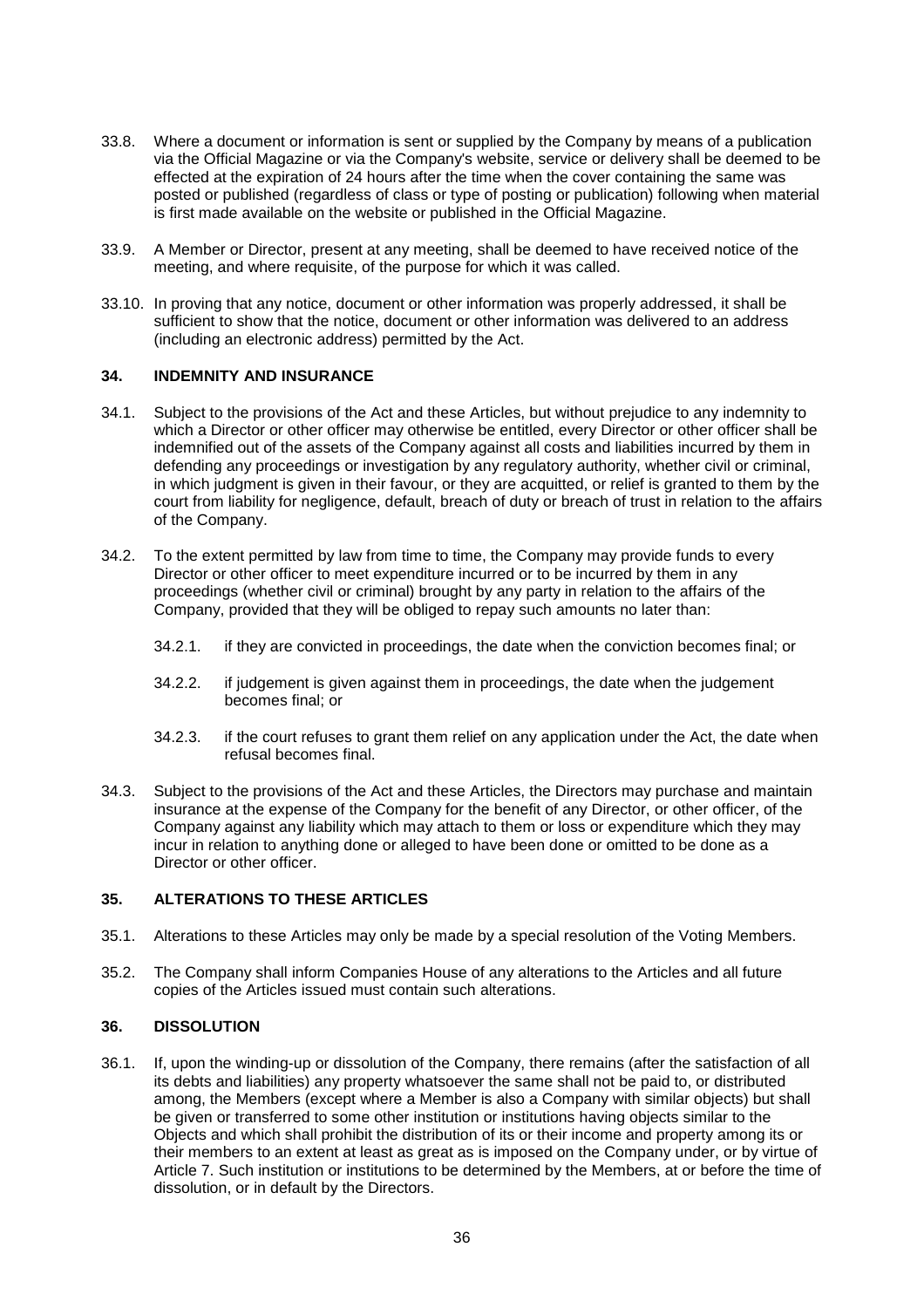## <span id="page-37-0"></span>**37. ELECTRONIC PARTICIPATION**

- 37.1. In furtherance of the Objects, the use of electronic participation at meetings is encouraged. Volunteers and staff holding meetings on the Company's behalf should ensure that, where practical, attendance at a meeting by electronic means is facilitated.
- 37.2. Any person attending such a meeting by electronic means shall have the same standing as a person attending in person, including without limitation in relation to any quorum in place for such meeting, and having the rights to participate and vote at such meeting as they would have if physically present at the meeting.